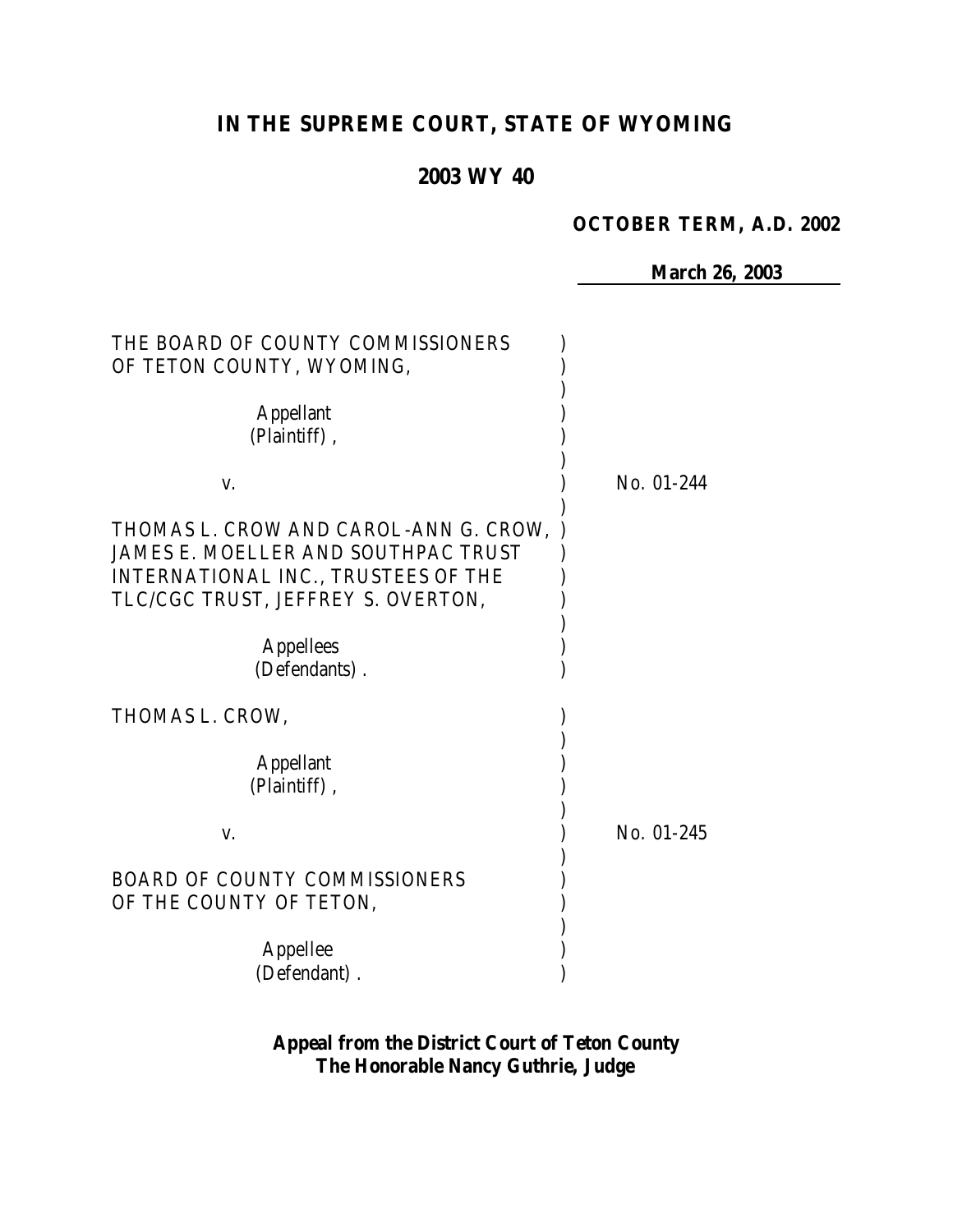#### *Representing Appellant Board of County Commissioners of Teton County:*

Stephen E. Weichman, Teton County & Prosecuting Attorney, and James L. Radda, Deputy Teton County Attorney, Jackson, WY. Argument by Mr. Radda.

#### *Representing Appellees Thomas L. Crow and Carol-Ann Crow:*

Timothy Newcomb of Grant & Newcomb, Laramie, WY, and Katherine L. Mead of Mead & Mead, Jackson, WY. Argument by Mr. Newcomb and Ms. Mead.

### *Representing Appellee Jeffrey S. Overton:*

David B. Hooper and Tom Glassberg of Hooper Law Offices, Riverton, WY. Argument by Mr. Glassberg.

# **Before HILL, C.J., and GOLDEN, LEHMAN\*, KITE, and VOIGT, JJ.**

\*Chief Justice at time of oral argument.

*NOTICE: This opinion is subject to formal revision before publication in Pacific Reporter Third. Readers are requested to notify the Clerk of the Supreme Court, Supreme Court Building, Cheyenne, Wyoming 82002, of any typographical or other formal errors so that correction may be made before final publication in the permanent volume.*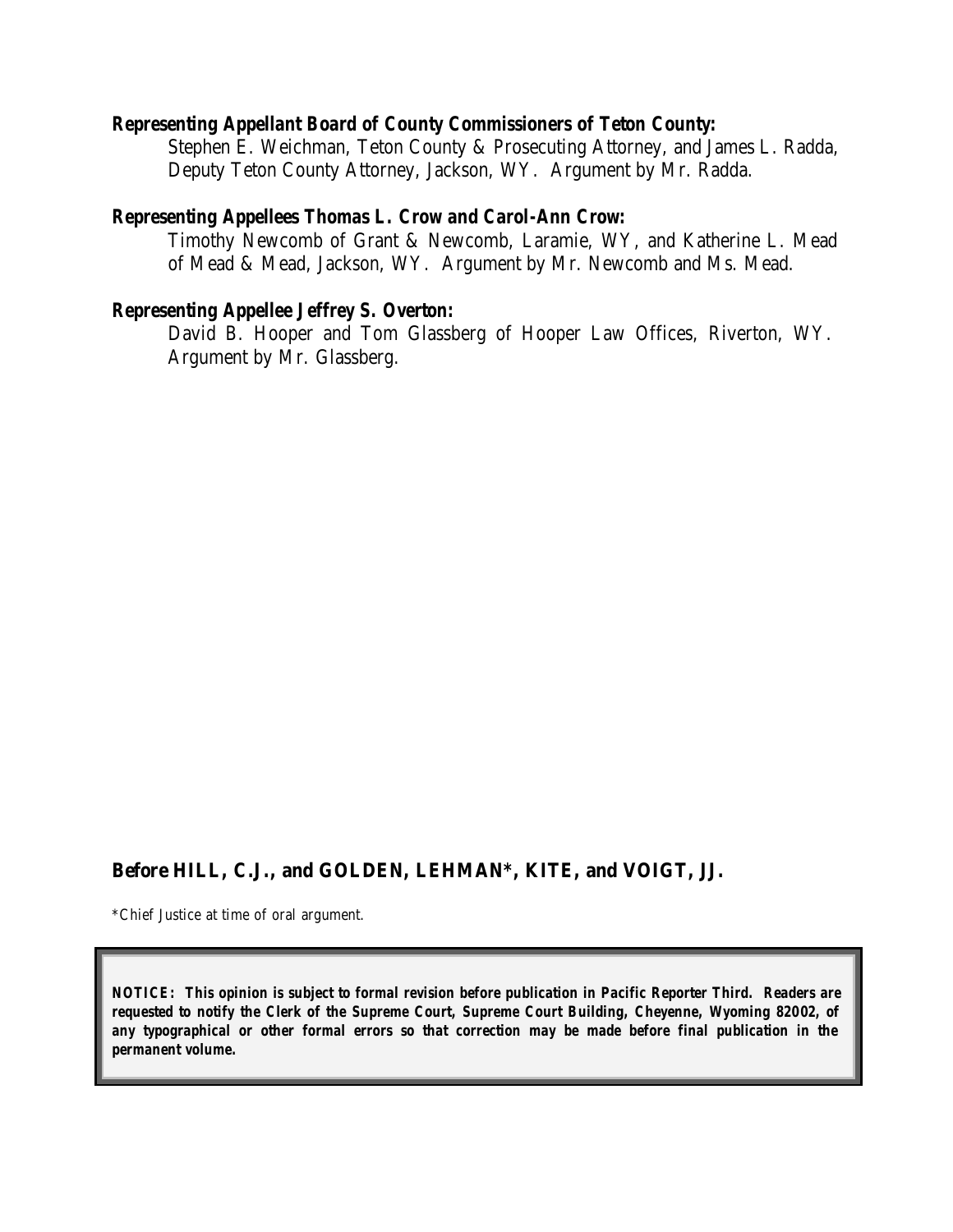### **HILL, Chief Justice.**

[¶1] The Board of County Commissioners of Teton County (Teton County) sought to enforce its Land Development Regulation (LDR or LDR's) which limits the size of a single-family residence to 8,000 square feet of habitable space. So as to clarify what follows, we include the pertinent portion of the text of that regulation here:

SECTION 2450. MAXIMUM SCALE OF DEVELOPMENT

A. **Residential Development**. Notwithstanding the development standards specified in Table 2400, Schedule of Dimensional Limitations, single-family development shall comply with the following standards:

1. **Habitable space**. The maximum amount of habitable space for a single family dwelling, including associated accessory structures, is 8,000 square feet.

2. **Total square footage**. The total floor area of a single family dwelling, including all associated accessory structures, shall not exceed 10,000 square feet.

3. **Basements excluded**. Basements, as defined in these Land Development Regulations, are excluded from the calculation of maximum scale of development. For the purposes of this section, only floor area above ground shall be counted. Floors above ground shall include partial levels such as lofts and interior balconies. (Amended 9/27/94) [Vol. 1, p. 106]

The LDR's at issue here, as well as Teton County's Comprehensive Plan, were adopted on May 9, 1994.

[¶2] Thomas and Carol-Ann Crow, and their trust (Crow), own a house in the Owl Creek Subdivision in Teton County. During 1997-98, Crow built a house, which conformed to the square footage limitation imposed by Teton County. The house was completed and approved as compliant with the applicable regulations on December 22, 1998. In January of 1999, with the assistance of a contractor, Jeffrey Overton (Overton), Crow remodeled the house to expand its habitable square footage to about 11,000 square  $feet<sup>1</sup>$ . . Teton County filed this action on April 21, 2000, to enforce the applicable

<sup>&</sup>lt;sup>1</sup> Although the record is not entirely clear in this regard, it appears that the district court accepted that Crow's house had approximately 11,000 square feet of habitable space. It was evident in the proceedings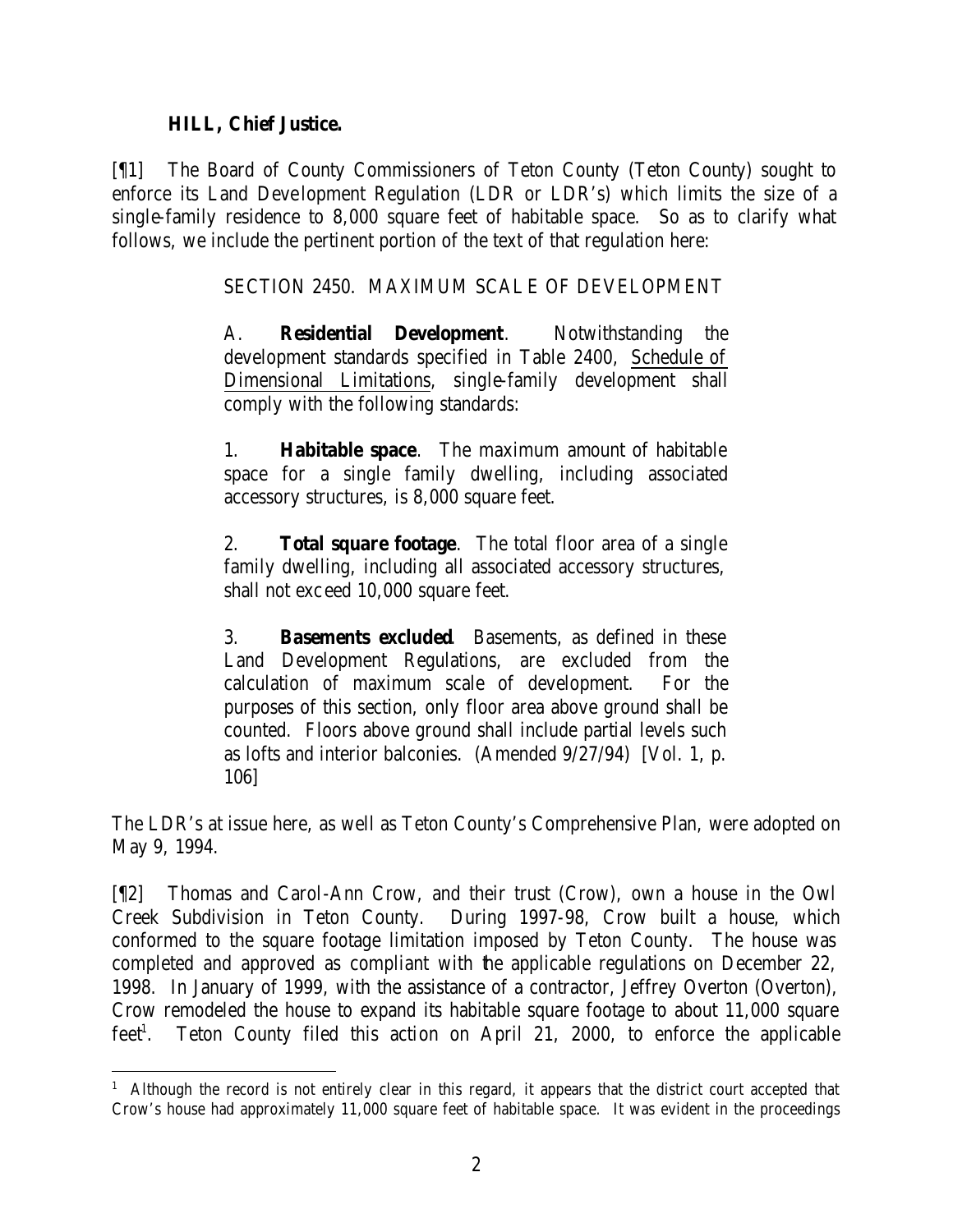regulations and to abate the violations that had taken place. Also on April 21, 2000, Crow filed a lawsuit seeking declarative and injunctive relief, including a judicial declaration that portions of Teton County's LDR's were unconstitutional. As a part of its prayer for relief, Teton County sought an order which would require Crow and Overton to abate the violations "by any and all means necessary, including, but not limited to, the removal, destruction, and demolition of the unapproved addition to the Crow residence." The district court determined that enforcement of the applicable regulation, as applied to Crow under the facts of this case, violated his due process rights and thus granted summary judgment in Crow's favor. The effect of that decision required Teton County to abide the remodeling of the Crow residence. All three parties enumerated above have joined in this appeal.

[¶3] We will reverse the order of the district court and remand for further proceedings consistent with this opinion.

#### **ISSUES**

[¶4] As appellant in Case No. 01-244, Teton County raises these issues:

1. Whether the district court erred a) in granting Crow's summary judgment motion on the basis that, as applied to the specific facts of this case, the enforcement of Section 2450 against Crow violates Crow's substantive due process rights, and b) in denying the County's summary judgment motion on the basis that, as applied to the specific facts of this case, the enforcement of section 2450 against Crow did not violate Crow's substantive due process rights?

2. Whether the district court erred in granting Crow's summary judgment motion concerning Count II of the County's complaint pertaining to development without a permit?

[¶5] As appellee in Case No. 01-244, Crow did not provide a summary of the issues, but we glean the following from the headings to Crow's arguments:

> 1. The district court was correct in ruling that, "as applied to the specific facts of this case", Section 2450 of Teton County's Land Development Regulations "in no way

below that Crow disputed this fact and that a resolution of this question is very material to the outcome of this case. On remand this factual issue must, of course, be resolved by the fact-finder.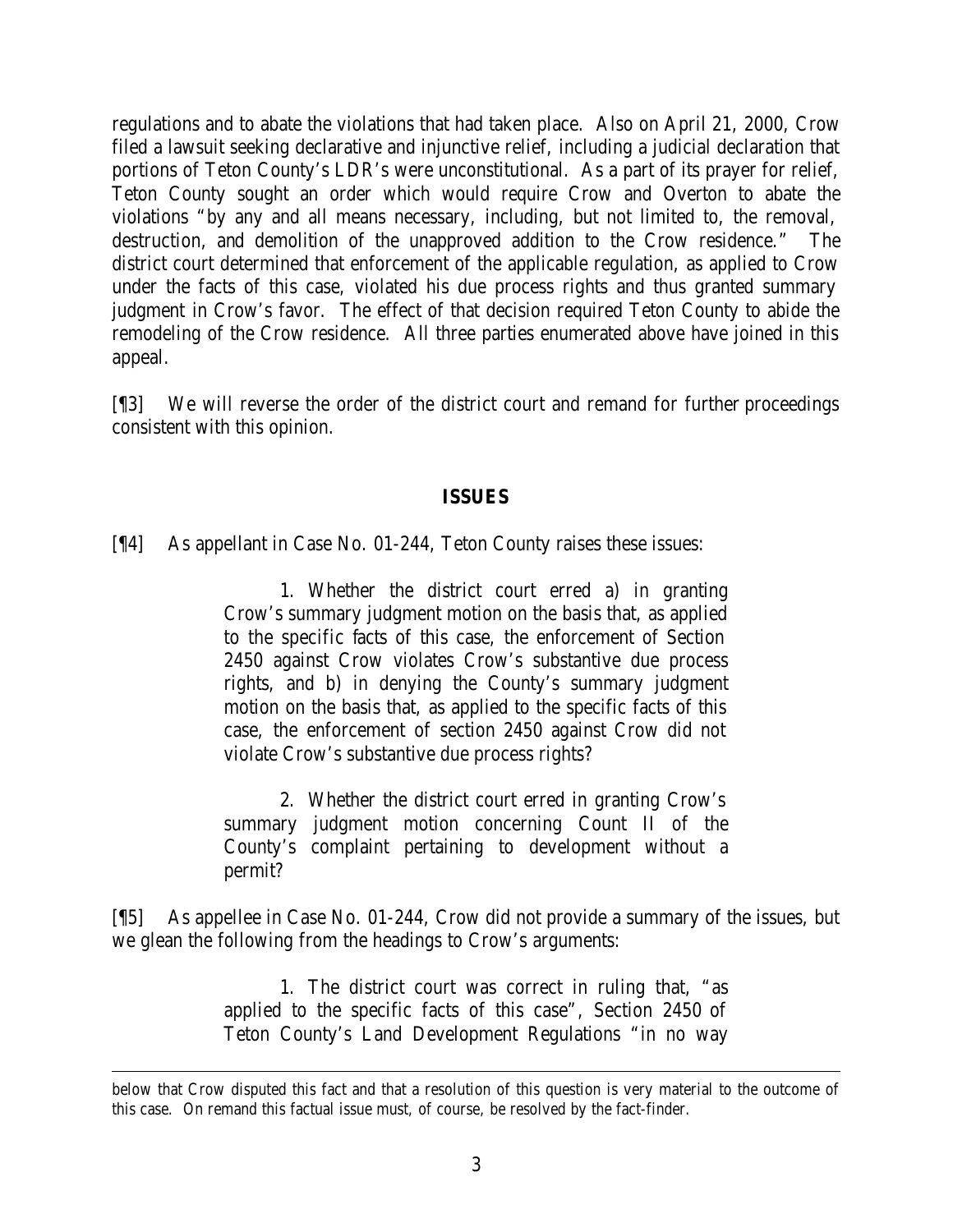rationally relates to the County's objective of promoting and protecting the public health, safety, morals, and general welfare," and, therefore, violates the Crows' substantive due process rights.

2. The County's Land Development Regulations did not require the Crows to obtain a permit in order to make nonstructural changes to the interior of an existing, permitted and approved home.

3. The Crow home is grandfathered under the Board's established custom and usage, which permits other subdivision lots to build out according to the rules and regulations in place when the subdivision was approved and platted.

4. The Board's treatment of the Crows and the discriminatory intent of Section 2450 violates equal protection of the law under the United States and Wyoming Constitutions.

5. The County's Land Development Regulations were not promulgated in accord with applicable laws.

6. Teton County's Planning Director has impermissibly engaged in illegal rule making with respect to how "habitable space" is measured and the terms "habitable space" and "total floor area" are unconstitutionally vague and in violation of the 14th Amendment Due Process Clause and Art. 1, § 6 of the Wyoming Constitution.

7. Section 2450 constitutes a taking.

8. Section 2450 violates the Crows' unenumerated right to residential privacy.

9. Section 2450 violates the Crows' right to associate with their family under the 14<sup>th</sup> Amendment Due Process Clause and Art. 1, § 6 of the Wyoming Constitution.

[¶6] As appellant in Case No. 01-245, Crow states these issues:

I. Is the Board's regulation of "habitable space" and "total floor area" of homes – which are otherwise approved for safety, land use compatibility and aesthetics – in order to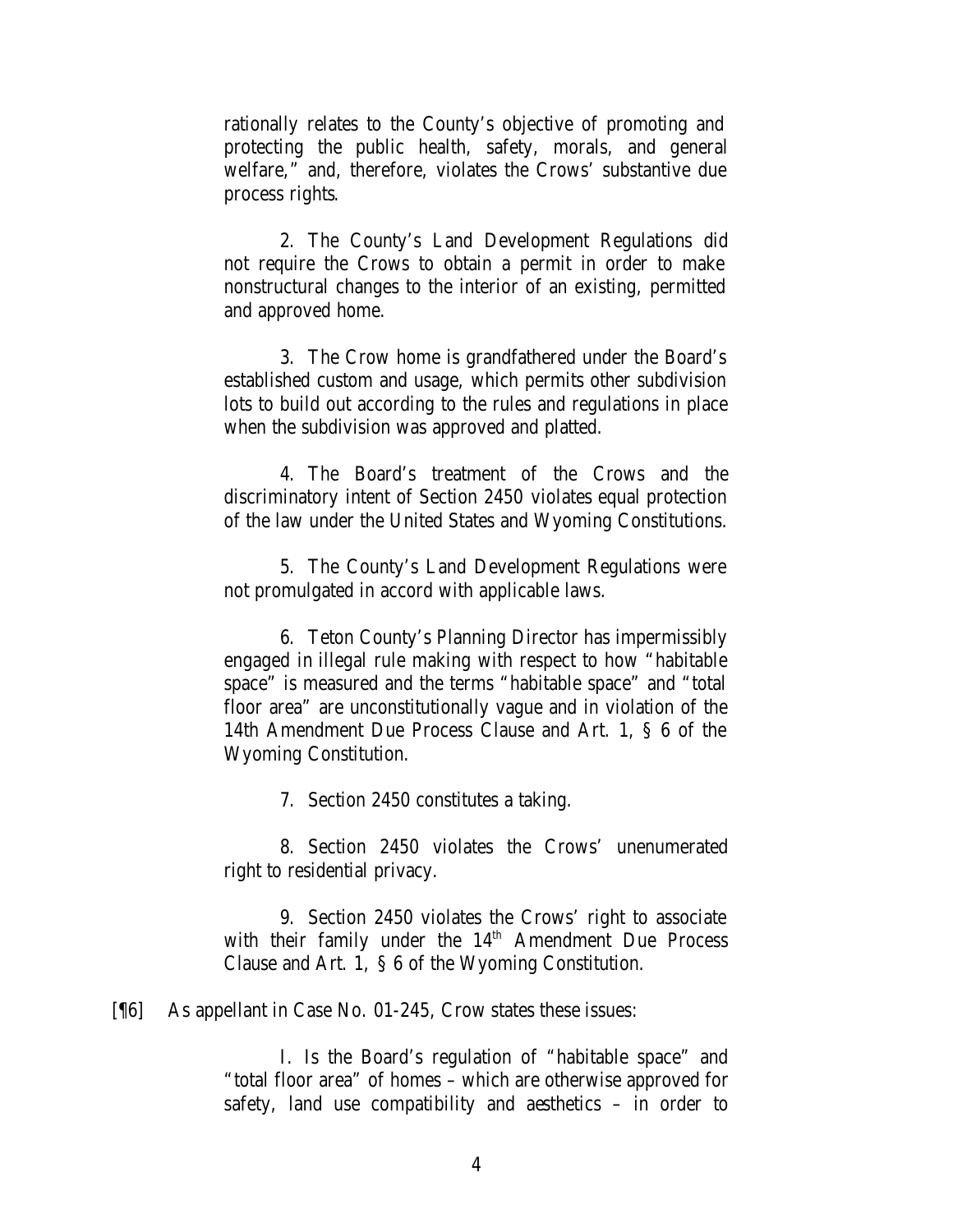promote "community character, rural character, rural western character, land use and character type compatibility, social and economic diversity through housing affordability and social and economic diversity by lessening the demand on affordable housing," an exercise of power beyond that delegated to counties to regulate the location and use of buildings and use of lands in order to promote health, safety, morals or welfare, as required by W.S. § 18-5-201?

II. If "community character, rural character, rural western character, land use and character type compatibility, social and economic diversity through housing affordability and social and economic diversity by lessening the demand on affordable housing" are legitimate state interests as defined by W.S. § 18-5-201, does Section 2450 promote the public health, safety, morals or general welfare, as required by W.S. § 18-5- 201?

[¶7] In response to the issues raised by Crow, Teton County restates the issues in Case No. 01-245 thus:

> 1. Whether Wyo. Stat. § 18-5-201 authorizes counties to regulate the height, bulk and scale of buildings?

> 2. Whether Section 2450 of the Teton County Land Development Regulations satisfies the requirements of substantive due process facially?

[¶8] Overton did not file a notice of appeal. However, he raises these issues as an appellee in Case No. 01-244:

> Appellee Jeffery S. Overton incorporates herein all of the issues set forth in the brief of Appellee Thomas L. Crow and, in addition, the following issues which are unique to Appellee Overton:

> 1. When a plaintiff mistakenly files a lawsuit against an individual who was president of a corporation, rather than against the corporation itself, and the plaintiff fails to allege or to adduce any evidence that the individual or the corporation did or failed to do anything that relates to piercing the corporate veil, is the individual defendant entitled to dismissal as a matter of law?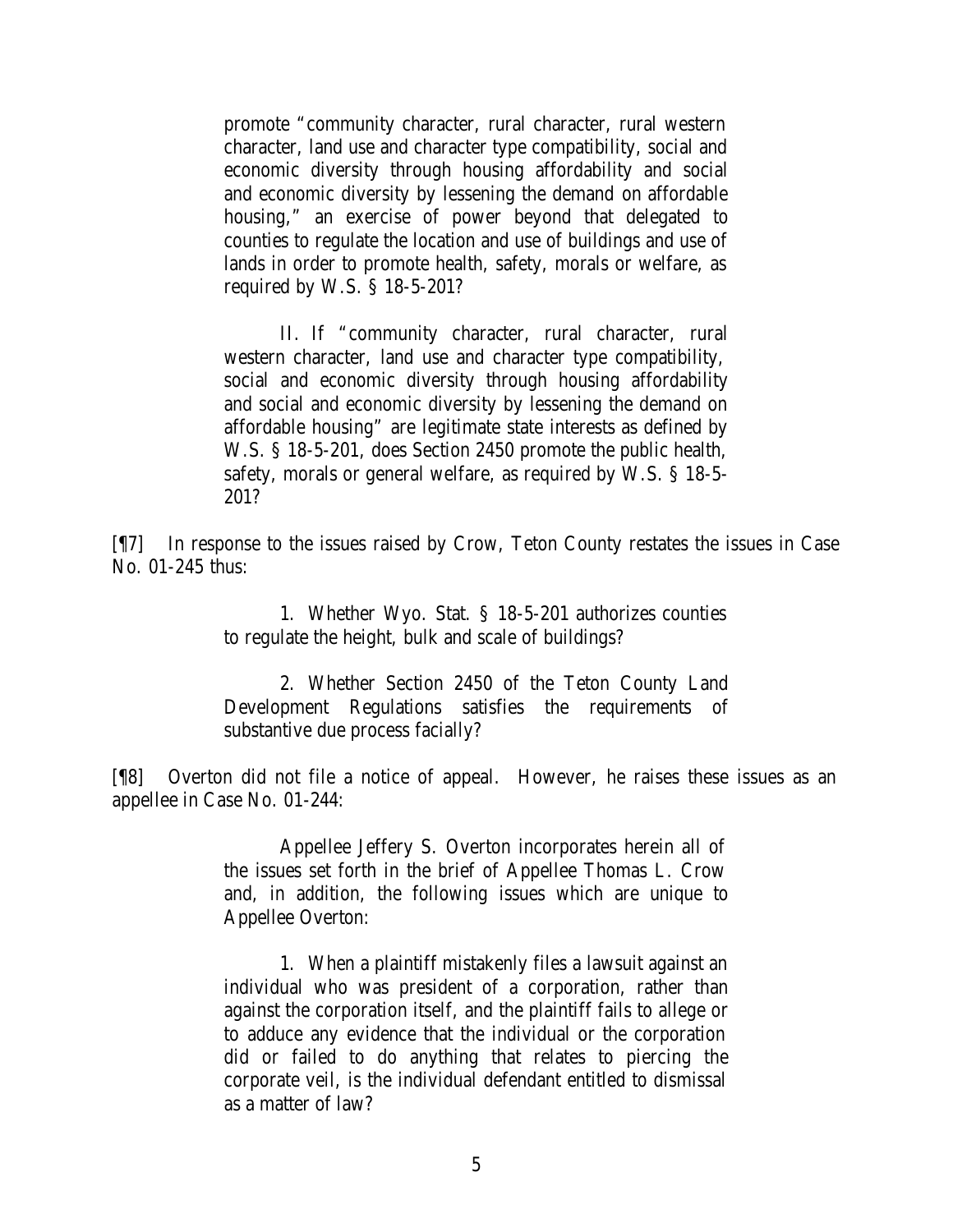2. Is a person who is not a "Developer" subject to the Teton County Land Development Regulations?

3. Can a person who is not a "Landowner" be made to abate alleged violations of the Teton County Land Development Regulations and be ordered to demolish real property which he does not own and which he does not have a legal right to enter?

4. Can a person who is not a "Landowner" be made to pay a per diem fine for alleged continuing violations of the Teton County Land Development Regulations when the person is legally incapable of remedying the violation in order to stop the fine from continuing to accumulate?

#### **FACTS**

[¶9] On March 21, 1995, Crow appeared through counsel at a meeting of the Teton County Board of County Commissioners and requested permission to construct a house with 12,000 square feet of habitable space. Crow owned four contiguous lots in the Owl Creek subdivision and a portion of his argument was based upon a theory that since he could build four separate houses with 8,000 square feet of habitable space, then he should be permitted to build one house with the larger dimensions on two of the adjoining lots. The covenants that applied to the Owl Creek subdivision permitted such a building plan. The minutes of the Board of County Commissioners contain the following entry concerning the application:

> 3. A request from Peter Moyer for his client Tom Crow. Mr. Crow has two lots in Owl Creek. He would like to combine the two lots and build a 12,000 square foot house. The Owl Creek covenants allow for this. However, the County does not deal with covenants and the County Plan only allows for an 8,000 square foot house. Bill Collins stated that Mr. Crow would need a Plan Amendment or a Variance. Peter stated that it comes down to whether it is grandfathered. Sandy stated that this was not grandfathered when the Plan was adopted.

So far as the record on appeal shows, Crow did not seek a plan amendment or a variance, nor did he further explore by administrative means whether or not his property was "grandfathered" so as not to be affected by the adoption of the 1994 LDR's.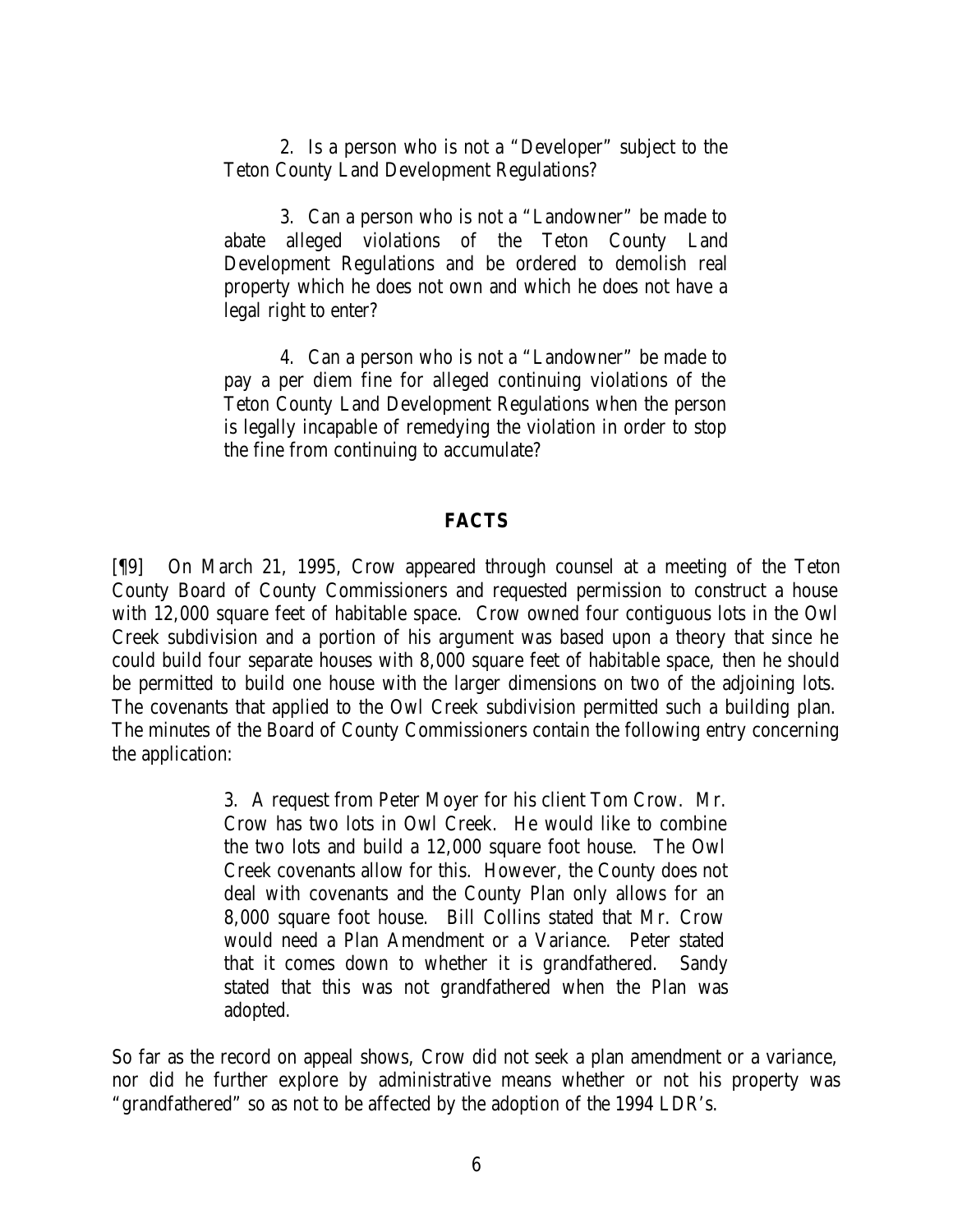[¶10] In April of 1996, Crow, acting through Overton, who is a general contractor, obtained a building permit to construct a house with approximately 8,000 square feet of habitable space, and 10,000 square feet overall, on Lot 36 (the permit was limited only to Lot 36 and did not relate to any of the other contiguous lots owned by Crow).

[¶11] Shortly after the house was completed in December of 1998, Crow appears to have added about 3,000 square feet of habitable living space by adding two bedrooms and three bathrooms under the existing vaulted roofs of two attached garages and the master bed/bath, as well as converting a porch to habitable space. It was Crow's contention that this work was done "for safety concerns, for purposes of heating efficiency and to accommodate the needs of his extended family." Crow contends that this work did not change the exterior or "footprint" of the house at all, although Teton County claims that to some small extent it did. It appears from some of the evidence in the record that the expansion of the Crow house was contemplated all along, but that the "Phase II" portion of the work was not begun until after the final inspection and approval of "Phase I" by Teton County, which was the initial 8,000 square feet of the house. The remodeling work was done by Overton without benefit of a building permit. Overton conceded that a permit was not sought because everyone knew one would not be granted.

[¶12] In addition to seeking demolition of the unauthorized additions to Crow's house, Teton County sought authority to inspect the structure in order to ensure compliance with applicable laws and rules and regulations. Teton County also seeks to collect the applicable fine of up to \$750.00 per day for the entire time period at issue here (*i.e*., early January of 1999 until present time). Crow raised a number of counterclaims, in particular, challenging the constitutionality of certain of Teton County's LDR's. Crow also filed a separate action seeking declaratory and injunctive relief. The two actions were consolidated.

[¶13] Crow articulated his "philosophy" with respect to the building, and then the expansion, of his Teton County house in this affidavit:

> When Cally, my wife, and I were looking for the best possible place to build our retirement home, we decided upon Teton County from among many very desirable alternatives. We did so, in part, because of the relatively limited amount of land which could ever be developed, leaving most of Teton County in its natural state. It is very important to us to be able to reach [teach] our family, especially our grandchildren, the great value of associating with family and the importance and beauty of nature, especially as found in Teton County.

> Among our many considerations in deciding where to retire was that we wanted to build a home, not only where we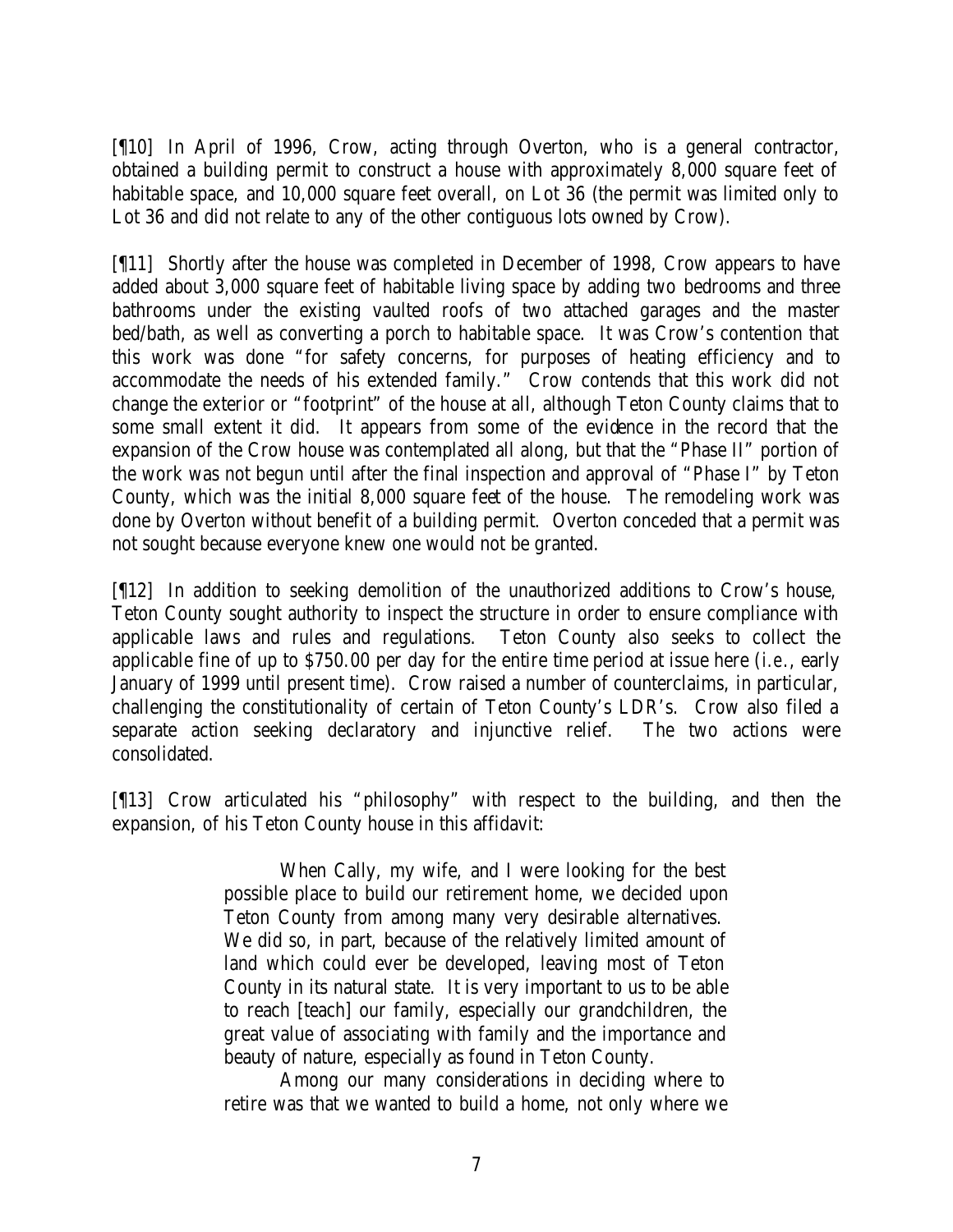could spend our entire lives, but one that would be an especially attractive and suitable place for our entire family, including our children and particularly grandchildren. We knew we would have to compete for our children's and our grandchildren's time, so we wanted to build a home where they would want to come and bring their friends. Our approach has worked. We have been blessed and continue to be blessed with numerous visits. We are committed to teaching our family, especially our grandchildren, the incalculable importance of sense of family, of associating with one's family and of appreciating nature to a healthy and balanced life. We wanted a home that could accommodate our extended family in a place where the beauty of nature is obvious and abundant. We wanted a place which would be consistent with encouraging those values and conducive to passing them along to our grandchildren, especially. We felt the need to make a place that would be so attractive that other demands on their time would be overcome. That approach demanded that we build a home of a certain size with sufficient bedrooms. Our approach would have the advantages that we would more likely see them more often, they would have exposure to those values that, for us, are among the most important in life, and incidentally, we would also get to know with whom they were consorting. We have been visiting the Jackson area since 1995. We are certain that Jackson Hole is the right place, and that our home is as it needs to be to accommodate our extended family and to attract our children and grandchildren in order to inculcate the values we believe they will need as they carry forth in their own lives.

#### **Governing Statutes**

[¶14] The issues raised in these appeals must be considered in light of the authority that has been delegated to Teton County by the Wyoming Legislature with respect to planning and zoning. The legislature has granted broad power to counties to regulate the unincorporated lands within their respective jurisdictions.<sup>2</sup> *Ford v. Board of County Commissioners of Converse County*, 924 P.2d 91, 95 (Wyo. 1996); *Snake River Venture v. Board of County Commissioners, Teton County*, 616 P.2d 744, 752-53 (Wyo. 1980). The pertinent statutes are set out in their entirety in Appendix I.

<sup>&</sup>lt;sup>2</sup> Indeed, counties and other "agencies" of the state, as well as other enumerated governmental entities, may jointly formulate such plans. *See* Wyo. Stat. Ann. §§ 16-1-101 through –110 (LexisNexis 2001).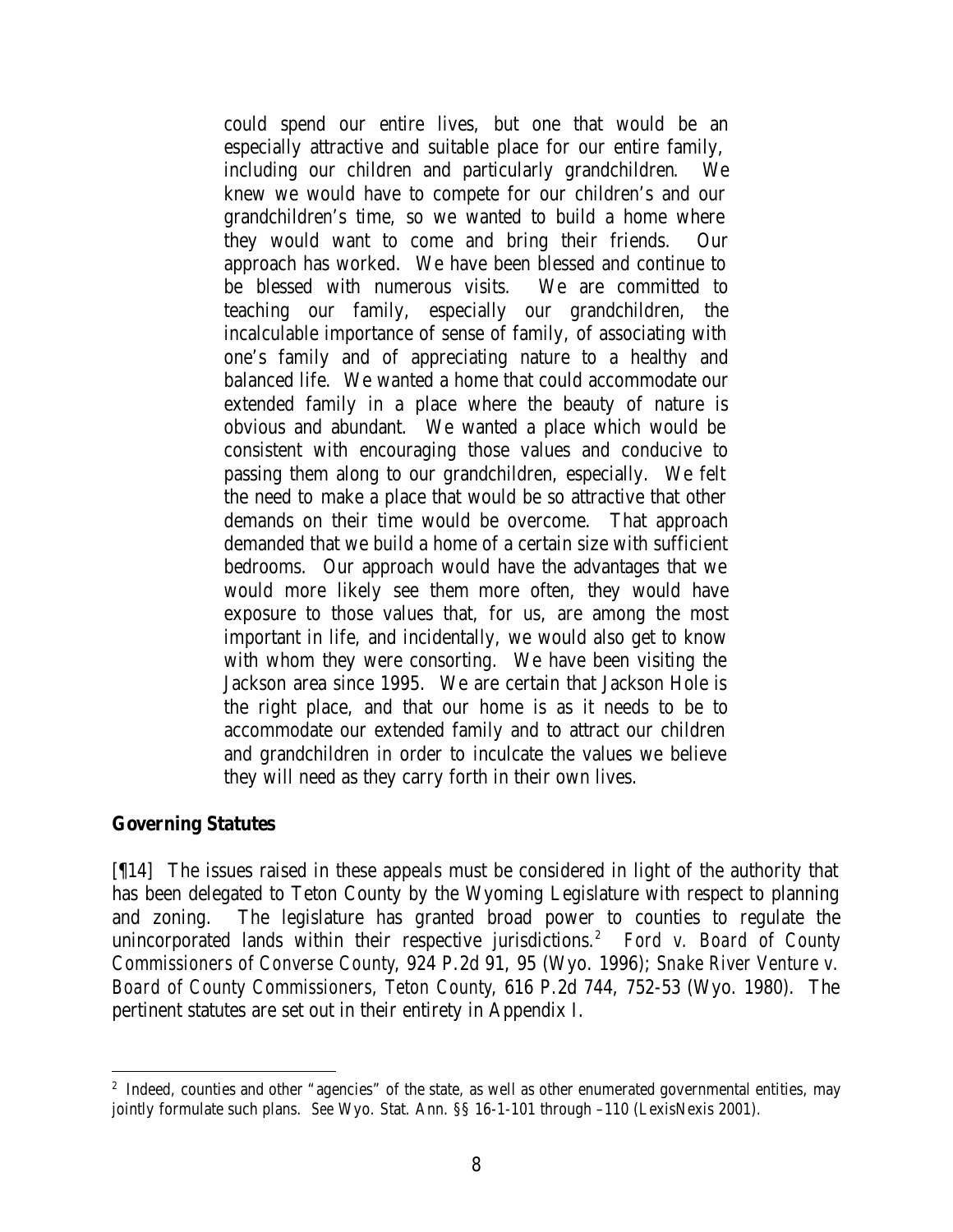### **Teton County's Land Development Regulations**

[¶15] We have already quoted Section 2450 on the first page of this opinion. We add here that habitable space is also defined by the LDR's:

> **Habitable space.** Habitable space means heated space used for living purposes. Heated storage areas, studios, exercise rooms, offices, and similar spaces are included as habitable space. Barns, garages, unfinished attic space and under floor spaces are not included in habitable space.

# **STANDARD OF REVIEW**

[¶16] The district court resolved this litigation on cross motions for summary judgment. We will set out here the key elements of the standard of review we apply to matters resolved by summary judgment. However, we deem it prudent to note at this early juncture that, while there are numerous disputed material facts at issue, the district court resolved the issues on purely legal and constitutional principles. Various portions of our decision will, of necessity, rely on standards of review more directly applicable to individual issues, and we will clarify the standard of review being applied as we go through those issues.

[¶17] When we review a summary judgment, we have before us the same materials as did the district court, and we follow the same standards which applied to the proceedings below. The propriety of granting a motion for summary judgment depends upon the correctness of the dual findings that there is no genuine issue as to any material fact and that the prevailing party is entitled to judgment as a matter of law. *Reed v. Miles Land and Livestock Company*, 2001 WY 16, ¶ 9, 18 P.3d 1161, ¶ 9 (Wyo. 2001). A genuine issue of material fact exists when a disputed fact, if proven, would have the effect of establishing or refuting an essential element of an asserted cause of action or defense. We, of course, examine the record from a vantage point most favorable to that party who opposed the motion, affording to that party the benefit of all favorable inferences that fairly may be drawn from the record. *Scherer Construction, LLC v. Hedquist Construction, Inc.*, 2001 WY 23, ¶ 15, 18 P.3d 645, ¶15 (Wyo. 2001). *Central Wyoming Medical Laboratory, LLC v. Medical Testing Lab, Inc.*, 2002 WY 47, ¶ 15, 43 P.3d, 121, ¶ 15 (Wyo. 2002).

### **Case No. 01-244**

[¶18] In Case No. 01-244, the district court's holding that Section 2450 is unconstitutional as applied to Crow is at issue, and we must also address Crow's assertion that the district court erred in holding that it is facially constitutional.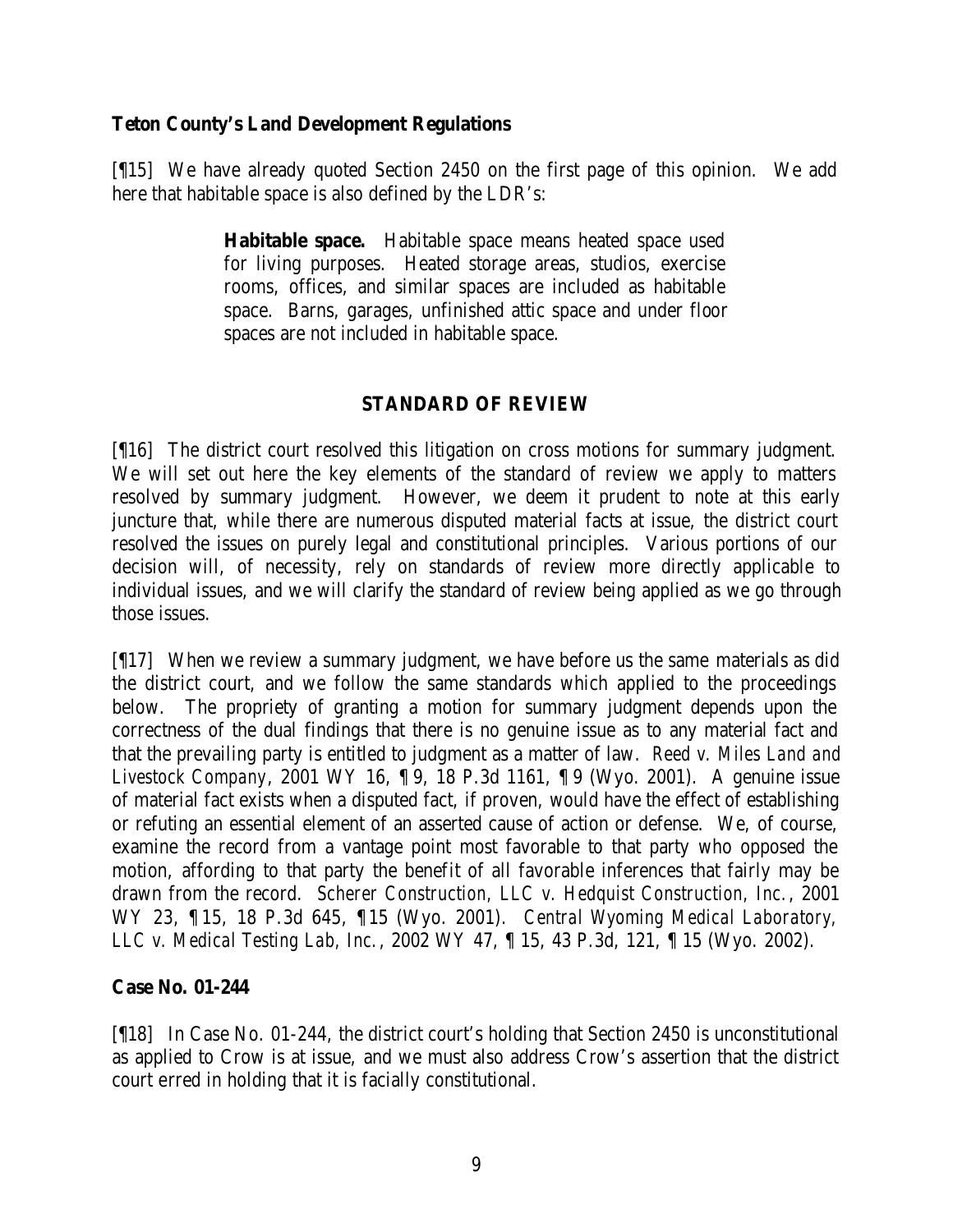#### **Standard of Review**

#### **LDR's as Facially Unconstitutional**

[¶19] We have had occasion to discuss this area of the law in some detail. Although that occasion was some 17 years ago, little that we had to say then has changed in the ensuing years. In a discussion of the police power vested in local governments we held:

> Both the United States Constitution and the Wyoming Constitution impose due process limitations on exercises of the police powers. The Fifth and Fourteenth Amendments to the United States Constitution and Art. 1, § 6 of the Wyoming Constitution all assert that no person shall be deprived of life, liberty or property without due process of law. In general, Wyoming has, in zoning cases, interpreted its due process provision in a manner parallel to the federal provisions. *See e.g. Board of County Commissioners of Teton County v. Teton County Youth Services, Inc.*, Wyo., 652 P.2d 400, 414 (1982).

> The due process clause has both a procedural and a substantive aspect. *State v. Langley*, 53 Wyo. 332, 84 P.2d 767 (1938). In the case at bar the trial court declared that Cheyenne's airport zoning ordinance failed to meet constitutional standards of substantive due process. For the reasons that follow, we cannot agree with this conclusion.

> The constitutional standard of substantive due process, under both United States and Wyoming interpretations, demands that a police power regulation must promote a legitimate public objective with reasonable means. The substantive due process standard of reasonableness is applicable during the initial legislative process and theoretically confines the legislators. The judiciary may, in the context of an actual case, be called on to measure the legislative performance against the constitutional standard. When the legislative enactment lies in the economic and social welfare area, and when there are no suspect criteria or fundamental interests involved, the court will, in testing the enactment, inquire only as to whether the regulation is of debatable reasonableness. In other words, if the court perceives that the legislature had some arguable basis for choosing the end and the means, it will sustain the regulation at least as to compliance with substantive due process. Only when a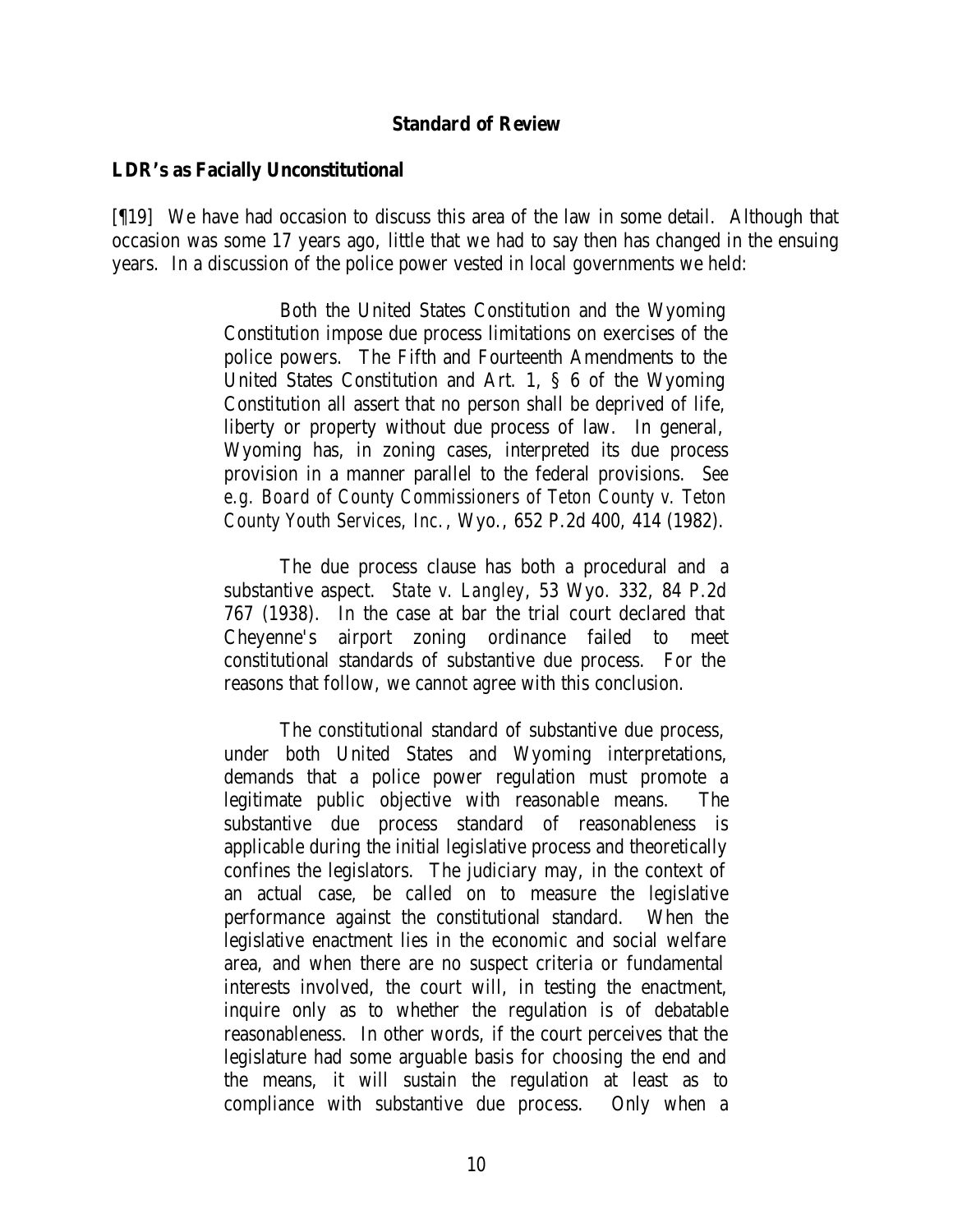regulation amounts to an arbitrary deprivation of regulatees' property will it be deemed to violate the dictates of substantive due process. As we said in *Washakie County School District No. One v. Herschler*, Wyo., 606 P.2d 310, 333 (1980), cert. denied 449 U.S. 824, 101 S.Ct. 86, 66 L.Ed.2d 28:

"When an ordinary [nonfundamental constitutional] interest is involved, then a court merely examines to determine whether there is a rational relationship between a classification \* \* \* and a legitimate state objective."

In the present case the appellees sought, and the trial court apparently granted, a declaration of the ordinance's general or facial invalidity under substantive due process. We conclude, for reasons that follow, that the ordinance does comply with the requirements of substantive due process and that the trial court's contrary conclusion is erroneous.

The legitimate objectives of the police power are loosely characterized as being public in nature and the potential range is very broad. See *Hawaii Housing Authority v. Midkiff*, 467 U.S. 229, 104 S.Ct. 2321, 81 L.Ed.2d 186 (1984); Berman *v. Parker*, 348 U.S. 26, 75 S.Ct. 98, 99 L.Ed. 27 (1954). There is no real dispute in this case that the objectives of the Cheyenne airport zoning ordinance are both public and legitimate. The trial judge, in fact, stated:

"I think there is no question here that private property is sought for the public's good and safety \* \* \*."

As to the means chosen by the Cheyenne council to achieve these objectives, we reiterate that, in the economic and social welfare area and when the ordinance is examined in a general, facial manner, the courts will usually go no further than to ascertain the debatable reasonableness of the legislative choices. *See Snake River Venture v. Board of County Commissioners, Teton County*, Wyo., 616 P.2d 744, 753 (1980). The United States Supreme Court, in dealing with general, facial challenges to local exercises of police power, has sustained the substantive due process reasonableness of a number of facets of local zoning. Thus, in *Village of Euclid, Ohio v. Ambler Realty Co.*, 272 U.S. 365, 47 S.Ct. 114, 71 L.Ed. 303, 54 A.L.R. 1016 (1926), the Court determined that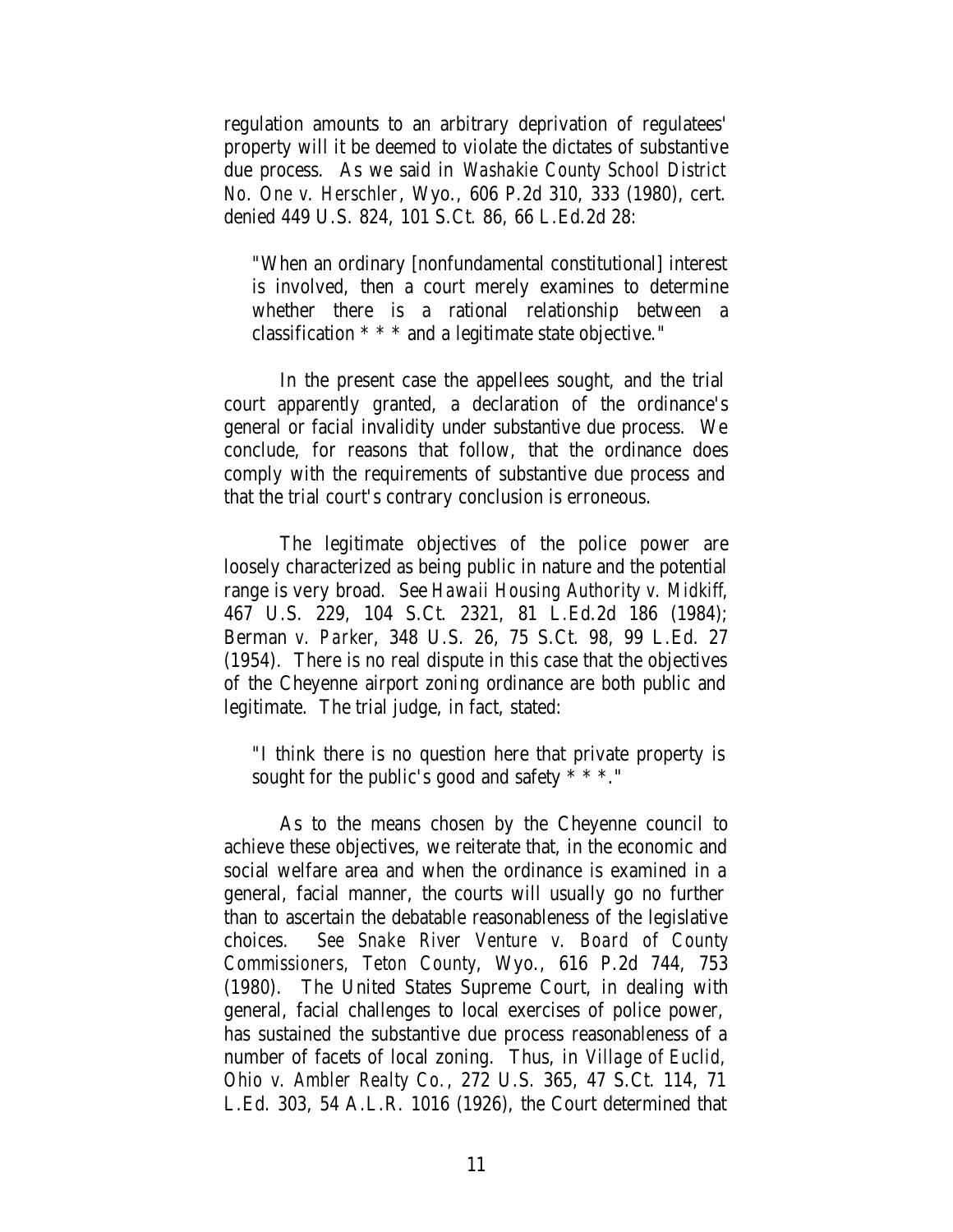in a general sense, it is constitutionally reasonable and in accord with substantive due process for a local legislature to use comprehensive zoning and its uncompensated restrictions on use and bulk in order to promote the health, safety, morals, and general welfare. In *Gorieb v. Fox*, 274 U.S. 603, 47 S.Ct. 675, 71 L.Ed. 1228, 53 A.L.R. 1210 (1927), the Court upheld the general reasonableness of zoning setbacks and their requirement that portions of plots be left unbuilt. In *Goldblatt v. Town of Hempstead*, New York, 369 U.S. 590, 82 S.Ct. 987, 8 L.Ed.2d 130 (1962), the Court upheld the general reasonableness of local zoning restrictions on excavations below the depth of the water table. In *Penn Central Transportation Co. v. City of New York*, 438 U.S. 104, 98 S.Ct. 2646, 57 L.Ed.2d 631 (1978), the Court sustained the general constitutionality of height limitations that New York City had imposed to protect historic and aesthetic landmarks. *See also Welch v. Swasey*, 214 U.S. 91, 29 S.Ct. 567, 53 L.Ed. 923 (1909).

These Supreme Court precedents do not address the specific issues of airport zoning and its general validity under the standards of substantive due process. We note, however, that they do deal with zoning provisions and restraints on the portions of property that can be physically used. Thus, the United States Supreme Court has sustained the general constitutional reasonableness of restrictions on the depth of activities in the subsoil ( *Goldblatt v. Town of Hempstead, New York*, supra), the lateral extent of activities on the surface (*Gorieb v. Fox*, supra, and *Village of Euclid, Ohio v. Ambler Realty Co.*, supra), and the height of activities in the airspace (*Penn Central Transportation Co. v. City of New York*, supra). We hold, therefore, that to the extent that the lower court in the present case purported to enjoin airport zoning in general as contrary to the demands of substantive due process, it was in error.

Substantive due process, with its emphasis on legitimate objectives and rational means, can be explored and applied in a general sense when the reasonableness of the entire ordinance or statute is in question. *See e.g. Village of Euclid, Ohio v. Ambler Realty Co.*, supra. It can also be examined in a specific sense, when the court evaluates the reasonableness of a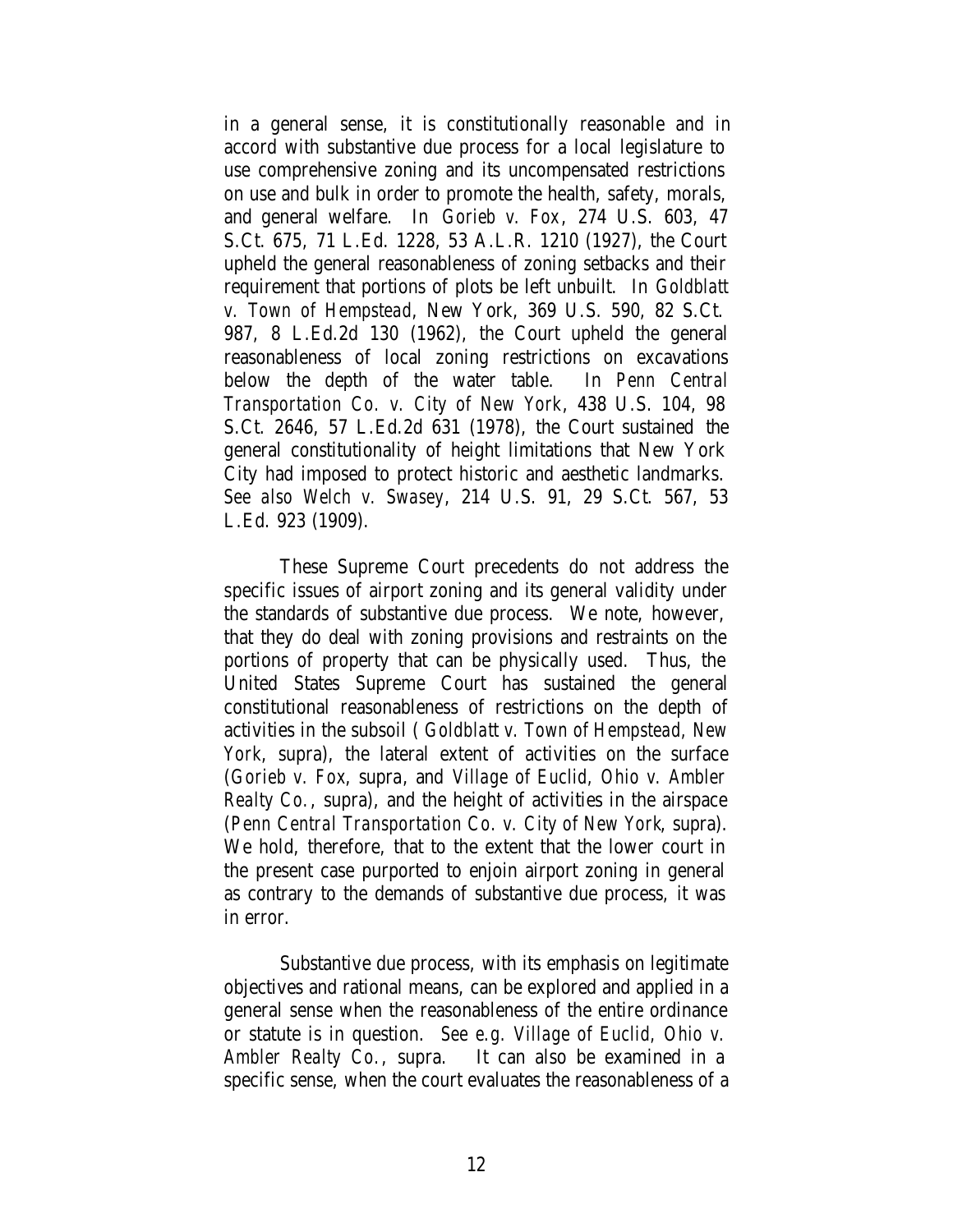law as applied to an individual. *See Nectow v. City of Cambridge*, 277 U.S. 183, 48 S.Ct. 447, 72 L.Ed. 842 (1928).

*Cheyenne Airport Board v. Rogers*, 707 P.2d 717, 726-28 (Wyo. 1985).

[¶20] Crow contends that, on its face, Section 2450 is not a rational or reasonable exercise of Teton County's police powers. The regulations put in place by Teton County resemble those of many other jurisdictions and, on the face of things, they appear to be both rational and reasonable:

> The courts have recognized this role of planning, in defining planning as concerned with ". . . the physical development of the community and its environs in relation to its social and economic well-being for the fulfillment of the rightful common destiny, according to a 'master plan' based on 'careful and comprehensive surveys and studies of present conditions and the prospects of future growth of the municipality,' and embodying scientific teachings and creative experience."

Donald G. Hagman and Julian Conrad Juergensmeyer, *Urban Planning and Land Development Control Law*, § 2.10 at 26 (1986) (*citing Angermeier v. Borough of Sea Girt*, 27 N.J. 298, 142 A.2d 624, 629 (1958)).

[¶21] Teton County is an area of extremely rare natural beauty, and Crow acknowledges that magnificence. In addition to protecting the beauty of the valley, we note that Teton County might well wish to address the preservation of its colorful and storied past, as well as the impact that the construction, maintenance and servicing of large homes might have on the microeconomics of Teton County. Crow fails in his efforts to cogently argue that the regulations lack a reasonably conceivable rational basis, and by the measuring stick identified in *Rogers*, as well as the great body of pertinent authority available on this subject, the regulations are, indeed, rational and that rationality is readily perceptible. *See, e.g., Crider v. Board of County Commissioners of the County of Boulder*, 246 F.3d 1285, 1289-90 (10<sup>th</sup> Cir. 2001); *Bannum, Inc. v. City of Fort Lauderdale, Florida*, 157 F.3d 819, 822-24 (11th Cir. 1998); and *WMX Technologies, Inc. v. Gaconade County, Missouri*, 105 F.3d 1195, 1198-1201 ( $8<sup>th</sup>$  Cir. 1997).

[¶22] We hold that the regulations at issue here are not facially unconstitutional.

# **LDR's as Violation of Substantive Due Process as Applied**

[¶23] The district court granted Crow's motion for summary judgment on the basis that, as applied to the circumstances of this case, Section 2450 was unconstitutional as applied to Crow. The district court recited many of the undisputed factual matters set out above but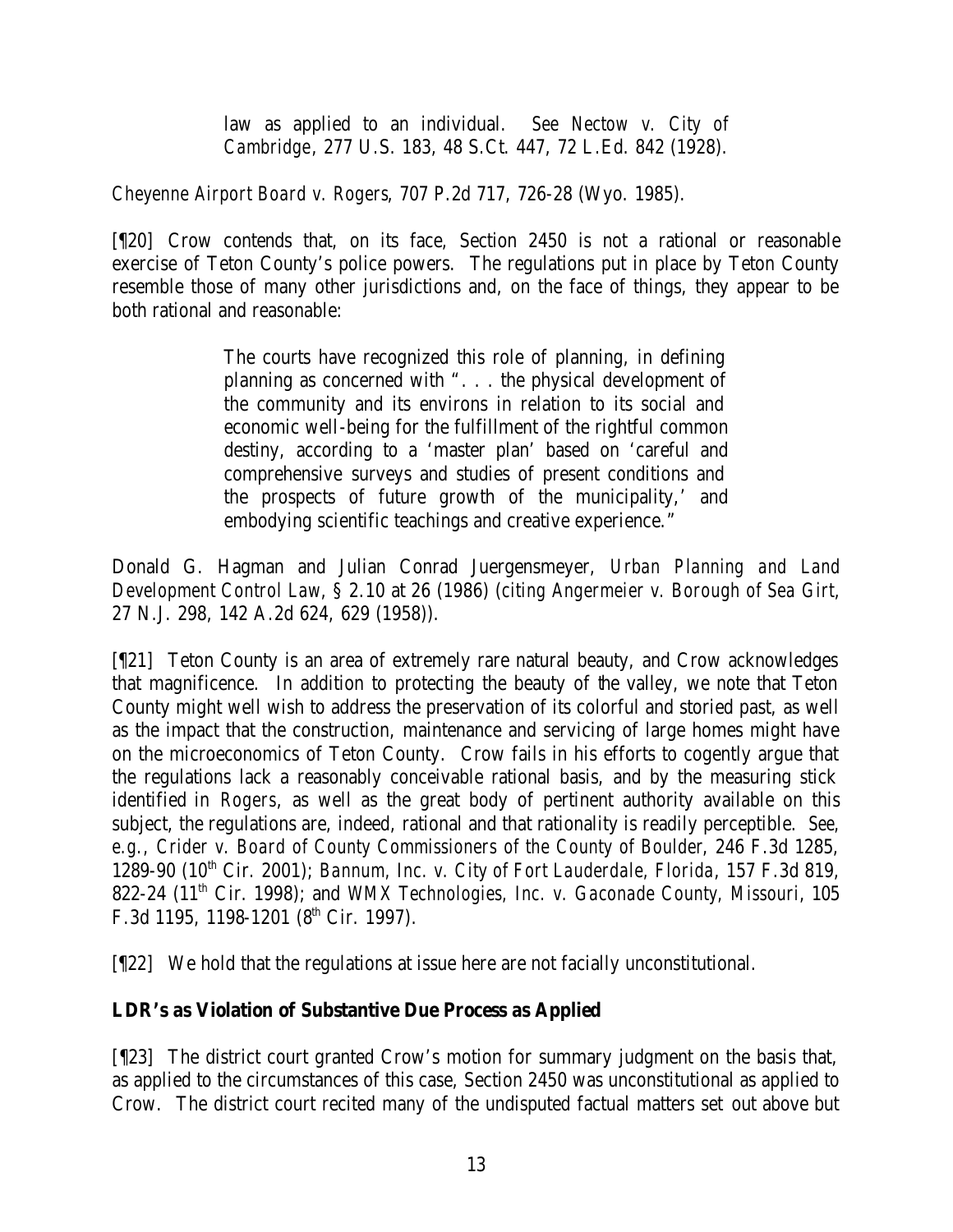also made the finding that Crow "later added some interior flooring for heating and safety concerns." The district court also took note that Crow's home did not change "from outside." "The changes were only to the interior of [Crow's] home." It is apparent from the record that these facts were very much in dispute. The district court findings also included these:

> 10. Section 2450 promotes the legitimate public objectives of protecting, promoting, and preserving (1) community character, (2) rural character, (3) rural western character, (4) land use and character type compatibility, (5) social and economic diversity through housing affordability, and (6) social and economic diversity by lessening the demand on affordable housing.

> 11. Other subdivisions, specifically Teton Pines, have been allowed to build houses in excess of Section 2450's limitations.

> 12. [Crow] uses his residence solely for a family residence.

13. [Crow] has a large immediate and extended family.

14. [Crow] owns and built this residence on four contiguous lots.

15. If developed individually, each lot could contain a residence of 8,000 square feet of habitable space, and 10,000 square feet of total floor area.

[¶24] The district court then reached these conclusions:

Substantive due process in zoning requires that a regulation promote a legitimate public objective through rational means. *Cheyenne Airport Bd. v. Rogers*, 707 P.2d 717, 723 [727] (Wyo. 1985). A substantive due process claim can be examined in a specific sense when the court evaluates the reasonableness of a law as applied to an individual. *Id*. at 728.

The addition of second story floor area within a completed residence in no way altered the aesthetics of the residence. Therefore, enforcement of Section 2450 against [Crow] does not promote the aesthetic concerns of protecting, promoting, and preserving community character, rural character, or rural western character.

The addition of second story floor area within a completed residence in no way altered [Crow's] exclusive use of the structure as a residence for his large family. Therefore,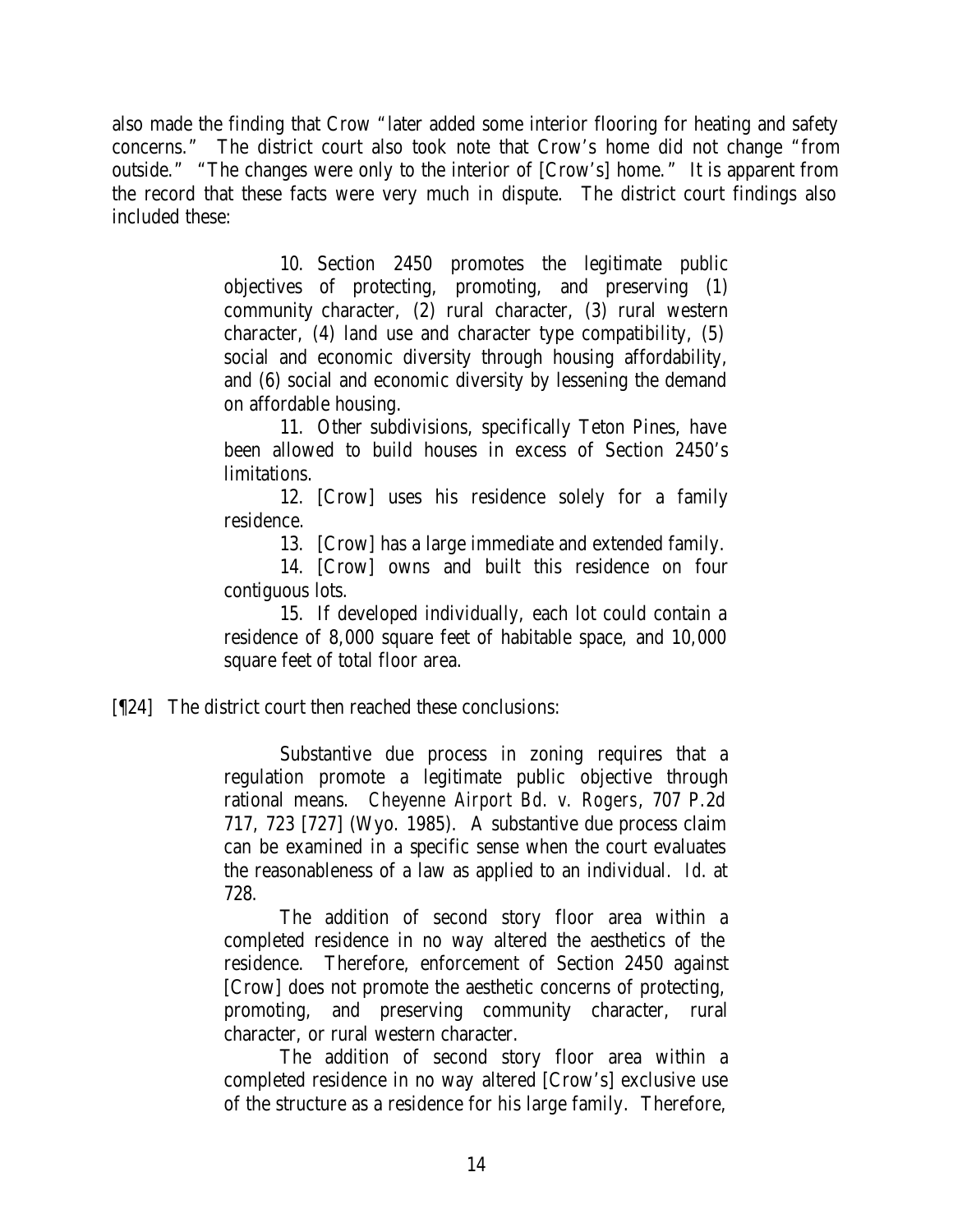enforcement of Section 2450 against [Crow] does not protect, promote, or preserve land use compatibility or character type compatibility.

The addition of second story floor area within a completed residence in no way affects social and economic diversity. [Crow's] residence has the same impact on housing affordability with or without the additional flooring. Similarly, [Crow's] residence has the same impact on the demand for affordable housing with or without the additional flooring.

As applied to the specific facts of this case, this Court concludes that the enforcement of Section 2450 of the LDR's against [Crow] in no way rationally relates to the County's objective of promoting and protecting the public health, safety, morals, and general welfare. Therefore, as applied to the specific undisputed facts in this case, Section 2450 violates [Crow's] substantive due process rights.

We also note at this juncture that the district court appears to have granted summary judgment in favor of Overton on the basis that its resolution of Crow's due process issue rendered any further action against Overton moot. That would not necessarily be the case, and we cannot accept that rationale.

[¶25] Teton County contends that the district court erred in concluding, as a matter of law and based upon disputed facts, that Section 2450 was unconstitutional as applied to Crow. The gist of this conclusion is that, from the outside, Crow's house looks exactly the same with 11,000 square feet of habitable space in it as it did with only 8,000 square feet of habitable space in it and, therefore, there is no rhyme or reason to Teton County's regulations in this regard. We do not agree. Teton County articulated its rationale in detail, which we will set out below. In treating the question of unconstitutionality of a statute, we impose a severe burden upon the challenger. Crow must establish that the statute is unconstitutional beyond a reasonable doubt, and any fact that can be rationally conceived to sustain the statute is to be assumed. Crow is required to clearly and exactly show the unconstitutionality beyond any reasonable doubt. *Board of County Commissioners v. Geringer*, 941 P.2d 742,746 (Wyo. 1997); and *see Reiter v. State*, 2001 WY 116, ¶ 7, 36 P.3d 586, ¶ 7 (Wyo. 2001); *see generally* Hagman and Juergensmeyer, *Urban Planning and Land Development Control Law*, Chapter 10.

[¶26] Crow's argument, which the district court accepted, that the square footage limitation was only aimed at the "envelope," "foot print," and/or "bulk" of the house, is incorrect. Put another way, Crow argues that it is of no legitimate or reasonable concern to Teton County what the interior space of his house is like, so long as the exterior does not offend any regulation. Once again, we do not agree. We will begin our discussion with the very basics. Teton County chose to address the broad range of concerns and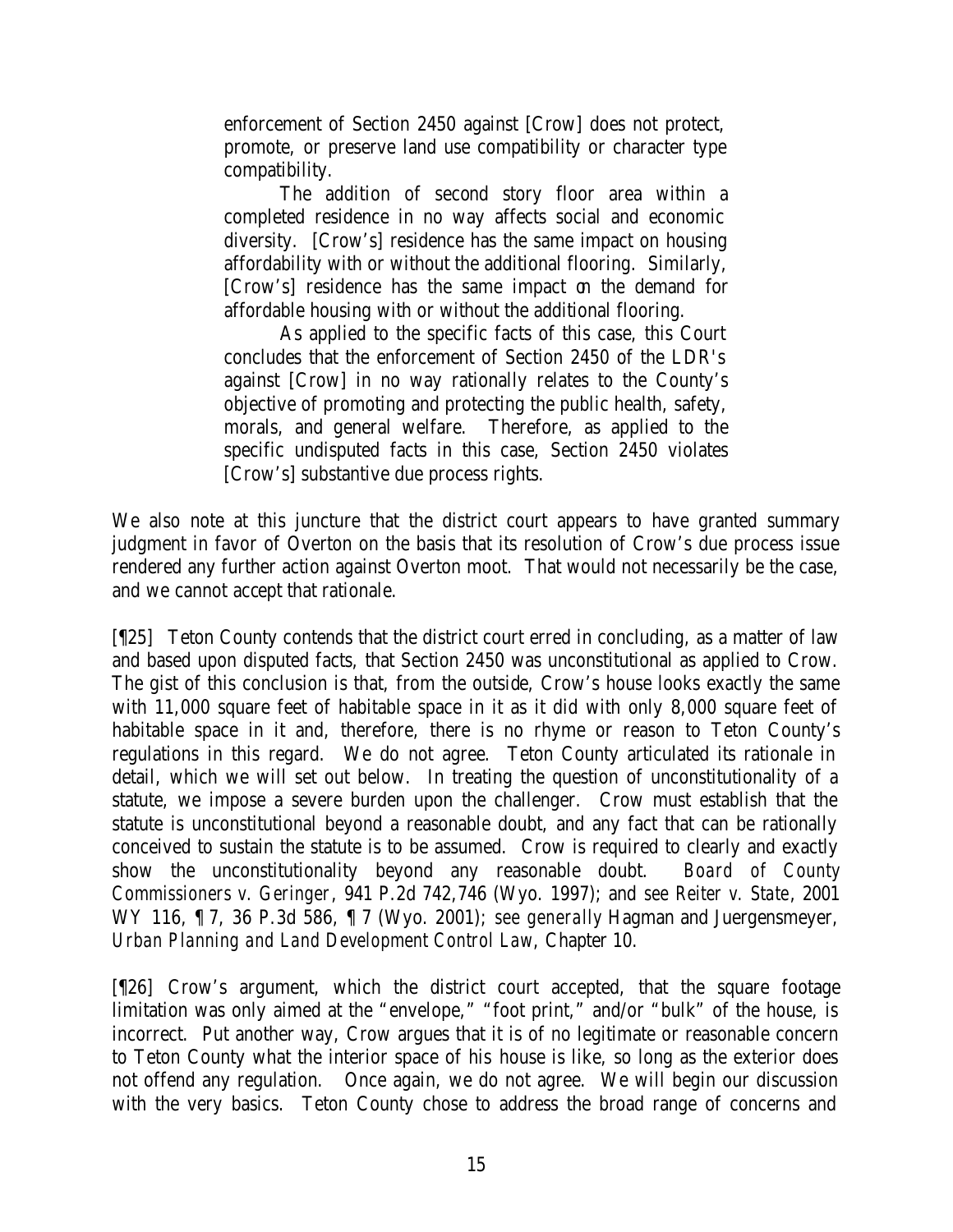problems it faced with burgeoning development, in an area of unique natural beauty and the availability of only a very limited amount of privately-owned land, by adopting a comprehensive planning and zoning ordinance. All parties to this litigation agree that Teton County is unique in many ways and certainly is one of only a handful of areas on earth with such an abundance of natural amenities. Teton County chose as one tool in its arsenal of weapons to prevent the destruction of those natural amenities a limitation on the square footage of new homes to 8,000 square feet of habitable space. It might have opted for 5,000 square feet or it might have chosen 15,000 square feet, but it picked 8,000. A limitation of some sort is, without need of further justification, rational. Indeed, the property in question is also burdened with private limitations that prohibited the building of residences that were either too small or too big. Such private limitations, which usually take the form of covenants that run with the land, serve rational and legitimate purposes. In any event, we must give recognition to the fact that a limiting number of some sort is by its very nature reasonable in virtually any context, and, as will be shown from Teton County's planning process, painstaking thought went into selecting the "number." Clearly, the number chosen provides for what can only be described as a house of commodious proportions, though it clearly does limit all persons' leave to build a single family dwelling of such proportions that it can accommodate multiple generations of families or, for that matter, groups of unrelated individuals which might exceed the capacity of an 8,000 square foot house. Teton County intended that its regulations have such an effect, and we are convinced that a legitimate and rational purpose motivated the regulations. Among these rational and legitimate purposes are: (1) preserving community character; (2) preserving rural and western character; (3) promoting land use compatibility; (4) promoting housing affordability; and (5) mitigating against an unworkable increase in the number of low wage employees needed to provide services to, and maintain, large homes thereby lessening the demand for affordable housing in an area where affordable housing was scarce and getting scarcer.

[¶27] Bill Collins, the Planning Director for Teton County, provided the evidence which is central to the resolution of this case in the form of an affidavit. We have set out the content of that affidavit in detail in Appendix II.

[¶28] Teton County also did considerable research in describing what it called its "Community Vision," and it is evident that both Collins' affidavit and the "Community Vision" statement were based upon a close study and complete inventory of all structures located in Teton County that predated the proliferation of large vacation homes. The "Community Vision" statement adds considerable information that is important to the analysis of this issue. We have set it out in detail in Appendix III.

[¶29] Despite his strenuous criticism of Teton County's evidentiary materials, Crow presented no evidence which rebutted them even though he had the burden of proof. Moreover, Teton County's conclusion that limitations on habitable space would have a salutary effect on the need for, as well as the availability of, affordable housing is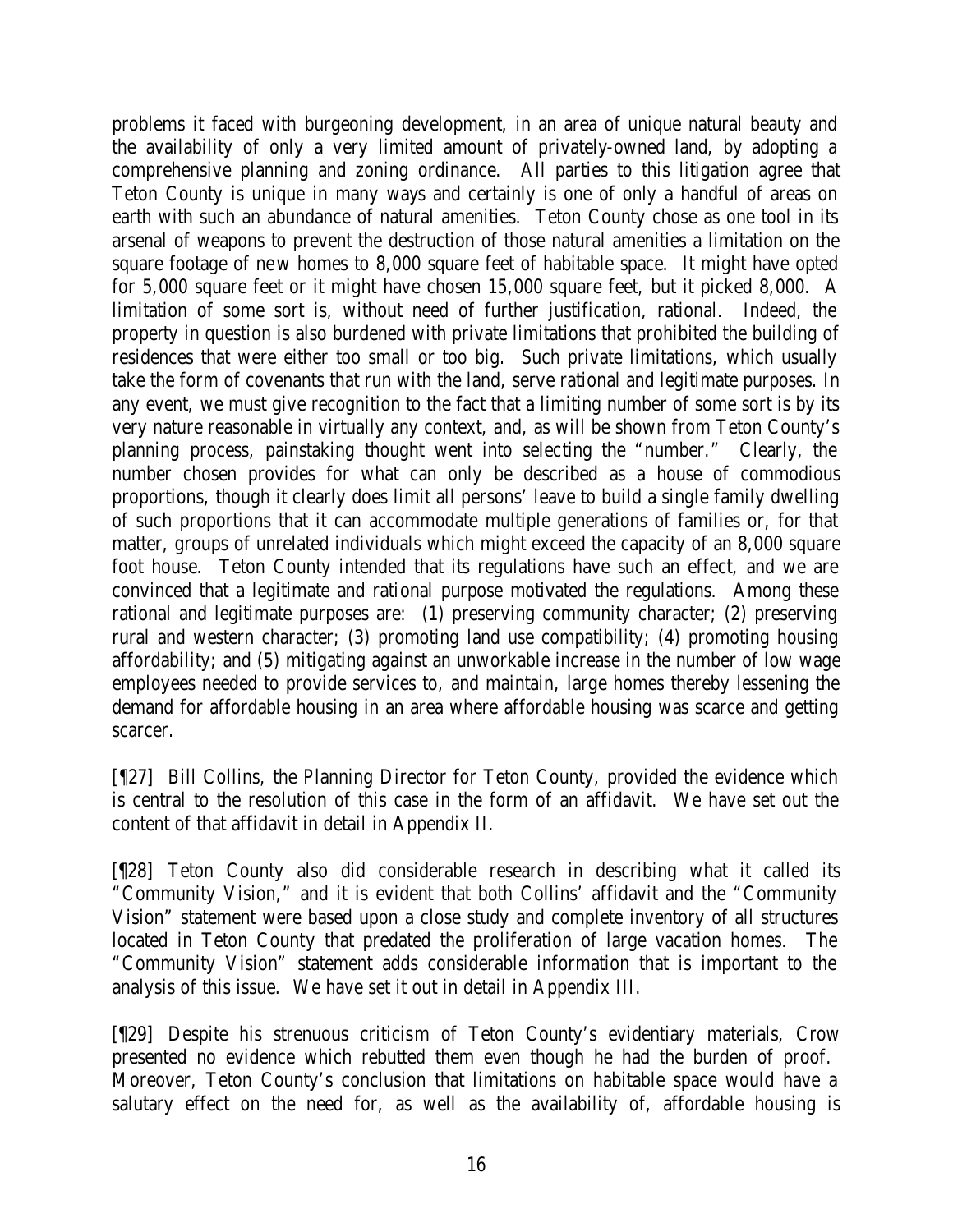supported by a study done by Pitkin County, Aspen, Colorado. We are convinced that the Teton County LDR's are a rational, reasonable, and legitimate exercise of Teton County's police powers with respect to zoning and development. Moreover, the evidentiary materials, when read in a light most favorable to Teton County, are virtually uncontradicted in establishing that Crow built an 8,000 square foot house with cathedral ceilings over the garages and other areas for the purpose of evading the limitations imposed by the Teton County LDR's. We hold that the district court erred in entering summary judgment in favor of Crow on the basis that, as applied to his specific case, the LDR's were a violation of Crow's due process rights.

# **Did the District Court Err in Granting Summary Judgment with Respect to Teton County's Allegations of Development without a Permit**

[¶30] In addition to seeking an order requiring Crow to abate the violation (which may include removal, demolition and destruction of the excess habitable space), Teton County asked that the district court impose sanctions of a criminal nature (fines), as authorized by Wyo. Stat. Ann. §§ 18-5-204, 205, and 206. The district court apparently concluded that those issues were rendered moot by its determination that the LDR's were unconstitutional as applied. The Teton County regulations provide as follows in this regard:

> **Development.** Development means any of the following activities for which permission may be required pursuant to these Land Development Regulations: … (b) the construction, reconstruction, conversion, structural alteration, relocation, or enlargement of any buildings, structures, or accessory structures[.]

The regulations go on to clarify that a "development permit" includes a "building permit," and that "structural alteration" means "any change in the supporting members of a building or structure, such as the bearing walls, beams, or girders, or any change in the dimension or configuration of the roof or exterior walls." Teton County issues building permits under the Uniform Building Code, Section 106.1, which provides:

> Except as specified in Section 106.2, no building or structure regulated by this code shall be erected, constructed, enlarged, altered, repaired, moved, improved, removed, converted or demolished unless a separate permit for each building or structure has first been obtained from the building official. [932]

[¶31] Even if a court were to conclude that the excess habitable space need not necessarily be demolished, or that the regulations as applied were unconstitutional (and we have found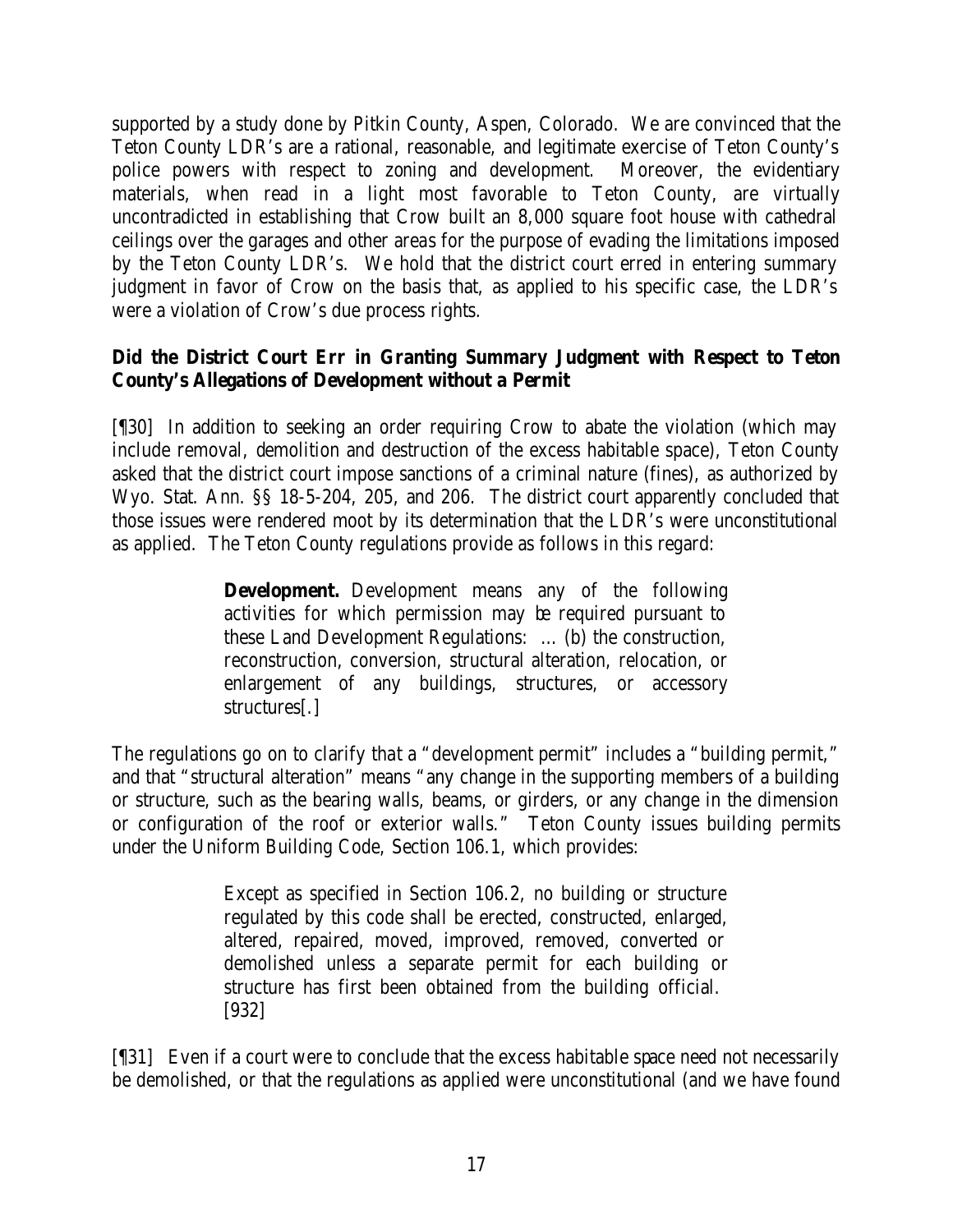they are not), it was a question for a fact-finder to determine whether or not Crow violated the above-enumerated statutes and what penalty should be imposed.

[¶32] We agree with Teton County that it was an oversight for the district court to have failed to consider this aspect of the complaint. Upon remand it must be resolved.

# **Other Grounds for Affirmance Addressed by Crow in Response to Teton County's Appeal in Case No. 01-244**

[¶33] Crow contends that there are numerous bases upon which this Court can affirm the summary judgment, even if this Court rejects the district court's determination that the LDR's are unconstitutional as applied to Crow. As a preface to our discussion of the issues raised by Crow, we refer back to our standard of review for summary judgment and, in particular, that portion which dictates that we examine the record from a vantage point most favorable to that party who opposed the motion, affording to that party the benefit of all favorable inferences that fairly may be drawn from the record. We note at the outset that Crow presents the facts in a light most favorable to his viewpoint and fails to take into account those facts favorable to Teton County's position.

[¶34] Crow contends that what he did to his home did not require him to obtain a permit because the changes were not "structural" in nature. The district court made no findings in this regard. It appears that this issue was merely set aside once the district court determined that the LDR's were unconstitutional as applied to Crow. It is evident both from the record and from the briefs that whether or not Crow was obligated to obtain a permit is a disputed question, both as a matter of fact and as a matter of law.

[¶35] Crow also claims that his lot(s) were grandfathered in under old regulations, which preceded the LDR's at issue here. The record extant simply does not support such an argument, although, of course, that issue will likely have to be further addressed by the district court on remand. However, at this juncture we again note that the record appears to support a conclusion that Crow advanced this argument to the Teton County's Planning Officer and was rebuffed. Upon being rebuffed, that issue was not further pursued by Crow until this stage of the proceedings. Having failed to establish that the property was grandfathered and having failed to pursue any administrative or legal remedies prior to having the house built, the district court may be compelled to determine that he may not now raise that issue. *See* Hagman and Juergensmeyer, *Urban Planning and Land Development Control Law*, § 23.4, at 780-81. In any event, detailed findings of fact and conclusions of law will be required.

[¶36] Crow contends that the LDR's violate his rights to equal protection of the law, that Section 2450 constitutes a taking, that it violates Crow's "unenumerated rights" to "residential privacy," and that it violates Crow's right to "associate" with his family. These contentions are not supported by pertinent authority nor cogent argument, and they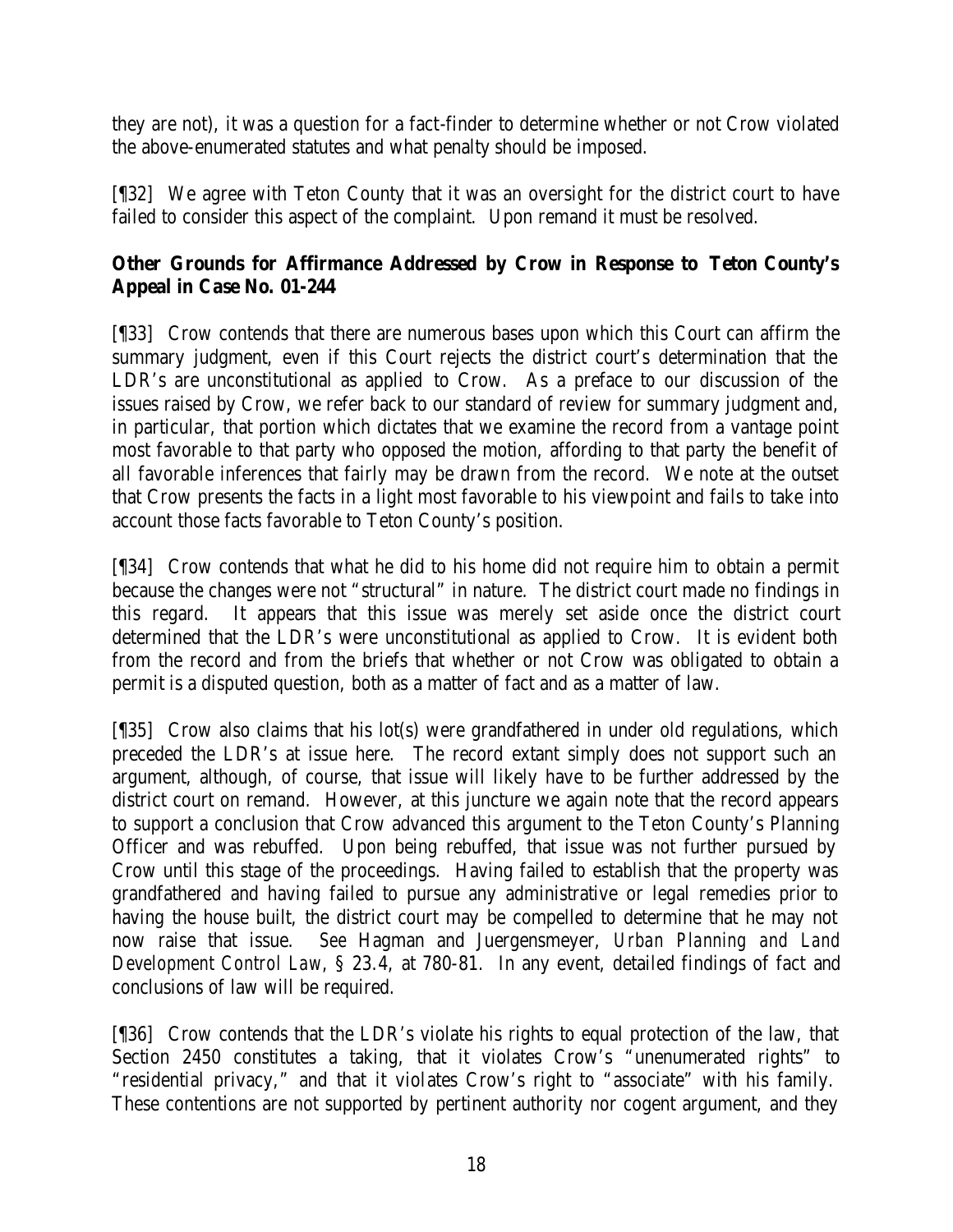were not considered or decided by the district court below. For these reasons we decline to consider them further. *GGV v. JLR*, 2002 WY 19, ¶ 20, 39 P.3d 1066, ¶ 20 (Wyo. 2002); *Garnick v. Teton County School District No. 1*, 2002 WY 18, ¶ 37, 39 P.3d 1034, ¶ 37 (Wyo. 2002); *Shumway v. Worthey*, 2001 WY 130, ¶9, 37 P.3d 361, ¶9 (Wyo. 2001).

[¶37] Crow further contends that the LDR's were not promulgated in accordance with applicable law and that Teton County has engaged in "illegal" rule-making. These issues were not considered by the district court in any meaningful sense, and we will not consider them further.

# **Case No. 01-245**

[¶38] In his cross-appeal, Crow contends that the methods used by Teton County to control and limit development are an exercise of power beyond that delegated to Teton County by Wyo. Stat. Ann. § 18-5-201. In addition, he contends that to the extent this Court might determine that the LDR's are within the power granted to Teton County by the legislature, those LDR's do not serve to promote the public health, morals, or general welfare, as required by § 18-5-201.

[¶39] Crow's argument goes like this: Some "permanent residents" stereotyped newcomers to Teton County as "wealthy/affluent non-residents" who were causing land values to skyrocket. Furthermore, Crow characterizes Teton County's efforts to channel and control development as discrimination and exhibiting an "animus" for "wealthy nonresidents." Crow also contends that the LDR's are founded by a belief in the minds of "permanent residents" that the "very affluent" or those "with extensive families" have no part in Teton County's "community fabric." Crow also contends that others had violated the LDR's and either were not prosecuted or were given a slap on the hand and, therefore, nothing should be done to him or, at most, he should be slapped on the hand. Crow also contends that the existing structure was inadequate to house his "extensive" family, that there were heating problems, and ominous safety problems for the grandchildren, and that the only apparent means to remedy those problems was to expand the "habitable space" in the home by 3,000 square feet. After presenting this version of the case, Crow concludes that it is a single paragraph in the district court's judgment that brings him to this Court, and that is the district court's finding that:

> 10. Section 2450 promotes the legitimate public objectives of protecting, promoting and preserving (1) community character, (2) rural character, (3) rural western character, (4) land use and character type compatibility, (5) social and economic diversity through housing affordability, and (6) social and economic diversity by lessening the demands on affordable housing.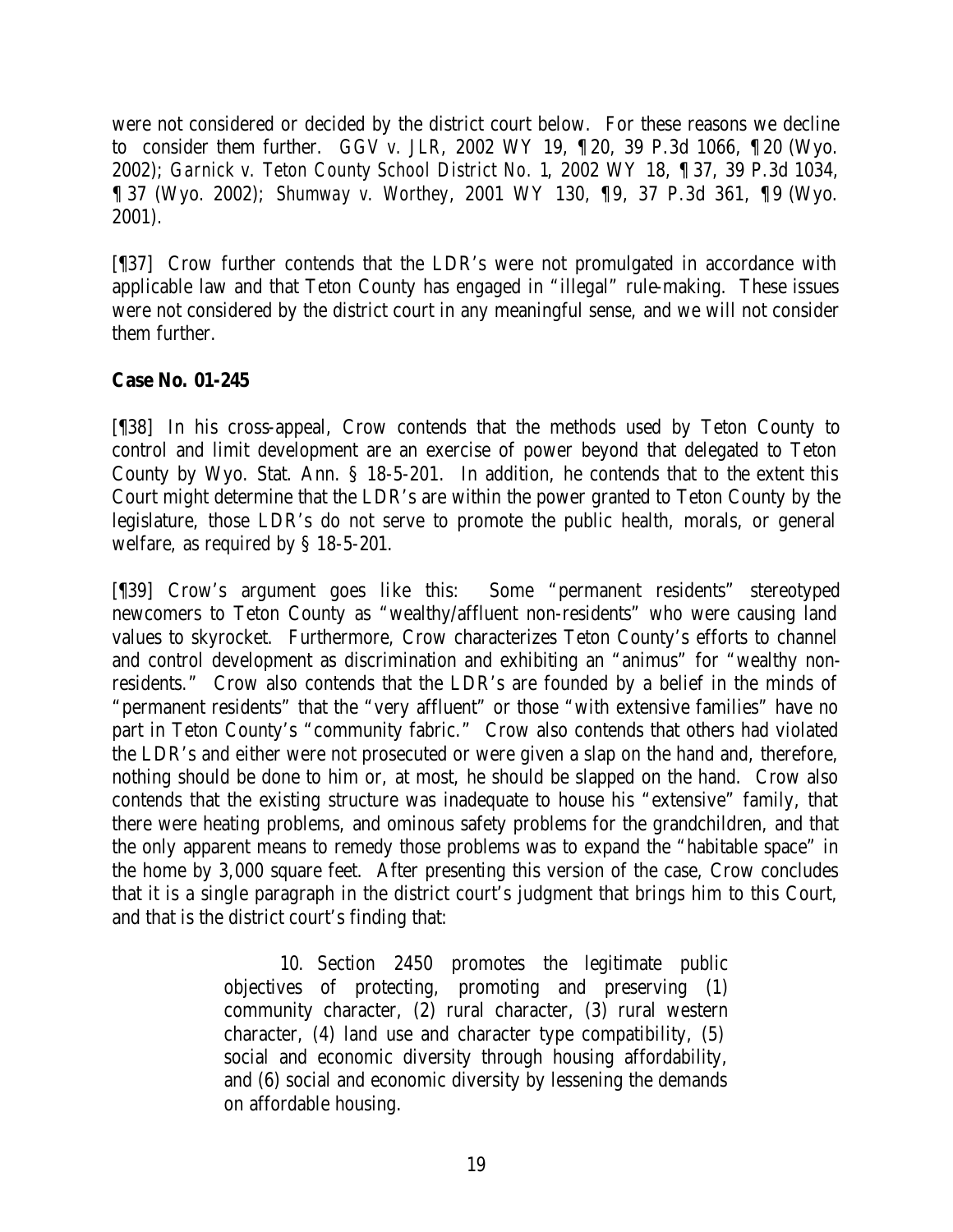[¶40] We have held elsewhere in this opinion that the Teton County LDR's do not violate Crow's constitutional rights to due process either facially or as applied. We are now called upon to address Crow's claim that Teton County lacked the requisite statutory authority to adopt the LDR's in dispute. We, of course, must construe Wyo. Stat. Ann. § 18-5-201 in accordance with our standards applicable to statutory construction:

> In interpreting statutes, our primary consideration is to determine the legislature's intent. All statutes relating to the same subject or having the same general purpose must be considered and construed in harmony. Statutory construction is a question of law, so our standard of review is *de novo*. We begin by making an inquiry respecting the ordinary and obvious meaning of the words employed according to their arrangement and connection. We construe the statute as a whole, giving effect to every word, clause, and sentence, and we construe all parts of the statute in *pari materia*. *Wyoming Board of Outfitters and Professional Guides v. Clark*, 2001 WY 78, 12, 30 P.3d 36, 12 (2001).

*Allsop v. Cheyenne Newspapers, Inc.*, 2002 WY 22, ¶ 9, 39 P.3d 1092, ¶ 9 (Wyo. 2002).

Our standard of review with respect to the construction of statutes is well known. In interpreting statutes, our primary consideration is to determine the legislature's intent. All statutes must be construed in *pari materia* and, in ascertaining the meaning of a given law, all statutes relating to the same subject or having the same general purpose must be considered and construed in harmony. Statutory construction is a question of law, so our standard of review is de novo. We endeavor to interpret statutes in accordance with the legislature's intent. We begin by making an inquiry respecting the ordinary and obvious meaning of the words employed according to their arrangement and connection. We construe the statute as a whole, giving effect to every word, clause, and sentence, and we construe all parts of the statute in *pari materia*. When a statute is sufficiently clear and unambiguous, we give effect to the plain and ordinary meaning of the words and do not resort to the rules of statutory construction. *Wyoming Board of Outfitters and Professional Guides v. Clark*, 2001 WY 78, ¶ 12, 30 P.3d 36, ¶ 12 (Wyo.2001); *Murphy v. State Canvassing Board*, 12 P.3d 677, 679 (Wyo.2000). Moreover, we must not give a statute a meaning that will nullify its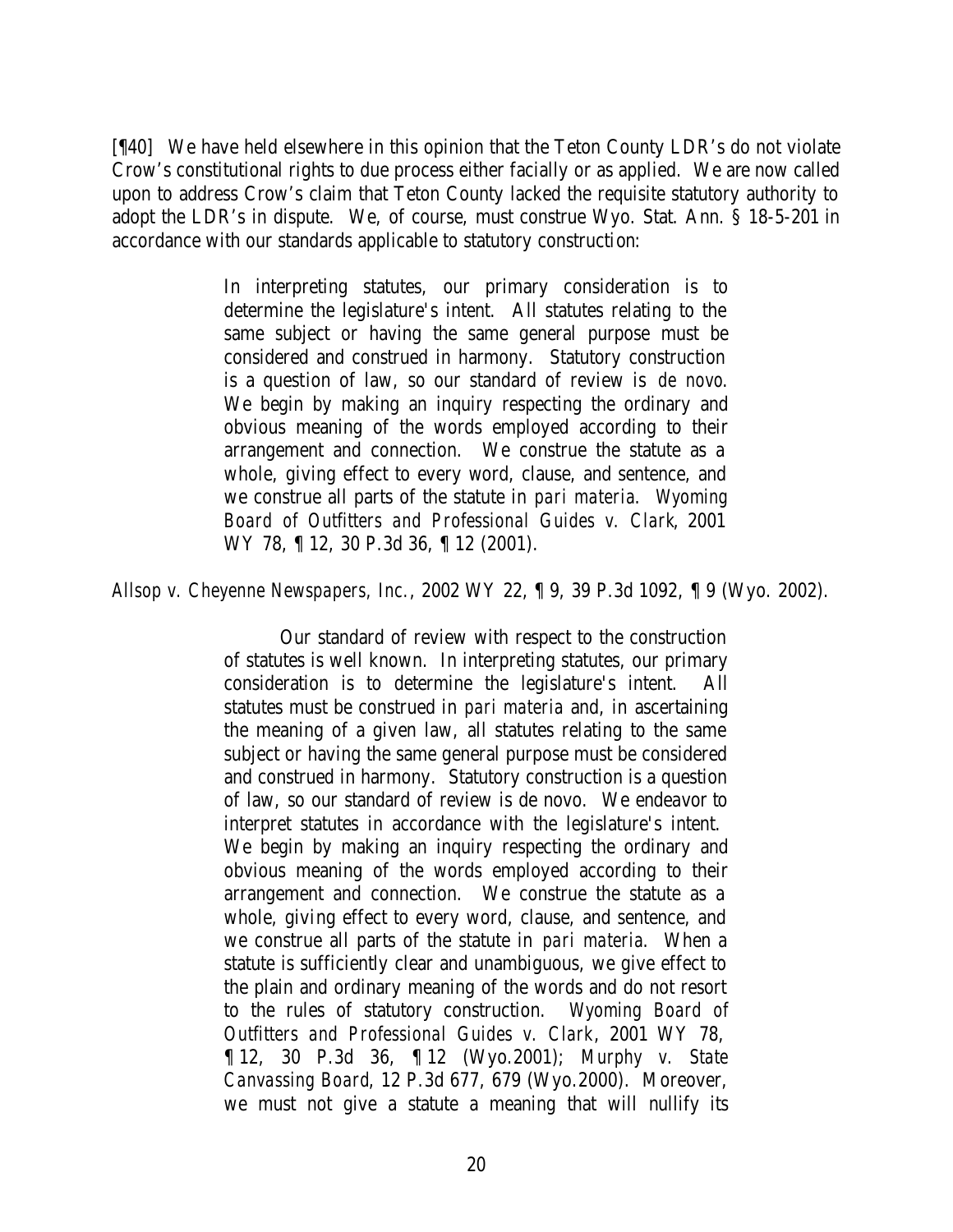operation if it is susceptible of another interpretation. *Billis v. State*, 800 P.2d 401, 413 (Wyo.1990) (citing *McGuire v. McGuire*, 608 P.2d 1278, 1283 (Wyo.1980)).

*Shumway v. Worthey*, 2001 WY 130, ¶ 8, 37 P.3d 361 ¶ 8 (Wyo. 2001).

[¶41] Moreover, we will not enlarge, stretch, expand, or extend a statute to matters that do not fall within its express provisions. *Gray v. Stratton Real Estate*, 2001 WY 125, ¶ 5, 36 P.3d 1127 ¶ 5 (Wyo. 2001); *Bowen v. State, Wyoming Real Estate Commission*, 900 P.2d 1140, 1143 (Wyo.1995).

[¶42] Crow states a conclusion that the LDR's do not fall within the authority delegated to Teton County, but we are unable to perceive a cogent argument or find pertinent authority which supports that supposition. The statute confers on Teton County broad authority to shape its destiny, control its growth, and determine how best to promote the health, safety, morals, and general welfare of its citizens. Crow's view is one to be pursued at the ballot box and not in the courtroom. The word "welfare" has as its meaning in the context of this statute: "the state of faring or doing well: thriving or successful progress in life: a state characterized esp. by good fortune, happiness, well-being, or prosperity." Webster's Third New International Dictionary, 2594 (1986). Teton County's choice of the word "character" in conjunction with the words "rural" and "western" connotes something that we think is quite clear, especially given Teton County's documentation of its plan. "Character," in this context means: "main or essential nature esp. as strongly marked and serving to distinguish: individual composite of salient traits, consequential characteristics, features giving distinctive tone (each town came to have a character of its own – Sherwood Anderson)." Webster's Third New International Dictionary, 376. Indeed, preserving "community character" is at the very heart of zoning and planning legislation. Hagman and Juergensmeyer, *Urban Planning and Land Development Control Law*, § 3.16, at 62- 63. We hold that Teton County's decision to preserve its community character served the welfare of the people of Teton County and is within the delegation of the authority granted it by Wyo. Stat. Ann. § 18-5-201.

[¶43] Crow contends that the LDR's violate the privacy of his home. For this proposition he cites *United States v. Orito*, 413 U.S. 143, 93 S.Ct. 2674, 2676-77, 37 L.Ed. 2d 513 (1973), in which the United States Supreme Court held that the constitutional zone of privacy with respect to pornographic materials does not extend beyond the home. No such invasion of the privacy of the home is at risk in this case. In all other respects, cogent argument or pertinent authority does not support this argument, and we will not consider it further.

[¶44] Crow contends that Wyo. Stat. Ann. § 18-5-201 does not authorize Teton County to regulate buildings with respect to size or bulk, *i.e.,* "habitable space," etc. Teton County has the authority to restrict the "location" of buildings. Buildings are located in three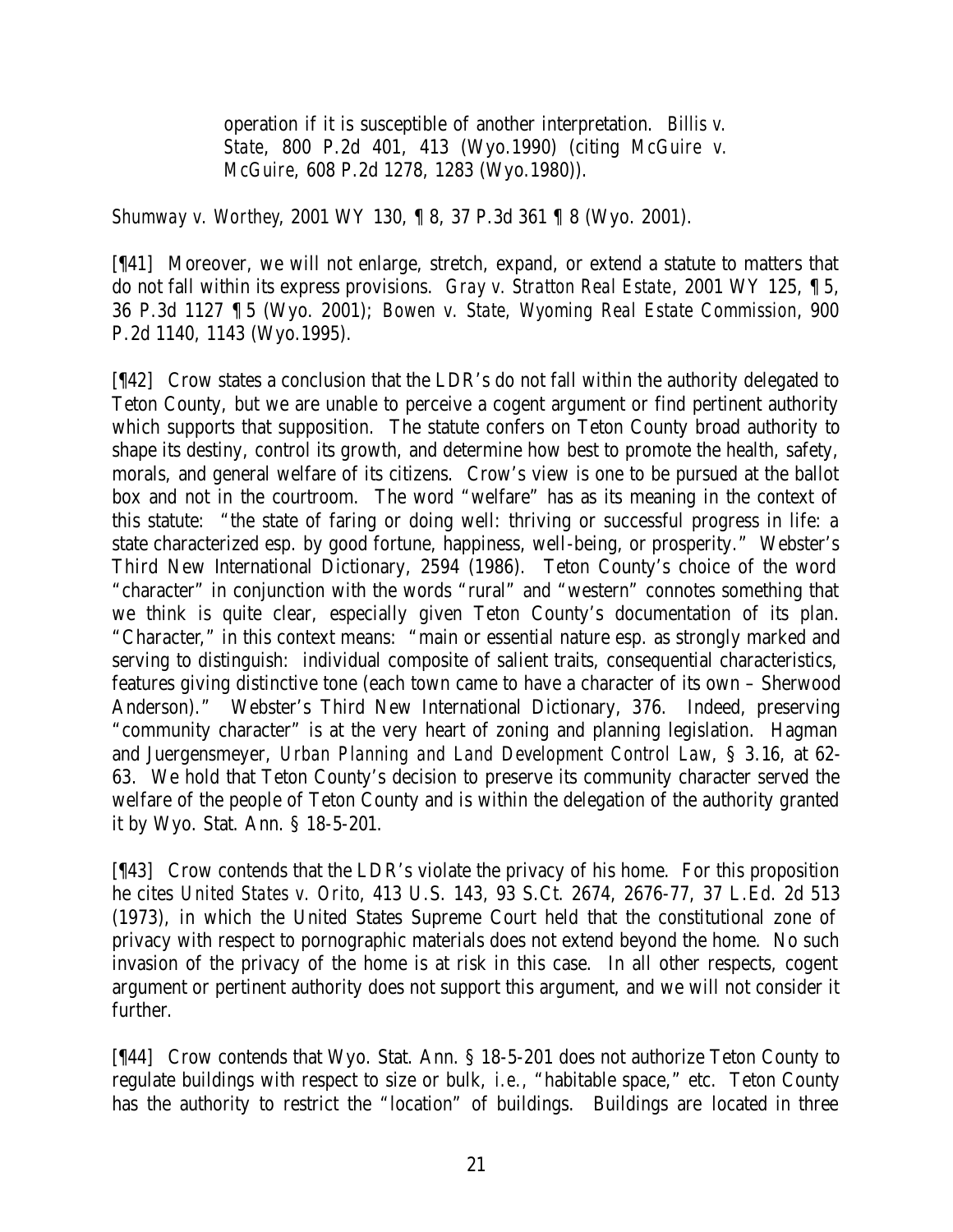dimensions – length, width, and height. Included within the power to limit the location, is the authority to place limitations on bulk, including square footage. Moreover, this contention is not supported by pertinent authority.

[¶45] Crow contends that Teton County may not seek to promote or preserve "community character, rural western character, land use and character type compatibility, social and economic diversity through housing affordability, and social and economic diversity by lessening the demand on affordable housing," as these things have nothing to do with the "health, safety, morals and general welfare" of the people of Teton County. In support of this argument, Crow cites *Kindler v. Anderson*, 433 P.2d 268, 271 (Wyo. 1967), where we said that covenants or other restrictive conditions placed in a deed to property, "…being in derogation of the common law, are not favored, are to be strictly construed, will not be extended by implication, and in case of doubt the restrictions will be construed in favor of the free use of land…. Nevertheless, if the language imposing the restrictions is clear and unambiguous the rule of strict construction does not apply." The result in that case was that the plaintiffs were permitted, because of the presence of ambiguity in the covenants, to use the premises for dispensing intoxicating spirits. That case has no application whatsoever to the circumstances of this case. Crow characterizes the LDR's adopted by Teton County as being a "social agenda," "a permissive platform," "invasive of peoples' 'natural and civil rights,'" "spiritual," "aesthetic," related only to "beauty," "health," "spaciousness," "cleanliness," and a "well balanced" and "carefully patrolled" environment.<sup>3</sup> Such things, Crow argues, are only within the power of the State and have not been delegated to Teton County. We disagree. We hold that the LDR's at issue do not exceed the authority delegated to Teton County to ensure the general "welfare" of the people of that county.

[¶46] Finally, Crow contends that, even if all those standards like "community character," "rural character," "rural western character," etc. are legitimate state interests which Teton County has the authority to adopt, they are not promoted by Section 2450 and, therefore, this Court should declare them to be invalid.

[¶47] In support of this proposition, Crow relies on *Daubert v. Merrill Dow Pharmaceuticals, Inc.*, 509 U.S. 579, 592-93, 113 S.Ct. 2786, 2796, 125 L.Ed.2d 469 (1993). In the *Daubert* case, the Supreme Court of the United States opined:

> Faced with the proffer of expert scientific testimony, then, the trial judge must determine at the outset, pursuant to [Fed. R. Ev.] Rule 104(a), whether the expert is proposing to testify to (1) scientific knowledge that (2) will assist the trier of fact to understand and determine a fact in issue. This entails a

 3 *See Berman v. Parker*, 348 U.S. 26, 32-33, 75 S.Ct. 98, 102, 99 L.Ed.2d 27 (1954).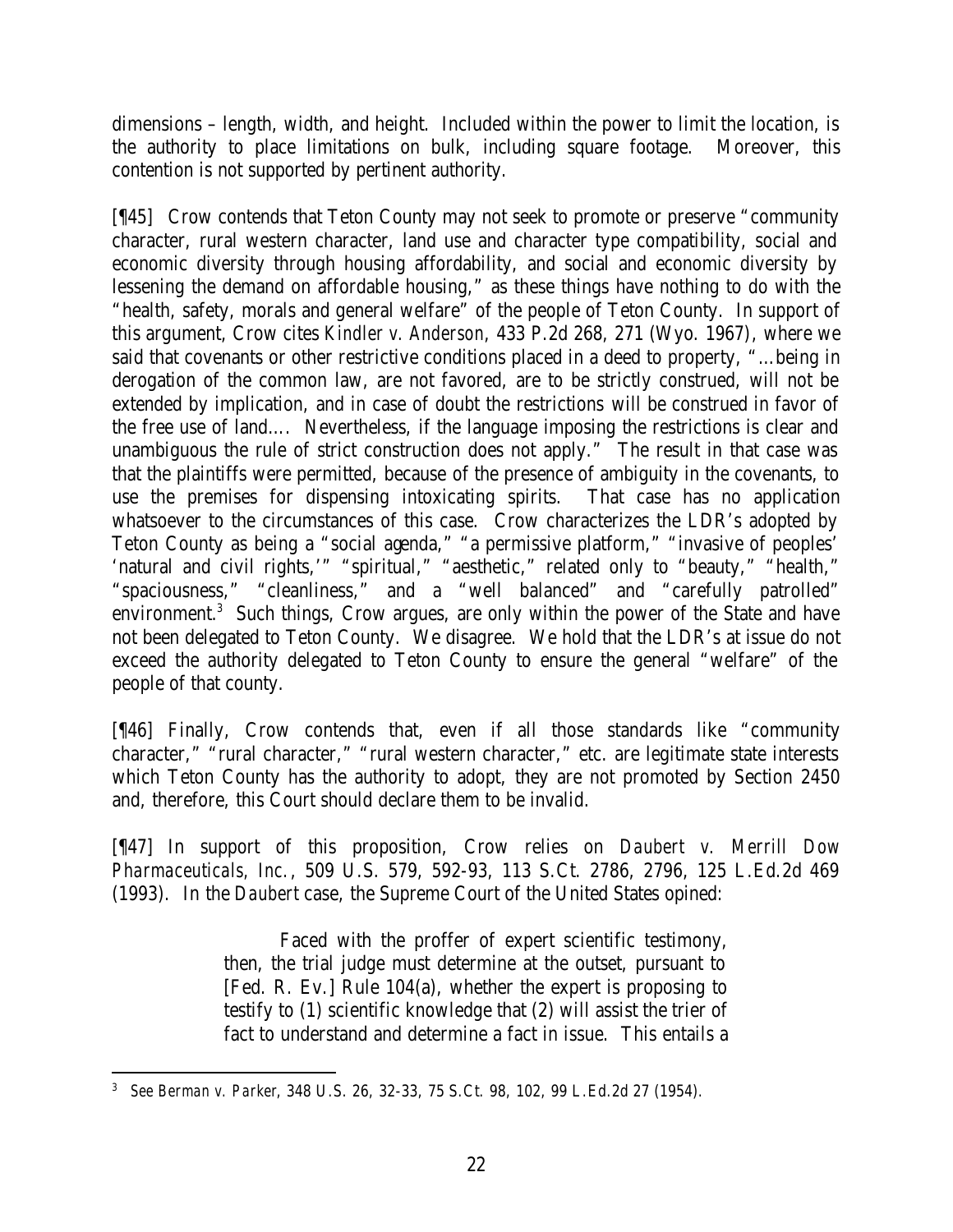preliminary assessment of whether the reasoning or methodology underlying the testimony is scientifically valid and of whether that reasoning or methodology properly can be applied to the facts in issue.

The Court did not set out a detailed methodology to be used by judges in making such an assessment but pointed to salient features of such an analysis, which included: Whether the scientific theory can be (and has been) tested, whether the theory has been subjected to peer review and publication, the known or potential rate of error, and "general acceptance" within the applicable scientific community. Crow contends that Teton County cannot rely on its own studies or those done by a sister resort with very similar "characteristics," Pitkin County, Aspen, Colorado. Crow's argument continues that it must be assumed the trial court relied on those materials, and since there is no credible evidence in the record to support a conclusion that Teton County's regulations promote the "general welfare" of the citizens of Teton County, then this Court may not rely upon any of those materials to approve of Teton County's LDR's. There are several leaps in logic in this argument, and we decline to make them. It is not clear what consideration the district court gave to any of the evidentiary materials in the record that have pertinence to resolution of the issues at large. It is not clear that the *Daubert* case has any relevance at all in these circumstances. The issue appears to be more in the nature of whether or not Teton County may justifiably rely on the experiences of a county like Pitkin County in deciding or further evaluating critical issues about development. It seems almost unquestionable that relying upon the experiences of a sister resort city would be solomonic on the part of the people of Teton County rather than unreasonable, as suggested by Crow. However, these are bridges that must be crossed as they present themselves in further proceedings before the district court which must give plenary consideration to the issues presented by the parties. As noted above, in those proceedings, Crow must carry the burden of proof that the regulations have no rational basis and are, therefore, unconstitutional.

#### **Issues Raised by Overton**

[¶48] Overton asks that this Court decide a number of questions that have not yet been addressed by the district court. For instance, Overton contends that the district court should have dismissed the claims against him because the complaint named him rather than his corporation as defendant, and that he is neither a developer nor a landowner so he cannot be subject to the LDR's nor can he be made to demolish something that belongs to someone else. Curiously, Overton purports to adopt by reference all issues and arguments briefed by Crow. In many, if not most, circumstances such incorporation by reference may require this Court to ignore issues raised in such a manner. Each party to an appeal is required to submit a brief. Moreover, here it appears that Overton has no interest in any of the issues briefed by Crow. Perhaps, Overton intended that he would like to appear here in the role of an amicus curiae, but Overton did not make such a request, and we have granted no leave in that regard. The LDR's have not been applied to him, as they were to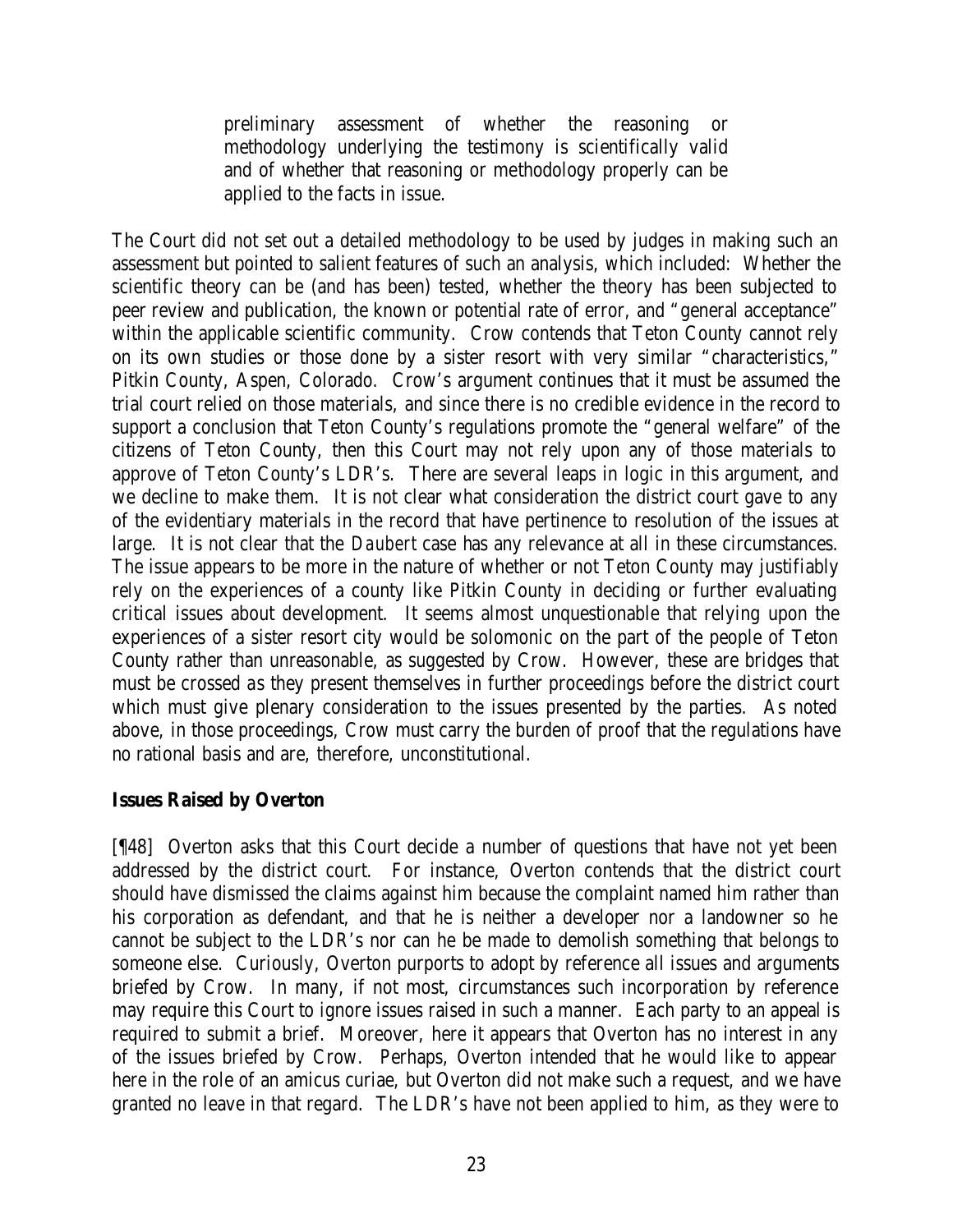Crow, and Crow's other arguments essentially seek to vindicate rights personal to Crow. Finally, we note that Overton did not file a notice of appeal and, on that basis alone, we cannot consider the issues he raises in his brief. However, Overton is "saved," so to speak, because the district court did not purport to address any of Overton's defenses or to otherwise adjudicate any of the claims against him. Upon remand, it will be necessary for the district court to give plenary consideration to those issues as well as the others identified more fully above.

#### **CONCLUSION**

[¶49] The order granting summary judgment is reversed in all respects, and the matter is remanded to the district court for further proceedings consistent with this opinion.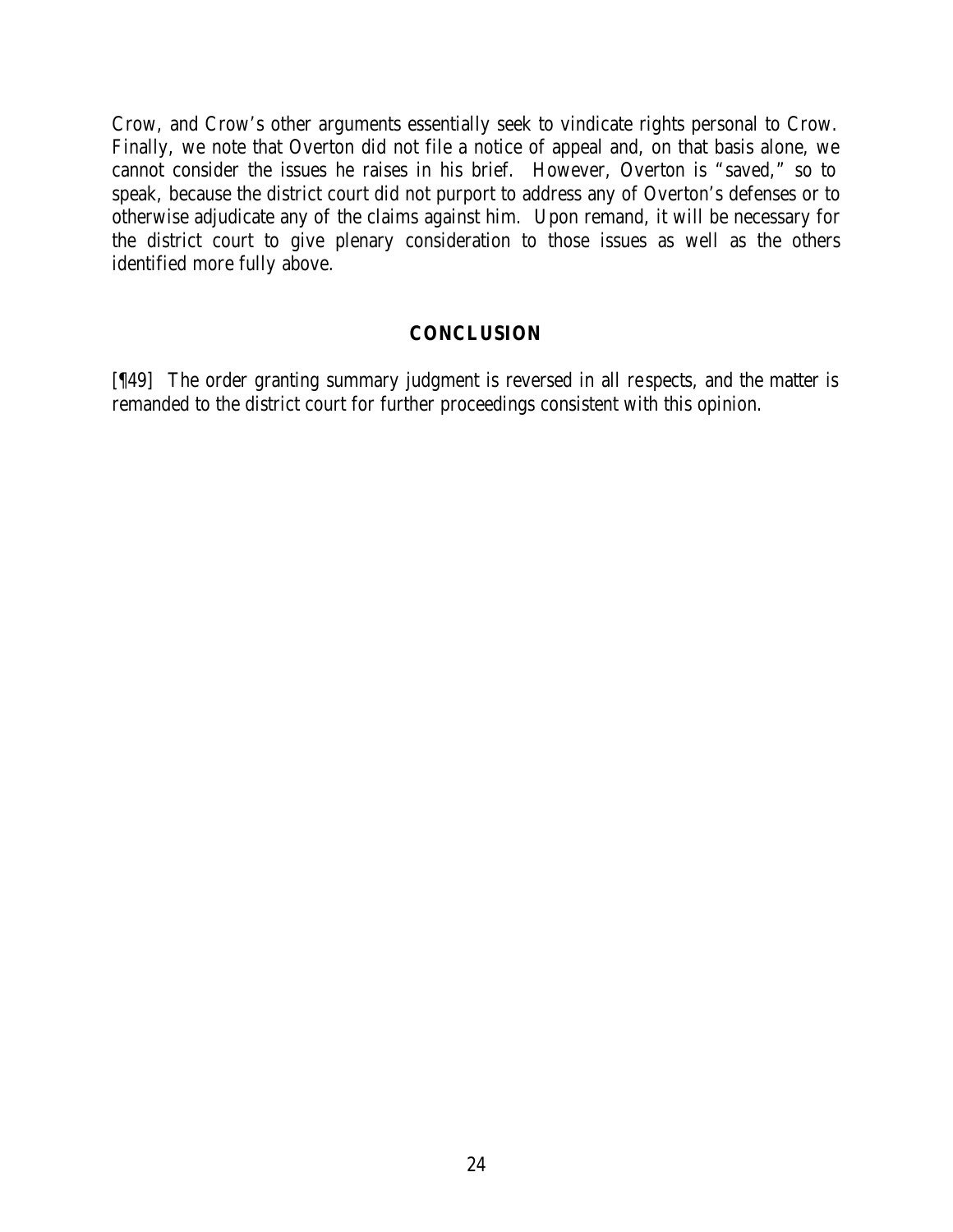# **APPENDIX I**

### **§ 18-5-201. Authority vested in board of county commissioners; inapplicability of chapter to incorporated cities and towns and mineral resources.**

To promote the public health, safety, morals and general welfare of the county, each board of county commissioners may regulate and restrict the location and use of buildings and structures and the use, condition of use or occupancy of lands for residence, recreation, agriculture, industry, commerce, public use and other purposes in the unincorporated area of the county. However, nothing in W.S. 18-5-201 through 18-5-207 shall be construed to contravene any zoning authority of any incorporated city or town and no zoning resolution or plan shall prevent any use or occupancy reasonably necessary to the extraction or production of the mineral resources in or under any lands subject thereto.

### **§ 18-5-202. Planning and zoning commission; composition; residency requirements, terms and removal of members; vacancies; rules; record; meetings to be public; secretary; preparation and amendments; purpose; certifications and hearing; amendments.**

(a) Each board of county commissioners may by resolution create and establish a planning and zoning commission. The commission shall be composed of five (5) members appointed by the board at least three (3) of whom shall reside in the unincorporated area of the county, provided that this provision shall not affect the membership composition of any existing commission. The terms of the members appointed to the first planning and zoning commission shall be of such length and so arranged that the terms of one (1) member will expire each year, and thereafter each member shall be appointed for a term of three (3) years. Any member of the commission may be removed for cause other than politics or religion and after public hearing by the board of county commissioners. If a vacancy occurs in the commission the board of county commissioners shall fill the vacancy by appointment for the unexpired term. The planning and zoning commission shall organize within thirty (30) days after its establishment, shall adopt rules for the transaction of its business and keep a record of its actions and determinations. Three (3) members shall constitute a quorum for the transaction of business. All meetings, records and accounts of the commission shall be public. The county clerk shall serve as secretary to the commission.

(b) The planning and zoning commission may prepare and amend a comprehensive plan including zoning for promoting the public health, safety, morals and general welfare of the unincorporated areas of the county, and certify the plan to the board of county commissioners. Before certifying its plan or amendments thereto to the board the commission shall hold at least one (1) public hearing. Notice of the time and place of hearing shall be given by one (1) publication in a newspaper of general circulation in the county at least thirty (30) days before the date of the hearing. Any person may petition the planning and zoning commission to amend any zoning plan adopted under the provisions of W.S. 18-5-201 through 18-5-207.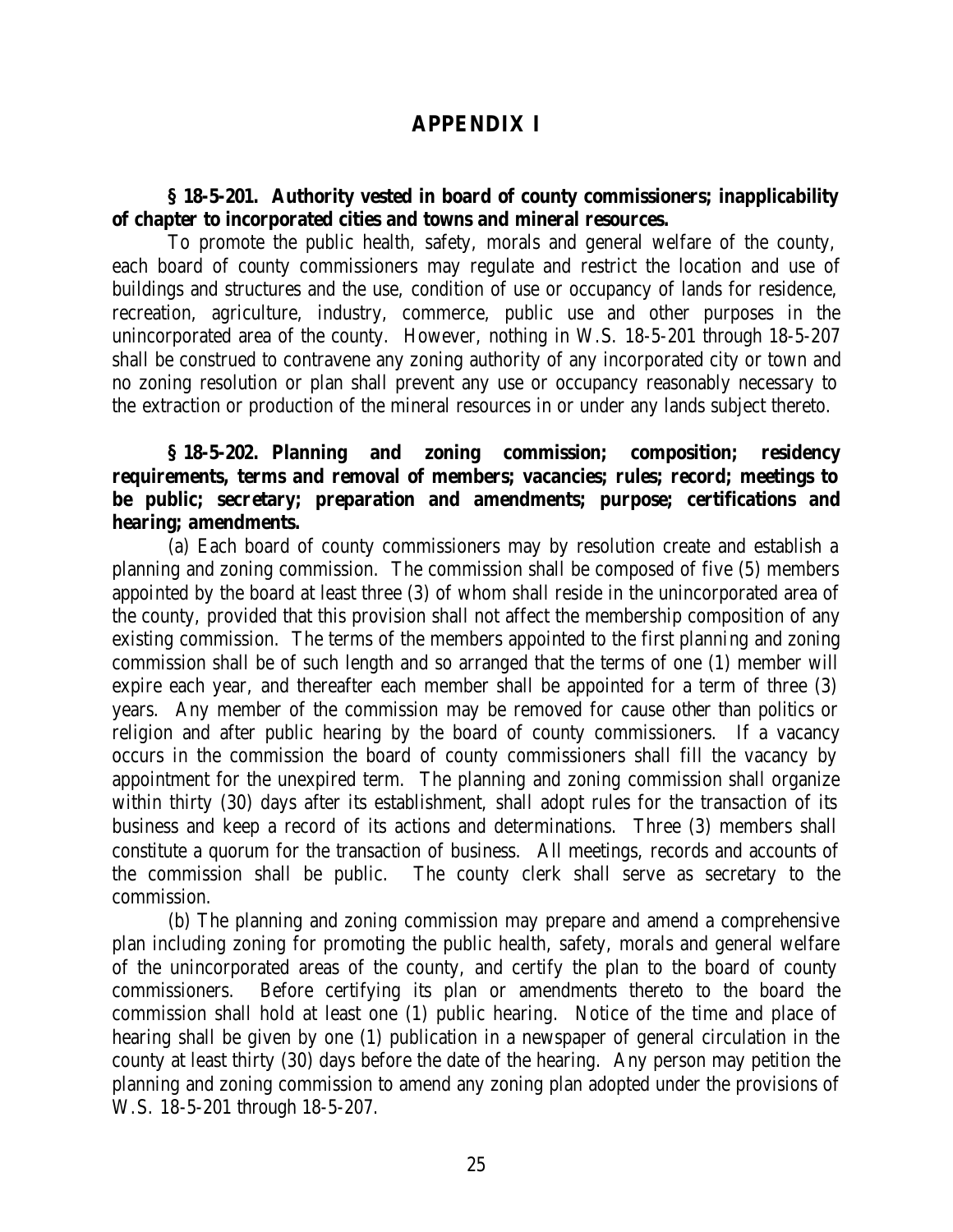(c) The planning and zoning commission shall prepare recommendations to effectuate the planning and zoning purposes and certify its recommendations to the board of county commissioners. Before adopting the recommendations the board shall hold at least one (1) public hearing. Notice of the time and place of hearing shall be given by one (1) publication in a newspaper of general circulation in the county at least fourteen (14) days before the date of the hearing. After public hearing has been held, the board shall vote upon the adoption of the planning or zoning recommendation. No planning or zoning recommendation shall be adopted unless a majority of the board votes in favor thereof.

#### **§ 18-5-203. Certificate required to locate buildings or use land within zoning resolution; issuance and denial; appeal upon denial.**

It is unlawful to locate, erect, construct, reconstruct, enlarge, change, maintain or use any building or use any land within any area included in a zoning resolution without first obtaining a zoning certificate from the board of county commissioners and no zoning certificate shall be issued unless the plans for the proposed building, structure or use fully comply with the zoning regulations then in effect. The board of county commissioners shall act promptly upon any application filed with it and shall grant certificates when the proposed construction or use complies with the requirements of the zoning resolution. If it denies the application, the board shall specify the reasons for such denial. The decision of the board of county commissioners may be reviewed by the district court and by the supreme court upon appeal in the same manner as provided in W.S. 15-626 [§ 15-1-609], for review of decisions of boards of adjustment.

#### **§ 18-5-204. Violation of W.S. 18-5-202 (c); continuing violation.**

No person shall locate, erect, construct, reconstruct, enlarge, change, maintain or use any building or use any land in violation of a resolution or amendment adopted by any board of county commissioners under W.S. 18-5-202 (c). Each day's continuation of such violation is a separate offense.

### **§ 18-5-205. Enforcement of zoning resolution by injunction, mandamus or abatement; appeal.**

Any zoning resolution passed by the board pursuant to W.S. 18-5-202 (b) and (c) is enforceable in addition to other remedies provided by law by injunction, mandamus or abatement.

#### **§ 18-5-206. Penalty for violation of W.S. 18-5-201 through 18-5-204.**

Whoever violates any provision of W.S. 18-5-201 through 18-5-204 shall be fined not more than seven hundred fifty dollars (\$750.00) for each offense.

### **§ 18-5-207. Continuation of existing uses; effect of alteration or addition; future use after discontinuation of nonconforming use.**

A zoning resolution enacted under the provisions of W.S. 18-5-201 through 18-5- 206 shall not prohibit the continuance of the use of any land, building or structure for the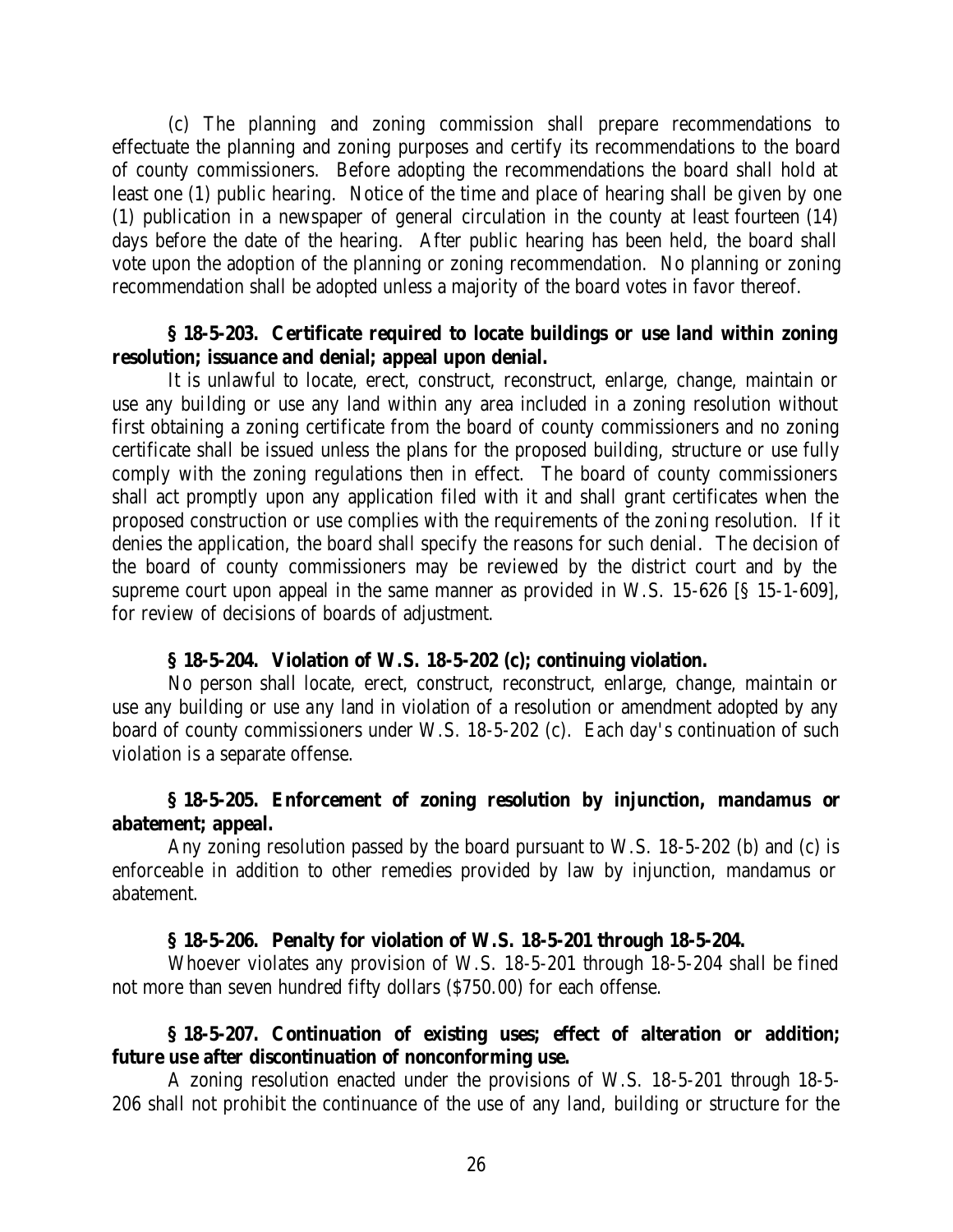purpose for which the land, building or structure is used at the time the resolution is adopted and it is not necessary to secure any certificate permitting such continuance. However the alteration or addition to any existing building or structure for the purpose of effecting any change in use may be regulated or prohibited by zoning resolution. If a nonconforming use is discontinued any future use of such land, building or structure shall be in conformity with the provisions of the resolution regulating uses in the area in which the land, building or structure is located.

# **§ 18-5-208. Coordination of planning efforts with federal agencies.**

The board of county commissioners of a county which has officially adopted a comprehensive plan pursuant to W.S. 18-5-202(b) may participate in efforts to coordinate the plan with federal regional forest or other resource management plans as provided in the Federal Land Policy and Management Act of 1976 and federal regulations adopted pursuant to that act, including, but not limited to, Title 36, of the Code of Federal Regulations, part 219.7 and Title 43, of the Code of Federal Regulations, part 1610.3.

Wyo. Stat. Ann. §§ 18-5-201 through -208 (LexisNexis 2001).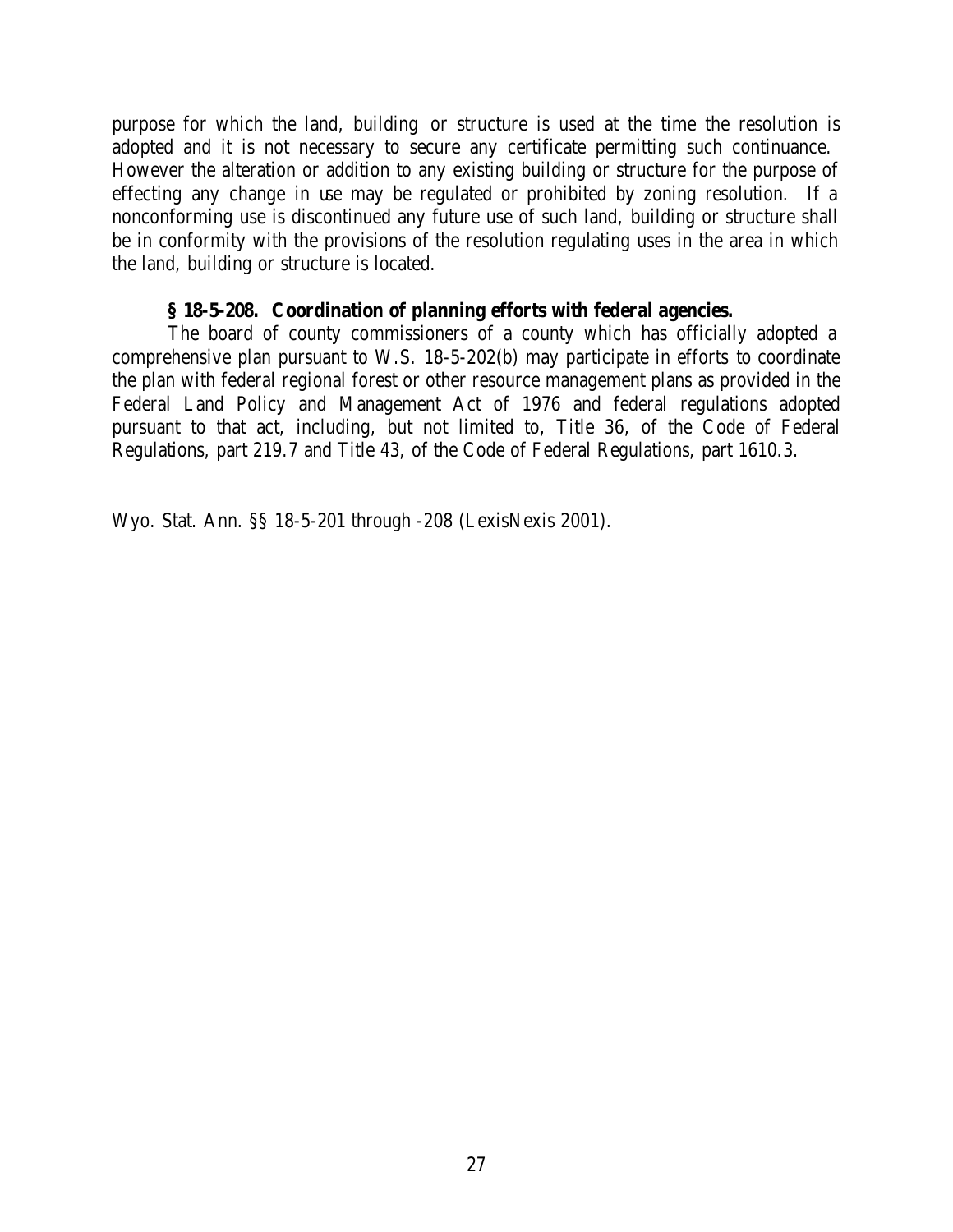#### **APPENDIX II**

#### Affidavit of Bill Collins

#### 8. Community Character.

(a) The Teton County Comprehensive Plan and Land Development Regulations prepared and adopted by Teton County were aimed at preserving the character of the County. One theme was echoed time and time again: "Preserve the character of Teton County. Keep what we like about the County, and improve or change the things we don't like." (Teton Plan at p. 3-4) The overriding community character theme in the Teton Plan and TCLDRs is the County's goals of maintaining and preserving its small-town character, rural character and western character. The goals of preserving western and rural character are relevant to Section 2450.

(b) Community character has been a fundamental concept of planning and zoning for decades. Initially, the terms used to define and protect community character were land use and development intensity. Over the past 30 years or so, planning and zoning concepts have become more sophisticated and refined in the ways they define and address character issues. Character now is not only defined and regulated through land use and development intensities, but also by bulk, scale, height, lot size, landscaping, design criteria, scenic vistas and other aesthetic features.

(c) Chapter Three of the Teton Plan is entitled "Community Character." Chapter Three is divided into four parts: (a) Issues; (b) Summary, Statement of Goals and Objectives; (c) Implementation Strategies; and (d) Actions. The portion of Chapter Three devoted to "issues" opens with the following passage: "The preservation and enhancement of community character is perhaps the most fundamental and pervasive growth and development issue facing Teton County." (Teton Plan, 3-1) The "issues" statement expresses concern over "certain types of development, which are out of character with Teton County, regardless of the amount of land they occupy." (Teton Plan, 3-4) One such type of development is the scale of residential structures, described as "very large single-family homes of 5,000 square feet or more." (Teton Plan, 3-4) The "actions" statement of Chapter Three refers to the adoption of a new land development regulatory system (TCLDRs), one goal of which is to limit the maximum floor area of residential structures. Section 2450 implements that goal by limiting the amount of habitable space and total floor area to 8,000 square feet and 10,000 square feet respectively. Other sections of the TCLDRs implement that goal as well.

(d) The TCLDRs address community character in several ways. The regulations provided for clustering of housing units, leaving areas of contiguous open space that allow agricultural operations to continue, preserve scenic vistas and wildlife routes, and maintains the openness of Teton County while accommodating development. The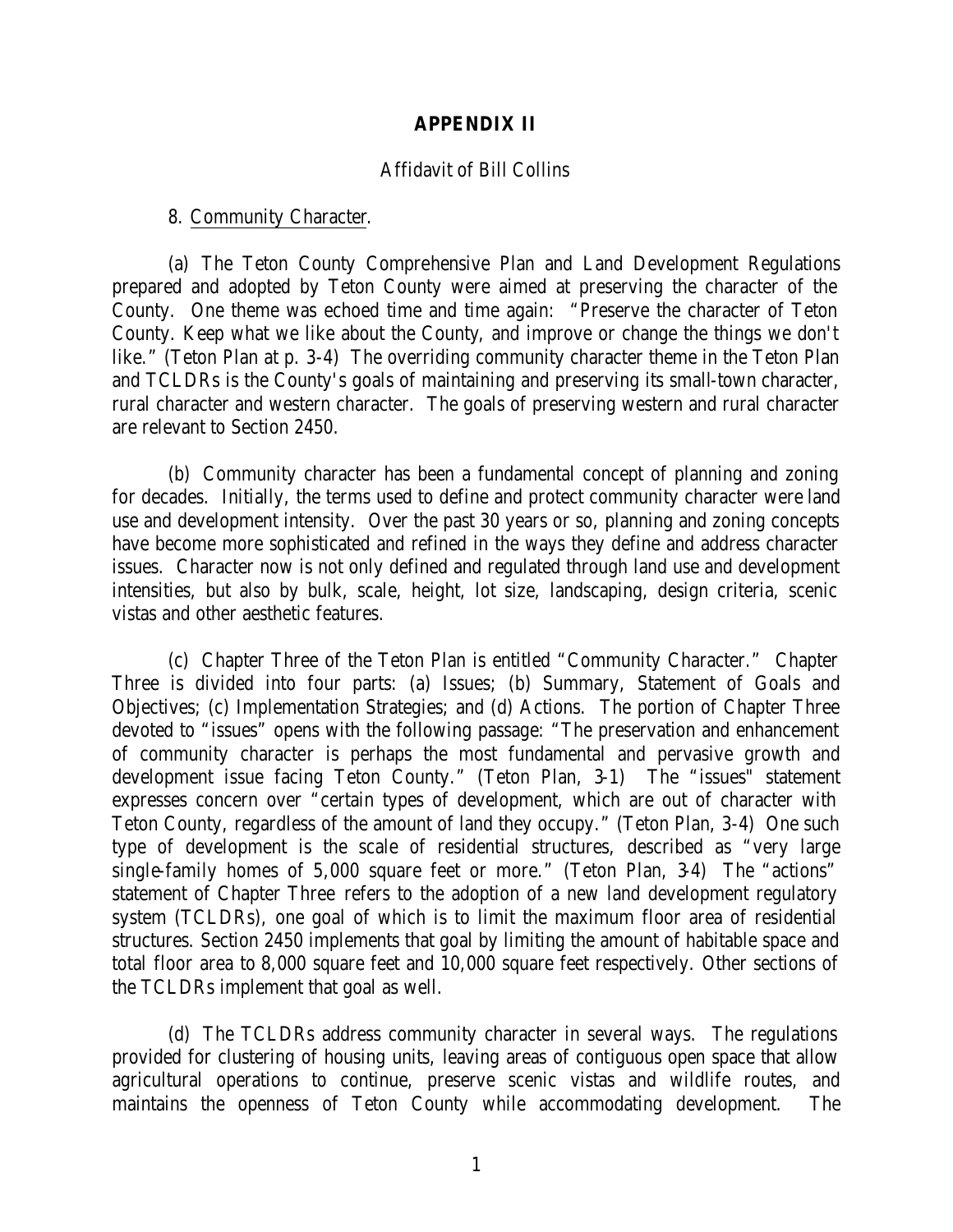TCLDRs also promote agricultural operations by exempting certain agricultural structures from permitting requirements or providing expedited review processes for agricultural structures. The regulations also include provisions that are aimed at preserving the long scenic vistas and the wildlife population that characterize Teton County. And finally, in relevance to this case, through Section 2450 the TCLDRs regulate the scale of development to maintain a scale of development similar to the past scale of development to preserve the character of Teton County.  $[$ <sup>1</sup> At the time of adoption of the Teton Plan, this western and rural character in the County was set by ranches where the average house was only 1,342 square feet, where ranches often had several homes, and where the largest square footage on any single ranch complex was 6,988 square feet.] [Footnoted inserted into text]

(e) The scale of development is related to community character, as defined in the Teton County Plan, and the TCLDRs regulate the scale of development to preserve community character by a variety of provisions. Section 2450 is just one of those. Others are found in the schedule of dimensional limitations, Table 2400, which limits lot area, setbacks, floor/area ratios and maximum height. The setbacks describe the maximum ground floor area, and a maximum height creates a maximum volume. In urban and suburban districts, these factors are the primary scale and bulk determinants, and are geared to creating urban and suburban character types. In the larger lot Neighborhood Conservation districts, impervious surface can also become an important factor in determining scale of development. In the largest lots, those of estate or rural character, Section 2450, with its maximum scale requirement of 8,000 square feet for the residence is the operative factor, ensuring building scale is consistent with the rural and estate character districts. Character in these areas is defined by buildings whose scale is such that they are background elements. Teton County's approach to regulating the character of development in different districts through land use, scale, height, and other regulations, is common in modern land development regulations. Furthermore, as is explained above, Section 2450 is one of the planning, and zoning tools that further the community character goal established by the County in the rural and estate districts by regulating the scale of development.

(f) There is also a social aspect to the concept of Teton County community character. As noted in ¶ 8(c) above, the "issues" statement in Chapter Three, Community Character, expresses concern over "certain types of development, which are out of character with Teton County, regardless of the amount of land they occupy." (Teton Plan, 3-4) One such type of development is the scale of residential structures, described as "very large single-family homes of 5,000 square feet or more." (Teton Plan, 3-4) At the time that the Plan was proposed, debated and enacted, homes with large amounts of living space were a relatively new occurrence in Teton County. These homes with large amounts of living space represented a change away from the small western community; they were viewed as a threat to a socially diverse community. If left unchecked, homes with large amounts of living space were viewed as eroding the community's very sense of character. Many viewed these large homes as representing conspicuous consumption and using disproportionate consumption of resources.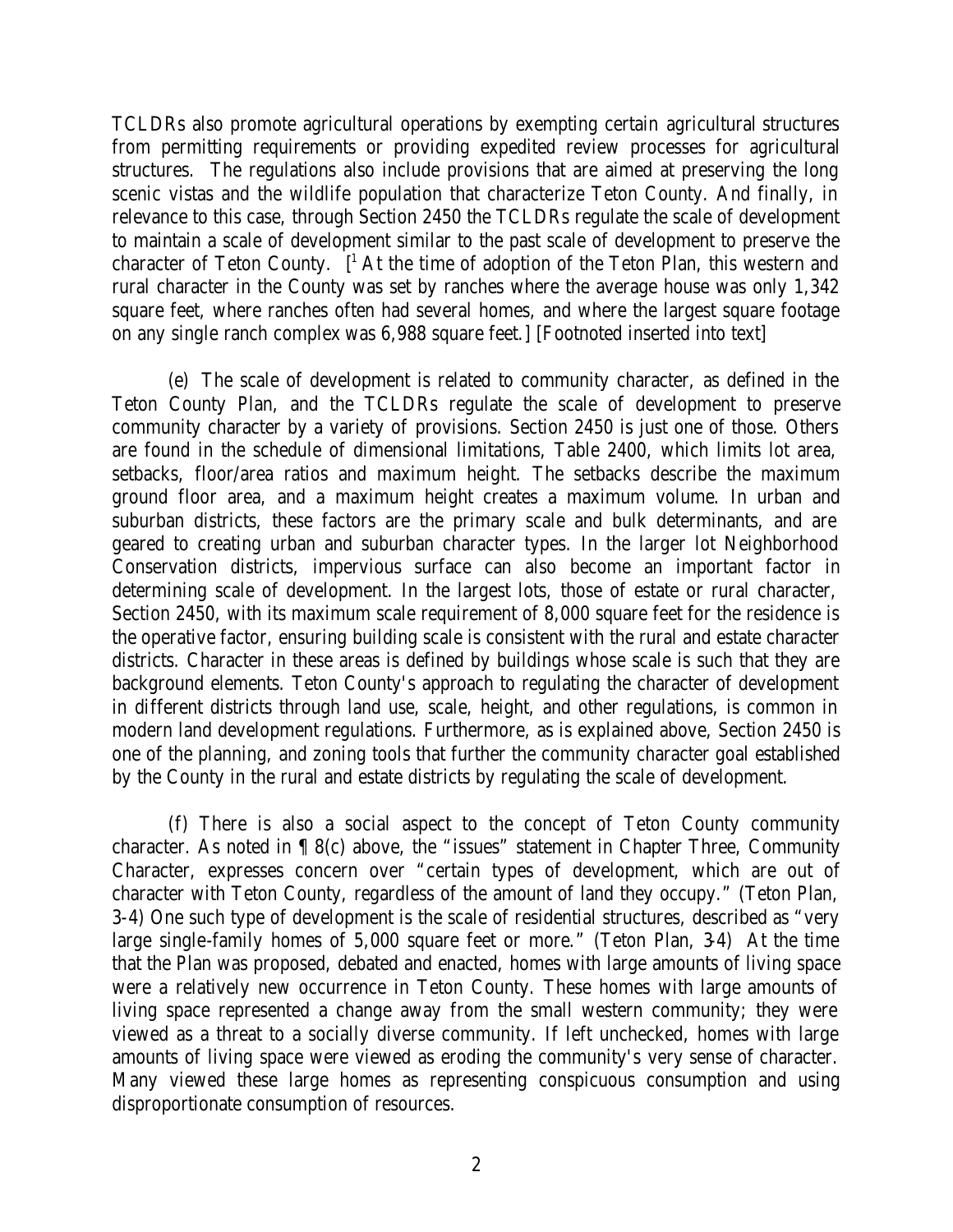(g) Teton County recognized and agreed during the planning process for the Teton Plan and TCLDRs that the County had historically been a western ranching community where buildings take a backseat to the unique landscape of wide-open spaces. At the time of adoption of the Teton Plan, this western and rural character in the County was set by ranches where the average house was only 1,342 square feet, where ranches often had several homes, and where the largest square footage on any single ranch complex was 6,988 square feet. One of the policies embraced in the Teton Plan and the TCLDRs is that the scale of future residential development needed to be consistent with the scale of residential development that existed prior to adoption of the plan if the County's rural and western character was to be maintained. Section 2450, TCLDRs, which limits the size of single-family residences to 8,000 square feet, helps achieve this objective (along with other regulations in the TCLDRs), and consequently is an important planning and zoning tool in the County's effort to preserve and protect its community character.

#### 9. Community Aesthetics.

(a) Inherent in the goal of protecting and preserving community character is the goal of protecting and maintaining community aesthetics. Teton County is one of the most aesthetically pleasing counties in the country. Contributing to this aesthetic are the broad scenic vistas and the dominance of the rural natural landscape over built structures.

(b) Generally, community aesthetics focuses on the appearance of development in relation to the community - its height, scale, the size of the lot it sits on, landscaping, and other design and architectural features.

(c) Community aesthetics is an important part of the County's goals of protecting and promoting community character because part of the character goal includes protecting and preserving the relationship between the natural and built environments, particularly in areas of rural character.

(d) Section 2450 specifically furthers the goal of protecting and preserving community aesthetics because it regulates the scale of single-family residences primarily in the rural and estate areas of the County, assisting in achieving an aesthetic that preserves both rural character and western character, by enabling the natural landscape to dominate over structures.

(e) A second aesthetic component of the rural and western character embraced by the County in the Teton Plan and TCLDRs is protecting and preserving scenic vistas. Traditionally, homes in the County were one-story ranch houses that hugged the ground and provided a low roofline that preserved these vistas. By the early 1990s, however, development of much larger two-story residential edifices of a scale that was greater than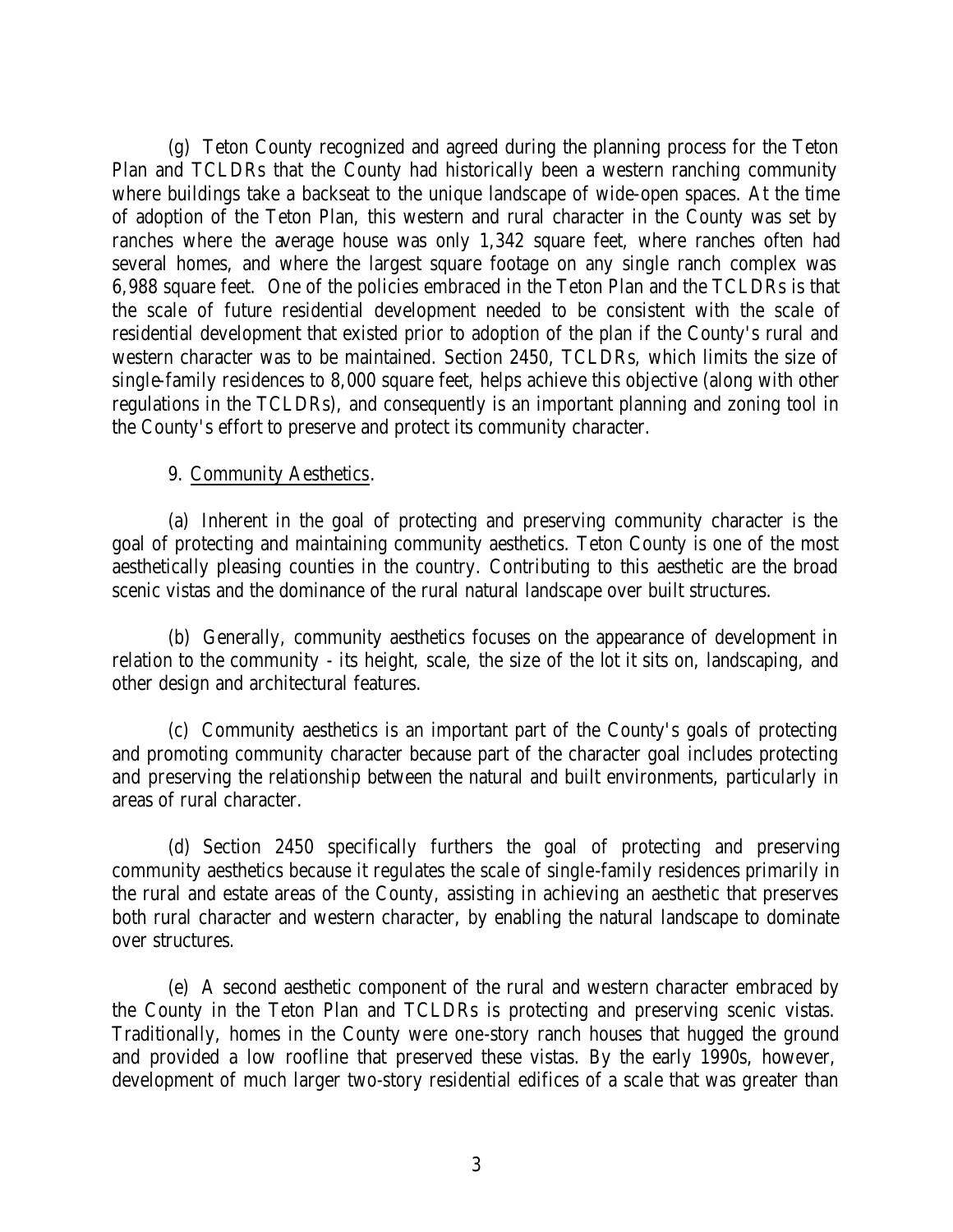the traditional farmhouse and ranch development had begun to occur, affecting these vistas and the aesthetic of the County.

(f) Regulating and limiting residential development to a certain square footage as Section 2450, TCLDR does, is a reasonable way to assist in the achievement of this goal of preserving and protecting community aesthetics, since it maintains the development of residential buildings in the rural and estate areas of the County at a certain relationship to the natural environment and regulates the blocking of vistas. A square footage limit is a reasonable zoning technique that is routinely effective at furthering the County's goal, is understood by the general public and contractors, and is relatively easily administered.

### 10. Maintaining Land Use Compatibility/Character Type Compatibility.

(a) A key concern in land use planning and zoning generally is that neighboring land uses are compatible with one another. Generally this land use compatibility concern is directed at the land uses within the same area or district that have external adverse impacts because of the use itself (e.g., the location of a store in a residential neighborhood). The community character approach used in the Teton Plan and land development regulations (the use of community character types) looks beyond land use to determine the elements that create similar or consistent character or which differ substantially in character, creating incompatibility or even nuisances for neighboring development.

(b) Regulating the floor area of single-family residences in the County as Section 2450 does furthers the County goal in the Teton Plan of maintaining compatibility within areas of specific character types and land uses. The reason is that Section 2450 prevents the potential adverse impacts that large-scale single-family homes can have on residential neighborhoods. Frequently, large homes (certainly those with over 8,000 square feet of habitable space) can be used more like tourist accommodations, corporate retreats, or entertainment complexes. Bunk rooms or large numbers of bed rooms are designed to accommodate many visitors. Huge dinning rooms, game rooms, and other spaces are designed like tourist or corporate retreats to handle large groups of people. When used for private, business or corporate purposes, the character of the large-scale single-family use changes as traffic rates and noise levels increase and activities on the site change, resulting in serious incompatibilities with the general character of single-family areas. Regulating maximum floor area limits the potential for these types of land use incompatibilities.

### 11. Housing Affordability.

(a) Encouraging housing affordability is also a goal embraced by the County in the Teton Plan that Section 2450 furthers (See Teton Plan, Chapter 5). Because of a number of factors, the County is and has been affected by a severe housing affordability problem. This is created by the fact that a growing number of persons who work in the County and have lived in the County can no longer afford to live in the County, or purchase homes in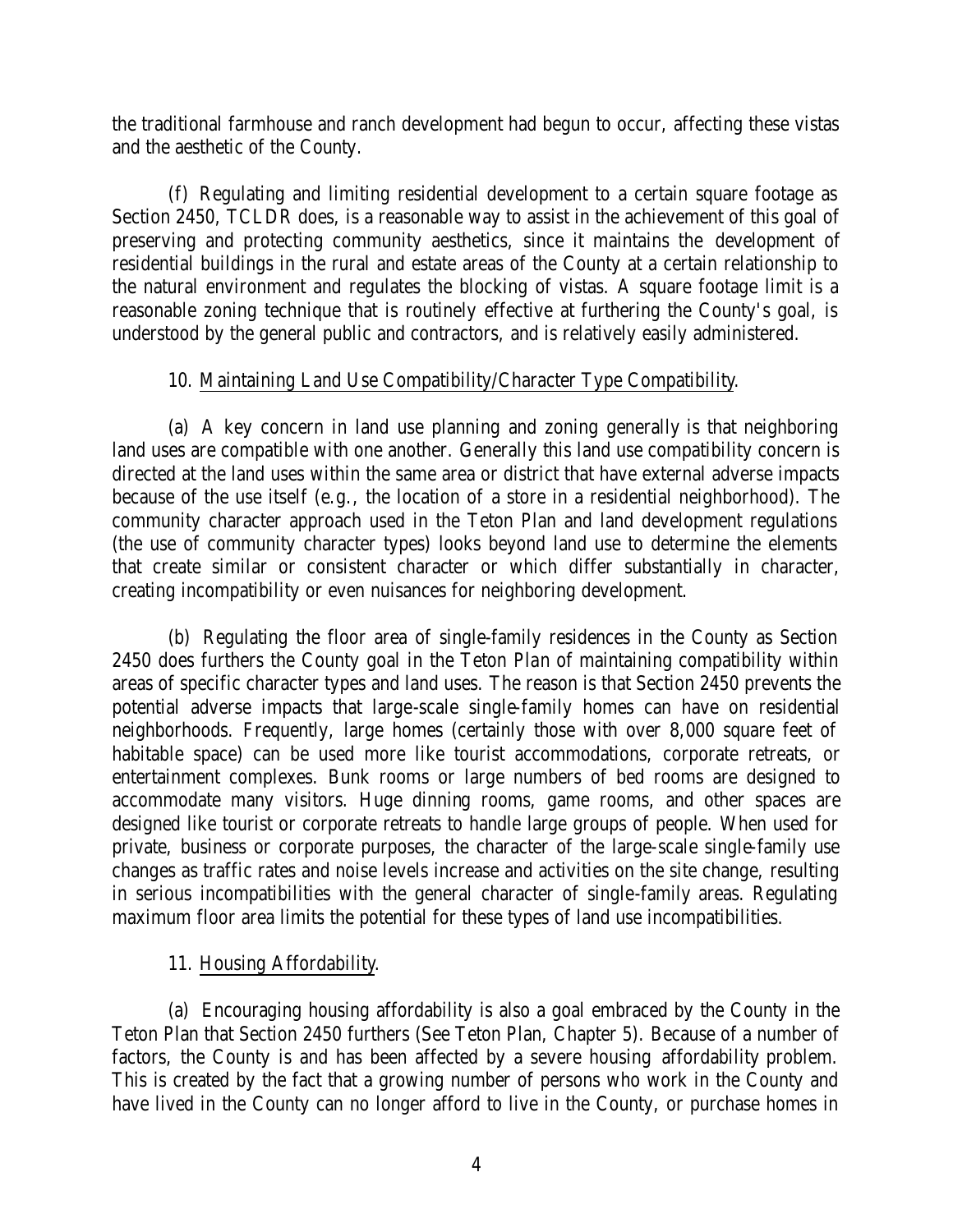the County. A survey of employees in 1998 indicated that over 66 per cent of the employees in Teton County earned less than \$30,000 a year.

(b) There is no single planning, zoning or other solution that acting alone, will address a housing affordability problem. Instead, the problem must be managed through the use of numerous regulatory and other programs, and then constantly revisited and revised and improved over time. Teton County is using both regulatory (Secs, 49400, 49500 and 2450, TCLDRs) and programmatic (the work of the Teton County Housing Authority) approaches to addressing the housing affordability problem in the County.

(c) Chapter Five of the Plan is entitled "Affordable Housing." The very first paragraph of the chapter explains that many of the County's homes are used as second homes, or vacation homes; that the demand for these homes is created by non-residents who have acquired their purchasing power outside the County; that this demand by non-residents with greater purchasing power [has] caused an upward spiral in land prices, unaffordable to most County residents; that as a result, residents have been displaced outside the community:

> From 1970 to 1990, Teton County created more jobs than it did homes, leaving the housing supply far below demand. Furthermore, much of the new and existing housing stock has been occupied *as second or vacation homes, not by residents. Since second home owners can generally pay more than residents when purchasing property, price of property in Teton County has become unaffordable to most Teton County residents*. As a result, many of those employed in the County have been forced to find housing outside the community, share housing with others, live in substandard or inadequate housing, or hold more than one job in order to afford the limited housing that is available.

(Plan, *Affordable Housing, p. 5-1)* (emphasis added). The Plan characterizes this increase in housing costs, substantially in response to second and vacation housing demand, as the "*root* of the affordable housing problem." (Plan, *Affordable Housing, p. 5-1)* (emphasis added). Even the "issues" statement in Chapter Three, *Community Character,* recognizes the connection between second and vacation housing demand and the upward spiral of land costs, noting that "[a] strong *second* home market has caused residential property values to skyrocket." (Plan, *Community Character, p. 3-3)* (emphasis added).

(d) The significance of the displacement of residents is twofold: 1) the displacement affects the ability of the business community to effectively conduct business, due to lack of hiring choices, resulting in both a lower quality of service and staff shortages. (Plan, *Affordable Housing, p. 5-8);* and 2) the displacement affects the County's social structure: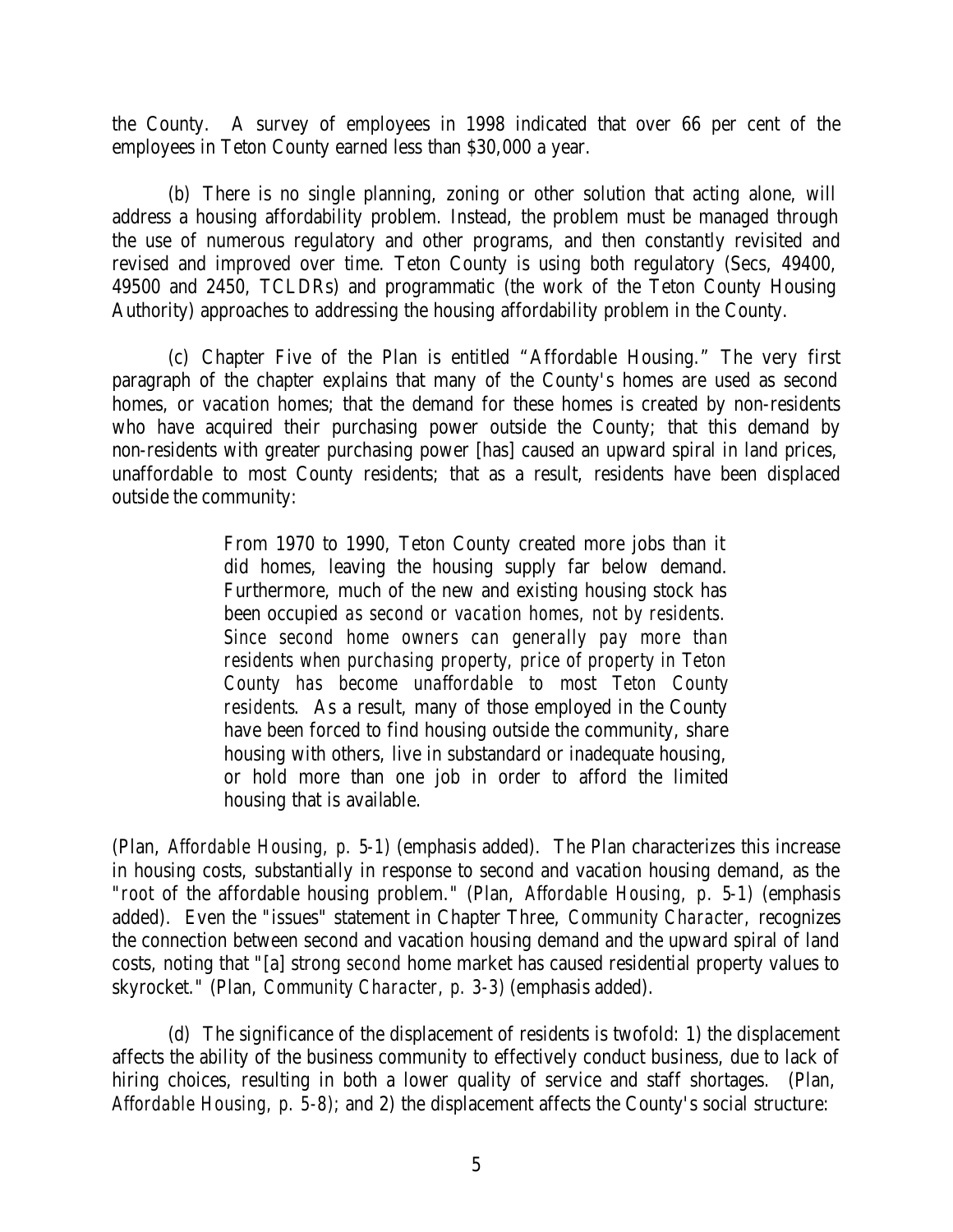Social and economic classes that once mingled in the community are growing apart as households that cannot afford homes in Teton County are relocating to Teton Valley, Idaho, Alpine, and Bondurant. The community as a whole has decried this trend. As described in the Community Character chapter, maintaining both a social and economic diversity within Teton County is very important to its residents.

#### (Plan, *Affordable Housing, p. 5-8).*

(e) According to the Plan, these second or vacation homes are disproportionally large. People seeking locations to build second or vacation homes are more likely to build large homes. One of the guiding principles in the chapter on Community Vision declares that *"[h]igh-end residential . . . development* will not be permitted to dominate the community at the expense of affordable housing opportunities for permanent residents." (Plan, p. 1-7) (emphasis added). The connection between very large single-family homes and second, or vacation, homes also finds support in the issue paper on affordable housing:

> One of the elements driving the housing affordability problem is the gap between what people of modest income and those at the top of the market can afford. *Jackson Hole's recent growth has not been so much due to new year-round residents, but rather is from the very affluent who build second homes ranging from 5 to 12 times the size of most normal housing in the valley.* It is impossible for middle income residents to compete in this market.

Exh. 3-C (page 28 of the Issue Paper on Affordable Housing) (emphasis added).

(f) The chapter on Affordable Housing suggests a strategy limiting the gross living area which could be built on a given lot as a way to slow rising land costs:

> **Maximum floor area ratio** *-- This strategy would limit the gross living area which could be built on a given lot. Usually such a requirement relates directly to community character objectives. Under certain land market conditions, however, it can tend to slow the upward spiral of land costs by clearly*  defining the amount of development permitted on a bt-by-lot *basis.* It is unlikely, however, that such limits will bring new dwelling units within the range that is affordable by residents of the community.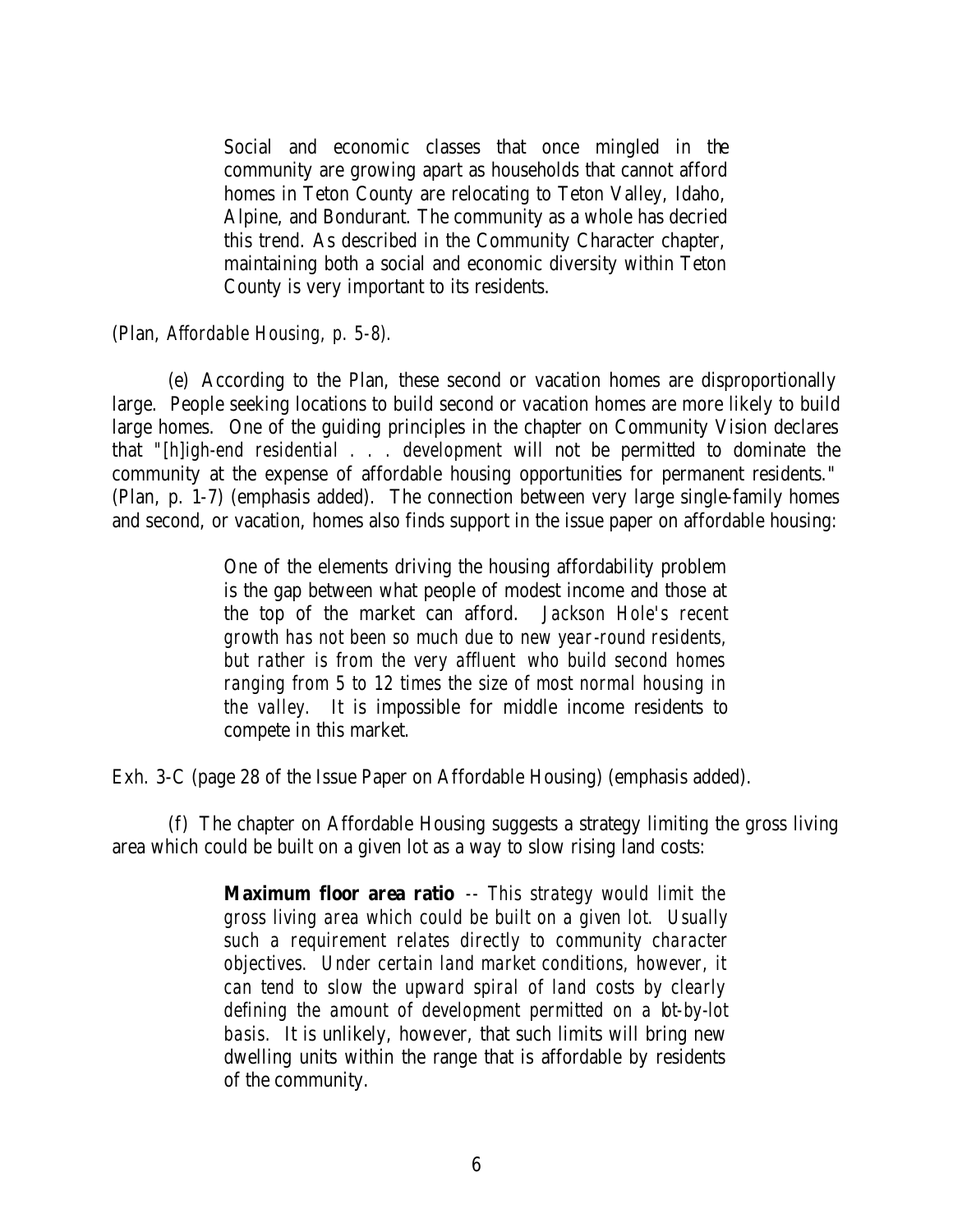(Plan, *Affordable Housing, p. 5-15)* (emphasis added).

(g) According to the Plan, then, limiting the gross living area which could be built on a given lot, arguably slows the upward spiral of land costs, which, in turn, will make land more affordable for housing that resident workers can afford. In this way, limiting the size of single-family homes to a certain number of square feet slows the upward spiral of land costs, which, in turn, makes more available housing that resident workers can afford. By making affordable housing more available for resident workers, Section 2450 promotes the social and economic diversity of Teton County's population.

(h) The Pitkin County, Colorado, Affordable Housing Regulation Support Study, attached to this affidavit as Exhibit 3B, supports the connection between very large single-family homes and the problem of affordable housing. That Study concludes that the employment required to operate and maintain a residence rises with the size of the residence at an *exponential*, rather than lineal rate. Since, according to the Study, "most of those employed [for the operation and maintenance of large single-family residences] will receive wages and salaries that place them in a position of economic stress in terms of their ability to purchase or rent housing," larger single-family residences increase the number of low wage service sector jobs at a greater rate than smaller houses. As one of the regulatory approaches, Section 2450, TCLDRs furthers the affordable housing goal by mitigating against the rise in the number of low wage employees in the County.

12. I am not aware of any violations of Section 2450 of the Land Development Regulations other than the violation of Section 2450 which is the subject matter of the above entitled matter. [Emphases in original; some footnotes deleted.]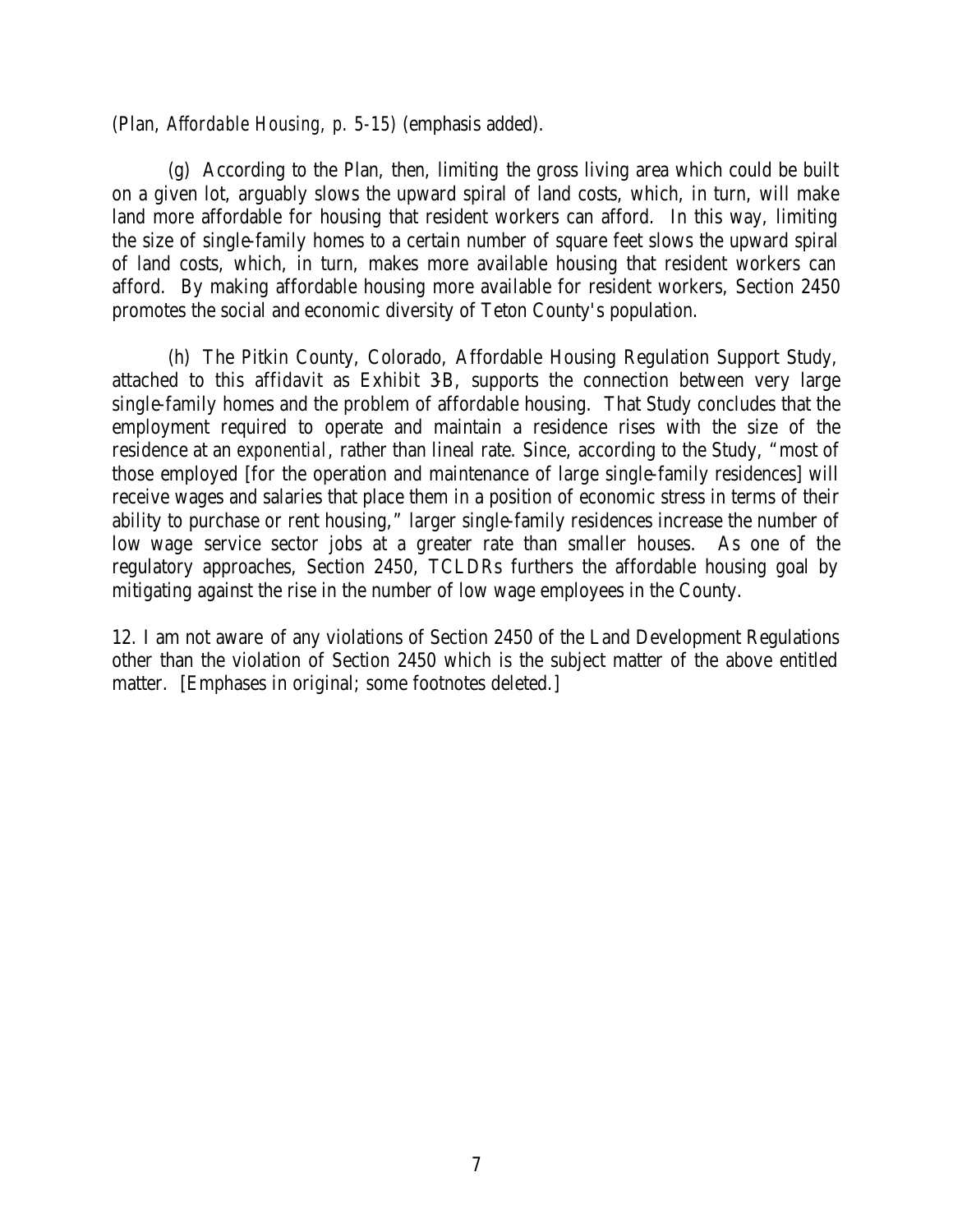# **APPENDIX III**

#### COMMUNITY VISION

Teton County's popularity as a gateway community and destination resort skyrocketed during the 1980's, bringing with it dramatic increases in population and development. The 1980's marked the second consecutive decade of above-average growth, and residents feared they were losing control over their future. Their quiet western community had mushroomed into a flourishing resort that threatened to leave residents' needs and values behind.

As the decade drew to a close, residents and community leaders of Teton County and the Town of Jackson recognized that the time to confront their concerns had come. Rapid growth was diminishing the small town values and western heritage cherished by so many. Housing had become so expensive and scarce that it was forcing some residents to leave the community. Development was beginning to disrupt open ranchlands and natural resources. Improvements in the valley's infrastructure—transportation, sanitary sewer, parking--lagged sharply behind population and visitation growth. Existing land development regulations were proving inadequate to deal with these pressures, and residents began to express the need for a system which would do a better job of managing the changes they were seeing in Teton County's character.

In 1989 and 1990, the Town and the County began independent but parallel informationgathering efforts to determine what residents envisioned for Teton County's future. The County initiated "small-area" meetings where planners met informally with residents of various areas of the county. Meanwhile, Town planners divided Jackson into seven neighborhood planning areas and conducted similar workshops of their own.

Citizens attending Teton County's Small Area Plan meetings and the Town's series of neighborhood meetings made it abundantly clear that they were not satisfied with the recent directions of the area's growth and development. Issues most often cited were increased traffic, commercial growth, and lack of affordable housing opportunities. They were articulated as issues of character: people felt their community was disappearing.

Both local governments recorded residents' comments with the intent of using that information to develop separate land use and development plans with implementing regulations. In considering what residents were telling them however, local officials realized that growth and development issues such as transportation, air and water quality, and wildlife habitat do not stop at jurisdictional boundaries. They saw that the character of Jackson was interdependent with that of Kelly, Moran[,] Wilson, and Alta. Clearly, a major cooperative planning effort was needed. Neither jurisdiction could hope to solve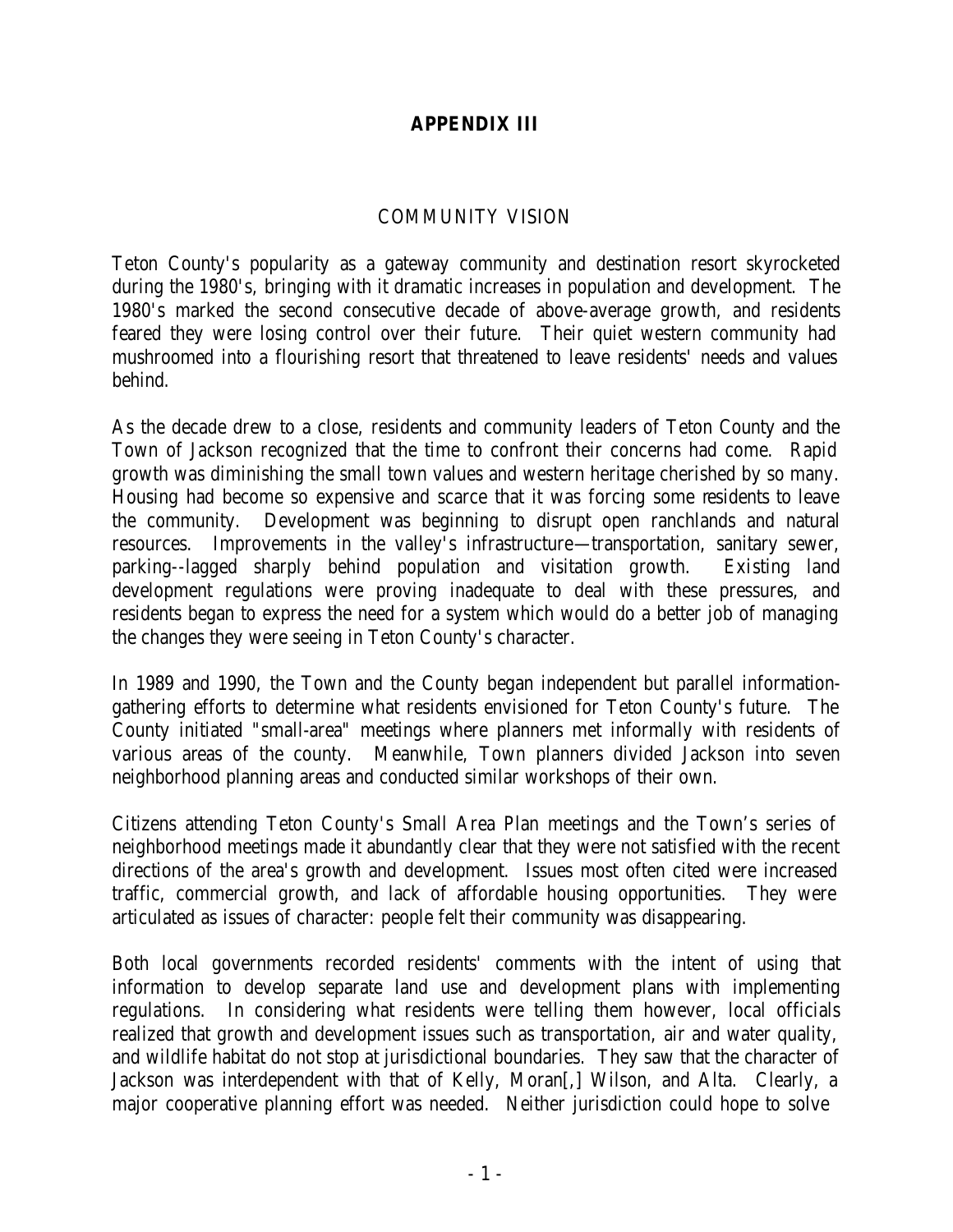community-wide problems without the help and support of the other. What direction was growth taking? What would Jackson and Teton County look like at buildout under the regulations in effect at that time? Much of Teton County's ranchlands, with its pastures, hay meadows, and broad sweeping vistas, was zoned for development at one unit per three to six acres. Dividing a 1,000-acre ranch into three- to six-acre lots does not preserve rural character, and does not provide either affordable housing or open space.

Many residents felt the community was becoming out of balance, with resort and commercial development far outpacing the growth of employee units and other types of affordable housing. While "the market" was producing some affordable housing, it was not keeping up with the need. In the Town, affordable housing was often being built at the expense of established, mostly single-family neighborhoods which happened to be zoned MR-2 or MR-4, while existing affordable housing stock was continuing to be displaced by non-residential uses in Core Commercial and MR-4 zones.

The community and elected officials took action. Several community groups, state and federal agencies, consultants and residents contributed to a joint planning effort. Public forums were held to outline the most commonly voiced concerns. One such forum was the Successful Communities workshop, which drew more than 300 participants in March, 1990. During this workshop, participants identified Jackson Hole's natural and community assets as well as areas of concern, from which a vision statement was derived. Finally, specific actions to bring about the vision were identified, under the themes of (1) preservation of the high quality of the natural and built environment; (2) wildlife protection; (3) encourage economic and social diversity; (4) growth management; (5) preservation of Jackson Hole's quality of life; and (6) just compensation.

In response to the identified assets and concerns, a consulting team headed by Lane Kendig, Inc., was selected from a group of nationally recognized planners to produce a comprehensive plan and draft development regulations. During the information gathering or "Reconnaissance" phase of the planning process, the consultant team produced a series of five "Issues Papers" in which they evaluated economic development, natural resources, affordable housing, population and growth, and community character in Teton County. Public officials, local planning staffs, and the consultants met with the general public during a series of workshops to discuss the papers and possible strategies for addressing the issues which they raised.

Through the summer and early fall of 1991, hundreds of residents gathered and spoke at moderated, informal roundtable discussions at the Jackson Hole High School. They shared their concerns for Teton County's future, and told one another about personal likes and dislikes with respect to the Town's and County's development. Lane Kendig also gave the public some early thoughts on how their concerns might be addressed, and he personally led several question and answer sessions.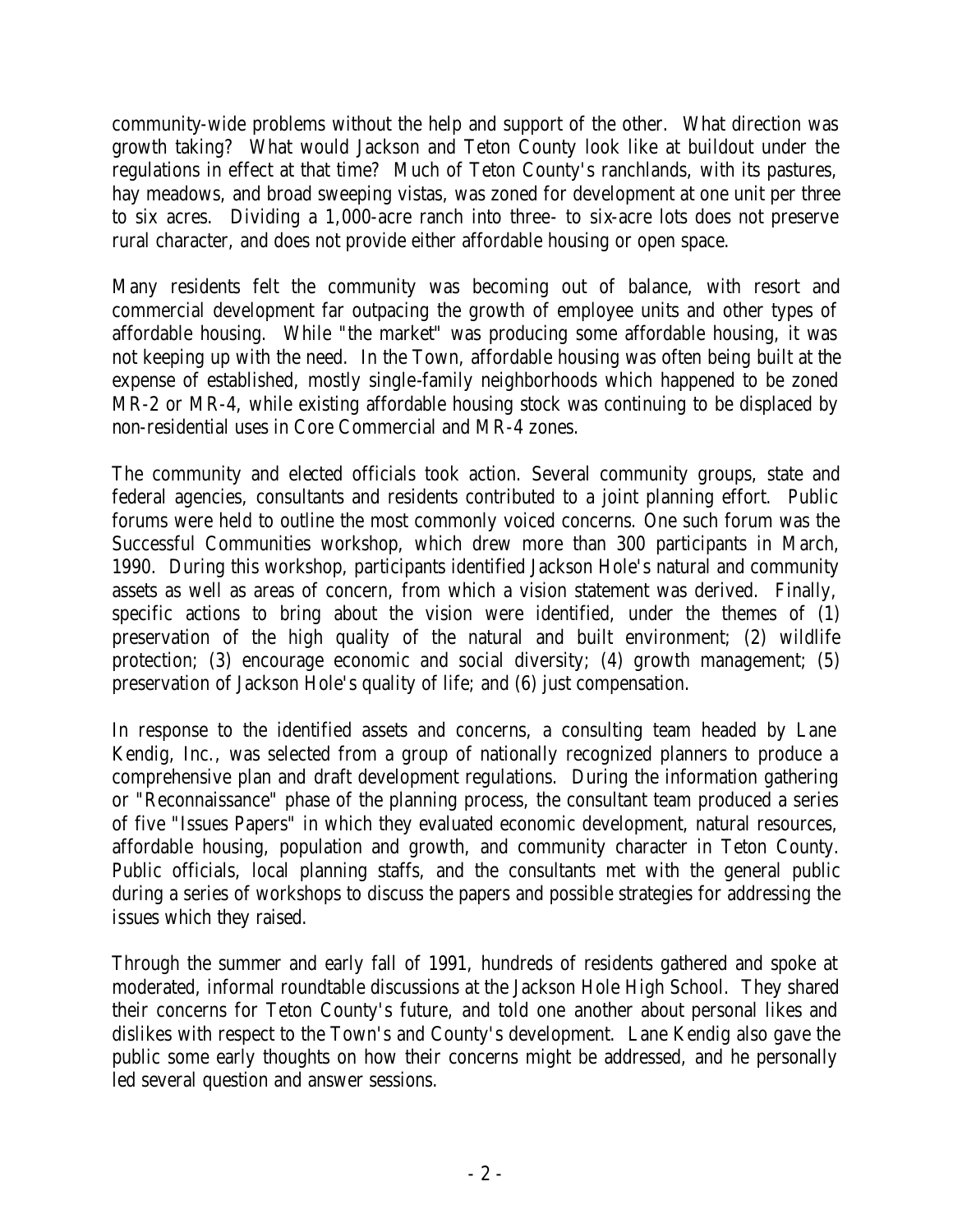# **Visioning**

From the comments and discussions at the workshops and mediated roundtables through the Reconnaissance phase, a vision for Teton County's future began to emerge. Residents expressed a strong desire to retain a rural western character and a sense of true community. They wished to maintain a socially and economically diverse population and to not become a resort where only the wealthy can afford to reside. They were committed to preserving open space, affordable housing, and wildlife, and to avoid making the mistakes they perceived had been made by other resort communities.

The vision includes:

- scenic vistas preservation;
- **• wildlife diversity and abundance;**
- a continuation of ranching and other traditional agriculture;
- good quality air and water;
- a strong economy based upon visitation, offering unique visitor experiences in the outdoors;
- a balanced community not dominated by lodging and resorts;
- nodes and clusters of affordable homes; and
- good schools, parks, and other services to support community life.

In addition, the Town of Jackson focused on local and neighborhood concerns:

- safe, secure residential neighborhoods with quiet streets;
- a variety of housing types to support a diverse community;
- an efficient transportation system which is safe for pedestrians and cyclists as well as vehicles;
- a vital, pedestrian-oriented downtown area which welcomes both visitors and locals;
- major streets which are attractive and set a positive community image;
- protected and restored resources, such as the Town's hillside areas, and Cache and Flat Creeks; and
- residential and commercial buildings which reflect Jackson's heritage, character, and image.

Clearly, the results of this visioning process presented a very tall order for the officials and planners charged with formulating a comprehensive plan including land development regulations. On the surface, at least[,] some of the goals and desires expressed appeared to conflict or compete with others. For example, how could the integrity of single-family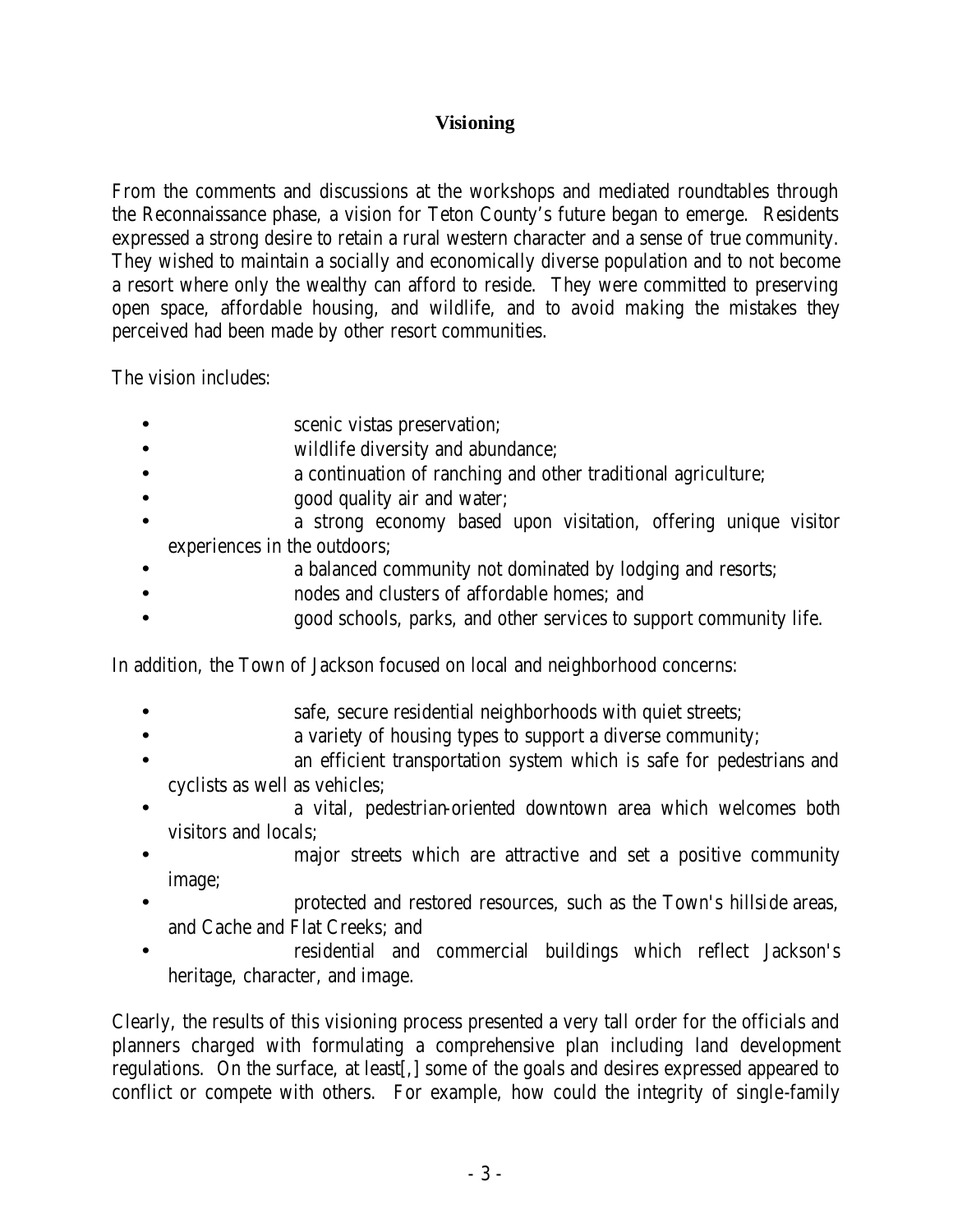neighborhoods be preserved while still providing a variety of housing types and opportunities to support a diverse population? If open space and wildlife habitat were to be preserved, how could housing be truly affordable?

Embracing these conflicts, the visioning provided an umbrella guideline that would structure the entire planning process. A plan needed to be formulated which would identify the critical elements that define the character of the Town of Jackson and Teton County, and that the plan would recommend how community character could not only be preserved but actually enhanced through positive change.

# **Issues Mapping**

A critical link between the visioning and the articulation of goals, objectives and strategies to realize the vision is "Issues Mapping." As the term implies, issues mapping is a graphic and geographic depiction of community planning issues and opportunities, and the spatial relationships among them. The issues map provides a framework for understanding the issues analyzed in the chapters which follow this Community Vision. It also provides a guideline against which proposed land development applications and public investments can be measured.

The Community Issues Map for the Town of Jackson is both vision and direction for future growth and development. It indicates areas where residents and officials find the present character desirable, and therefore, want it preserved. In other areas, an auto urban or suburban character should be preserved; at the same time it is recognized that some enhancement is needed. In practical terms, this means that new development in these areas should contribute to the existing character and not be allowed to start a shift or trend toward another more intense character type. Much of East Jackson, Upper Cache Creek, and the Sage Addition area are recommended for enhancement.

The Issues Map illustrates areas with significant environmental constraints and natural resources within the Town which must be considered and preserved, to the extent possible, when development is proposed. There are steep slopes in north Jackson, west of Flat Creek, on the north side of Snow King Mountain, and along the east side of South Highway 89. Some of these areas are not suitable for building, and any development needs to be clustered on the most suitable areas of each site. Parts of the butte side slopes in north Jackson are crucial winter range for mule deer, so development should be limited to allow the animals continued use and movement through the area. Forested areas on Snow King Mountain are used extensively by moose and deer. Although not designated as crucial winter range, these areas should also receive some degree of protection.

Jurisdictional wetlands along Flat Creek in the Karns Meadow and immediately north of High School Road are also designated for protection on the Issues Map. As the most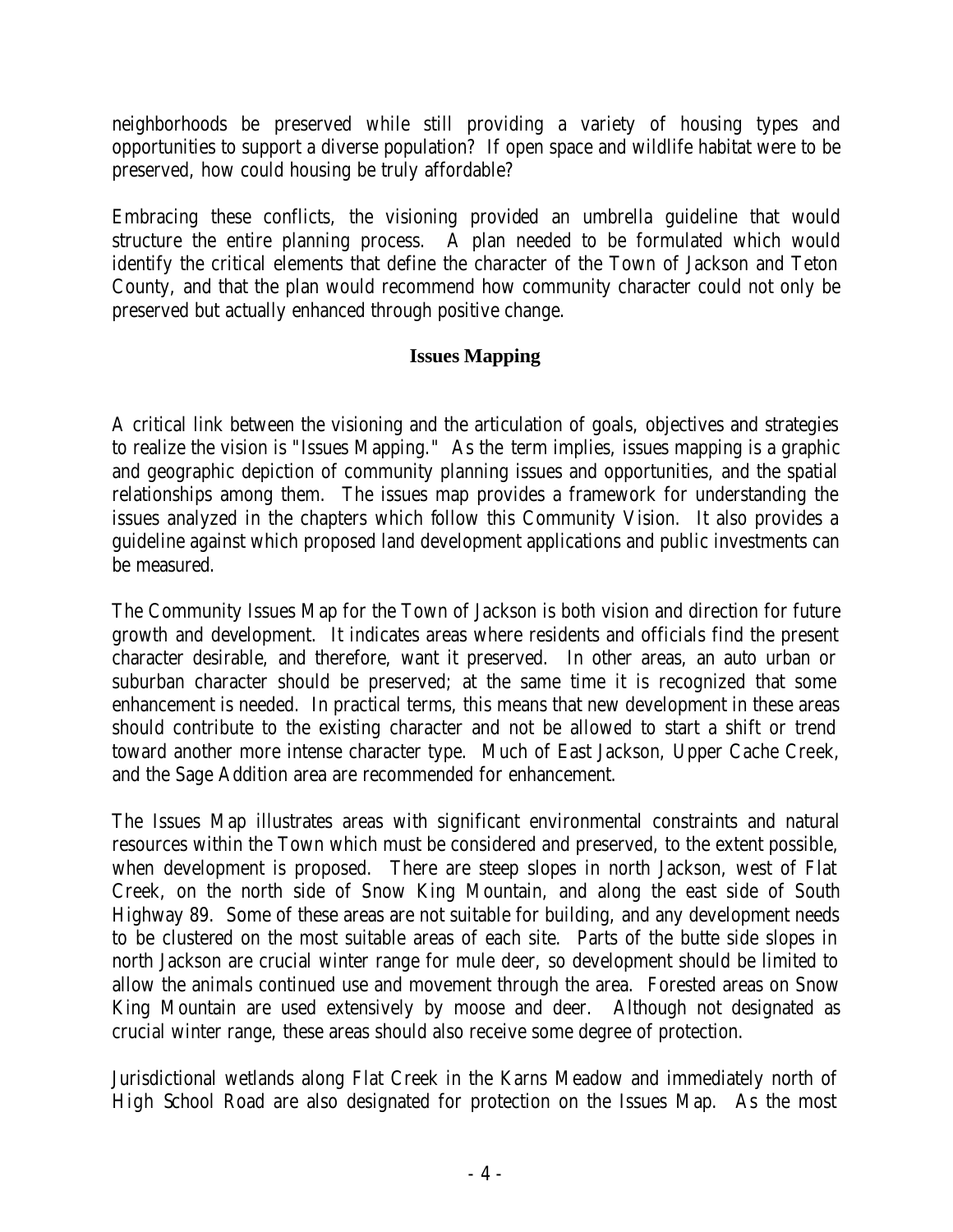prominent natural resource in all of Jackson, but one which has not been treated as the community amenity it could be, Flat Creek is also designated as a special restoration corridor. Details of the restoration plan for Flat Creek may be found in Chapter 4, Natural Resources.

Affordable housing nodes and other areas for higher density residential development are indicated, mainly in West Jackson where commercial services are available, transit is provided, and overall access service is plentiful. The Issues Map recognizes the distinction between general community commercial needs in the shopping areas along W. Broadway and lodging and visitor services which should be focused primarily on the Jackson core area. The Issues Map illustrates that the area in and around Snow King Resort will continue to be the major center for resort-type uses in Town.

The Community Issues Map also depicts such non-regulatory issues as urban design and transportation. It indicates that special treatments are needed for the Town's three major gateways: north and south Highway 89, and at Highway 22 entrance to Town. Through a properly designed combination of monument signage and landscaping, a favorable first impression of the community and a clear sense of arrival will be created, with the message that the traveler is leaving one type of character and entering a distinctly different type.

The "transit nodes," which are major transfer points or other key facilities associated with the bus system, are also indicated. For this system to expand to meet community-wide service needs, a major terminal and park-and-ride facility is recommended for consideration at the intersection of Highways 89 and 22. The Map also designates major links of the pathway system, reflecting the importance given in the visioning process to the ability to travel about the Town and County on foot, by horseback, by cycling, or cross country skiing.

The Issues Map indicates the ne ed for special design guides to preserve the unique pedestrian character of the Town Square. As well, the commercial areas along south Highway 89 are designated for design improvements to parking, access, internal circulation, signage and landscaping to enhance the existing character and mitigate the Highway's "strip commercial" appearance.

In Teton County, the major issues tend to be broader and were of necessity mapped at a much smaller scale. The County Issues Map primarily depicts three areas of concern. The first is "open space." These are lands on which ranching should continue, wildlife habitat preserved, and the visual qualities of scenic vistas protected.

Examples include the hay meadows of South Park, the Spring Gulch scenic area, ranchlands along the Teton Village road, Buffalo Valley and the western most entrance to Teton County from Alta. These lands also include the Snake, Hoback, Gros Ventre and Buffalo Fork river corridors and those hillsides and butte sides which are crucial winter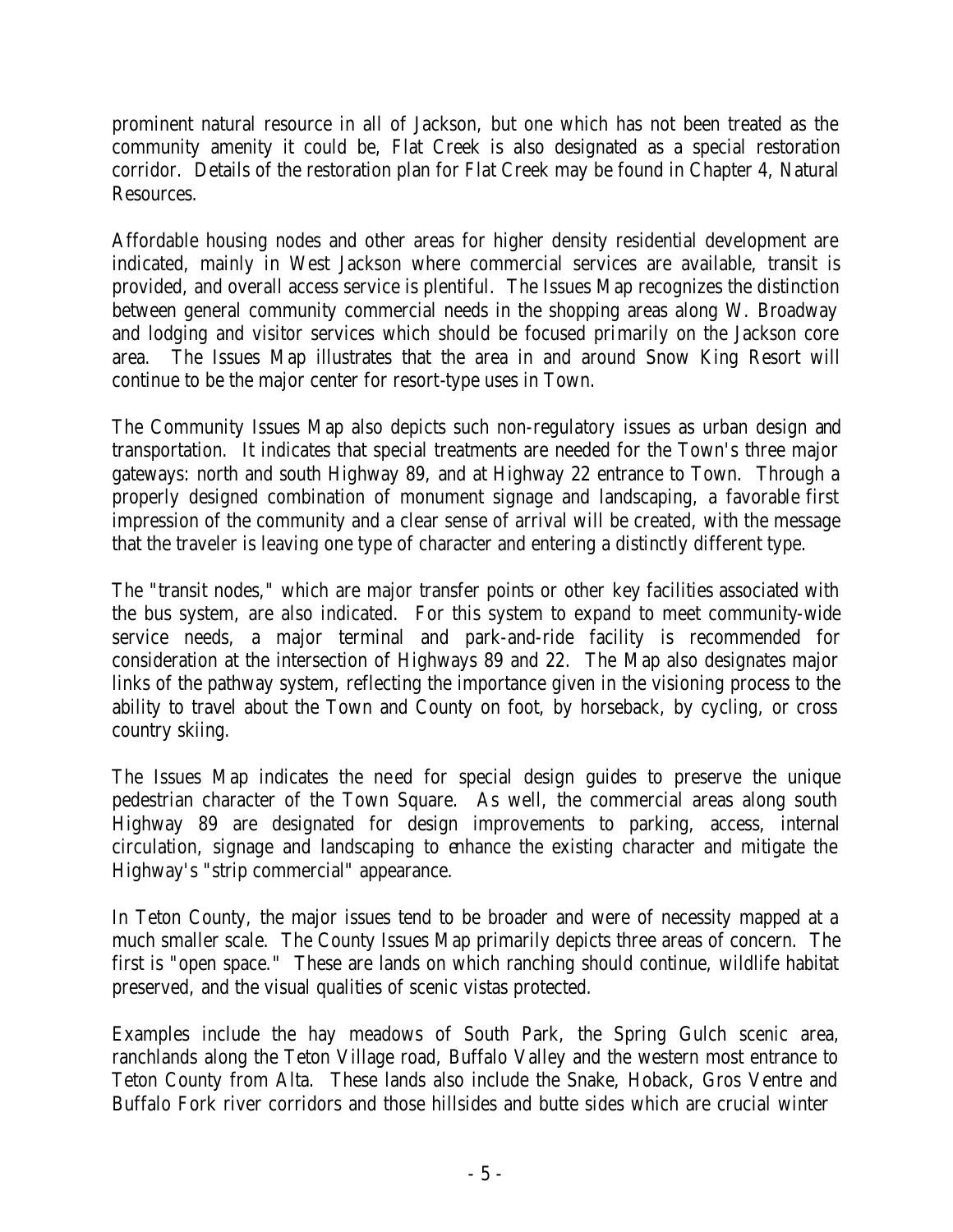range for ungulates. These areas should be kept free of development to the maximum extent possible to help preserve rural character, critical wildlife habitat and important image-setting scenic vistas and river corridors, and to encourage the continuation of ranching and other types of traditional agriculture as a vital part of the community's character. The County should encourage the preservation of the rural character, critical wildlife habitat and important image-setting scenic vistas and corridors, and encourage the continuation of ranching and other types of traditional agriculture as a vital part of the community character. Where possible, the County should be flexible with its development regulations as an encouragement to landowners to permanently protect these wildlife, scenic and agricultural areas. In addition, where non-regulatory options are available, these should be encouraged. For example, a land trust's resource analysis in preparation for a conservation easement, may be sufficient to replace the County's site analysis.

The second type of area identified on the County Issues Map are the "neighborhood conservation" areas. These are lands which are already subdivided, and which have been determined to generally constitute acceptable patterns of development within already established boundaries. These lands include the vast majority of the large-lot platted subdivisions in the County, as well as planned developments, such as Rafter J, Spring Creek Ranch, Boyles Hill (Indian Springs) and Teton Pines. In these areas development will be allowed to continue as it was originally approved, with very little (if any) change to be effected by the land development regulations adopted to implement this Plan.

The third type of area shown on the County Issues Map is how new development relates spatially to the community's overall vision. These are the areas seen as appropriate for future growth and include the Teton Village and Grand Targhee Resorts. This third type also includes new limited commercial areas near the Aspens and in Wilson and Hoback Junction, intended to meet the basic service needs of residents.

In addition, perhaps the most important areas for future development are the housing ""cluster targets." These are areas which, from the standpoint of access, ability to provide services and/or contiguity with existing development, are most appropriate for relatively high density housing. One such area is in the northwest part of South Park at the south side of High School Road across from Cottonwood Park. Smaller potential affordable housing nodes are designated in Wilson and Hoback Junction adjacent to existing communities. It is this clustering of development potential, with its required open space preservation, that allows rural character objectives, such as wildlife and scenic resource protection, to be achieved.

Like the Town map, the County Issues Map also reflects an increasing awareness of the need for alternatives to automobile transportation. Areas to be considered for new or expanded transit service are depicted, including Wilson and Hoback Junction. Major links in the proposed pathway system are also shown.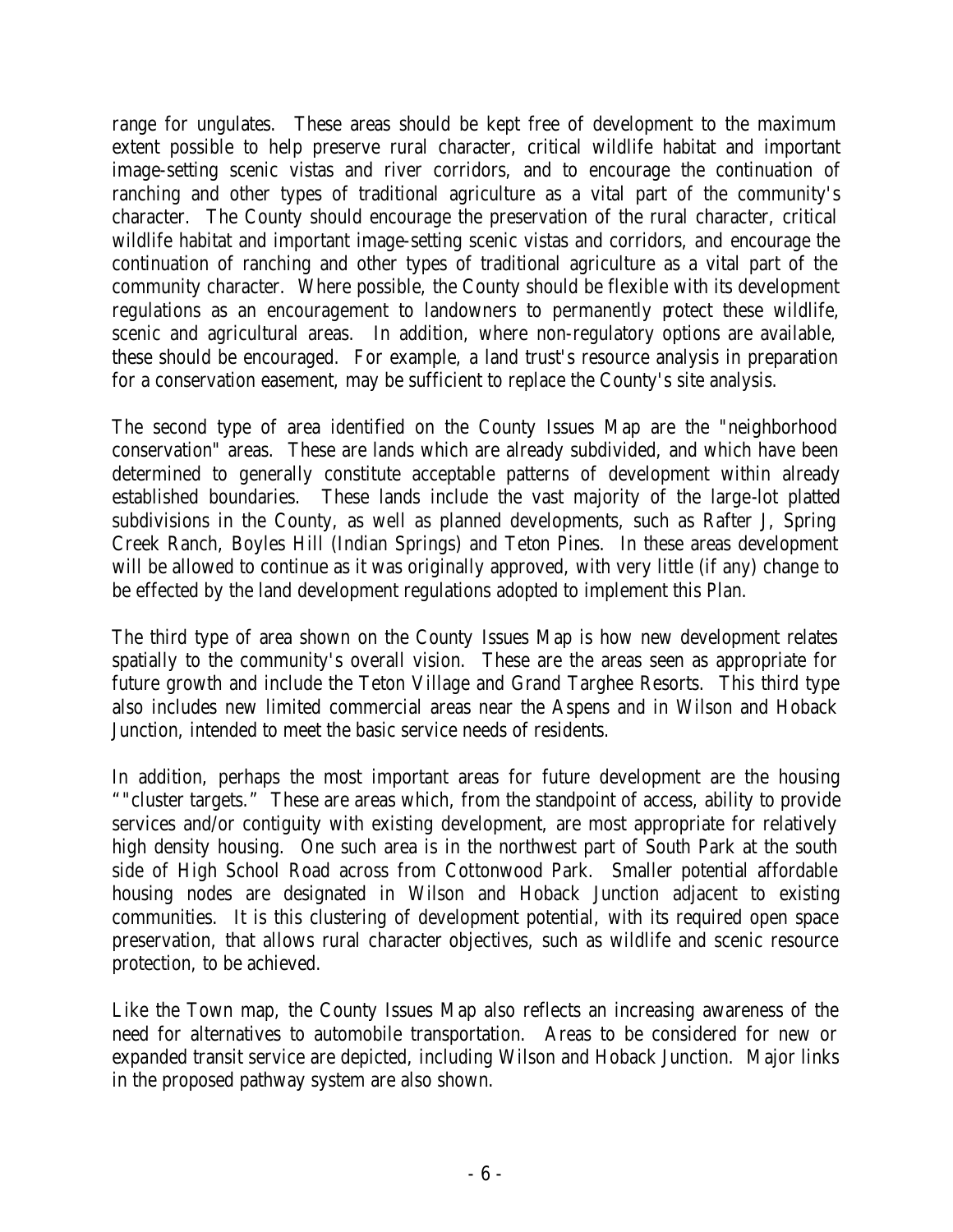# **Vision Statement**

In order to provide the finishing touches to the visioning process and to better translate the community vision into plans and regulations, a vision statement was drafted, based on stated values of the community.

It is the vision of the citizens, planners and elected officials, who have all contributed to this plan, to guide and manage change and development to:

- support and promote a diverse social and economic population that includes a resident work force;
- preserve the traditions and character of the Rocky Mountain West and Wyoming, including ranching and through architectural design;
- promote economic sustenance that does not depend on population growth;
- set aside. for generations to come, scenic vistas and wildlife habitat;
- maintain and enhance environmental quality, including air and water quality;
- maintain outdoor recreation and adventure opportunities; and
- offer a spectrum of housing types, especially for resident workers.

The vision also includes the intent that development on private lands in Teton County be compatible with surrounding public land values and uses, including Grand Teton National Park, Yellowstone National Park, and Bridger-Teton National Forest, because all towns, neighborhoods and resorts in Teton County are integral to the Greater Yellowstone Ecosystem.

Fortunately, Teton County residents enjoy common values upon which they can build a future. This planning effort sought a "common ground" among several points of view. There is widespread commitment for protection of Teton County's natural resources, outdoor recreational opportunities, sense of community and small-town feeling and social diversity.

The Comprehensive Plan for Teton County needs to acknowledge and protect the benefits of growth while adopting reasonable limits. In an effort to create a "best-choice" future for our community and to design a regulatory system that serves this purpose, the benefits of growth must be balanced with the benefits of growth management.

The guiding principles shown below have been articulated to reconcile the benefits of growth with the benefits of growth management:

1. Teton County's wildlife and scenic resources are a local and national treasure, and, therefore, the community recognizes a stewardship responsibility for their protection. Future development in Teton County will take place in this context.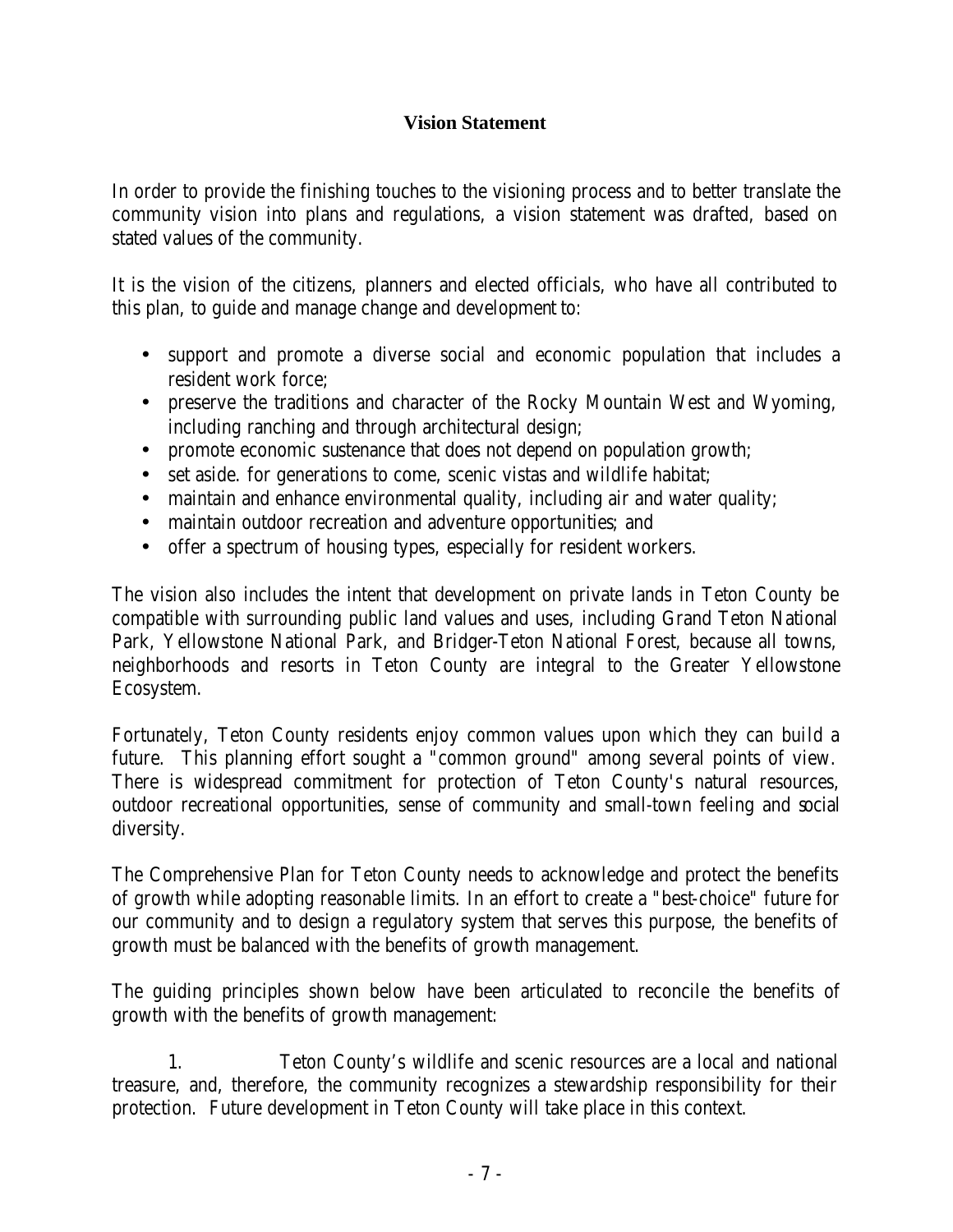2. Teton County is a community first and a resort second. Social diversity is a defining characteristic of the community, and sufficient housing is seen as essential, to retain that characteristic in the future. High-end residential and commercial development will not be permitted to dominate the community at the expense of affordable housing opportunities for permanent residents.

3. The intent of this Plan is to create conditions for a sustainable visitorbased economy not dependent upon growth, and an economy that reflects the unique smalltown, Western commercial character of Jackson, and the outdoor recreational opportunities of Teton County as key components of the visitor experience.

4. As a community grounded in values of individualism, fairness and hospitality, the intent of this Plan is to provide property owners and local businesses with as much flexibility as possible in the use and development of their property. Local elected officials will be entrusted with discretionary decision-making power to protect public health, safety and welfare.

The Plan chapters which follow provide the means to achieve the vision and guiding principles through a detailed analysis of issues, establishment of goals and objectives, consideration of strategies and selection of appropriate actions. However, these chapters do not represent the culmination or end-point of the process. The term "planning process" defines the on-going or cyclical nature of planning. While certain aspects of the planning program have been formulated to the point that they are ready for implementation, others require continuing monitoring and analysis before they too are ripened.

The most significant areas in which the planning process will continue following adoption of this Plan are:

1. Definition of the fair share of affordable housing to be provided by new residential, commercial and resort development;

2. Specification of fees to address the impacts of development on parks and recreation, schools and roads;

3. Consideration of growth management techniques intended to insure balance among the residential, commercial and resort development sectors and to influence the rate of community change to avoid cycles of community "boom and bust;"

4. Establishment of planning capacity guidelines, providing a range for each resort's ultimate development, within which each resort can develop its own master plan;

5. Formulation of historic preservation design guidelines;

6. Re-running the County's transportation model to determine the intermodal transportation improvements necessary to serve the vision expressed by this Comprehensive Plan.

This plan is intended to guide the inhabitants of Teton County, Wyoming, into the  $21<sup>st</sup>$